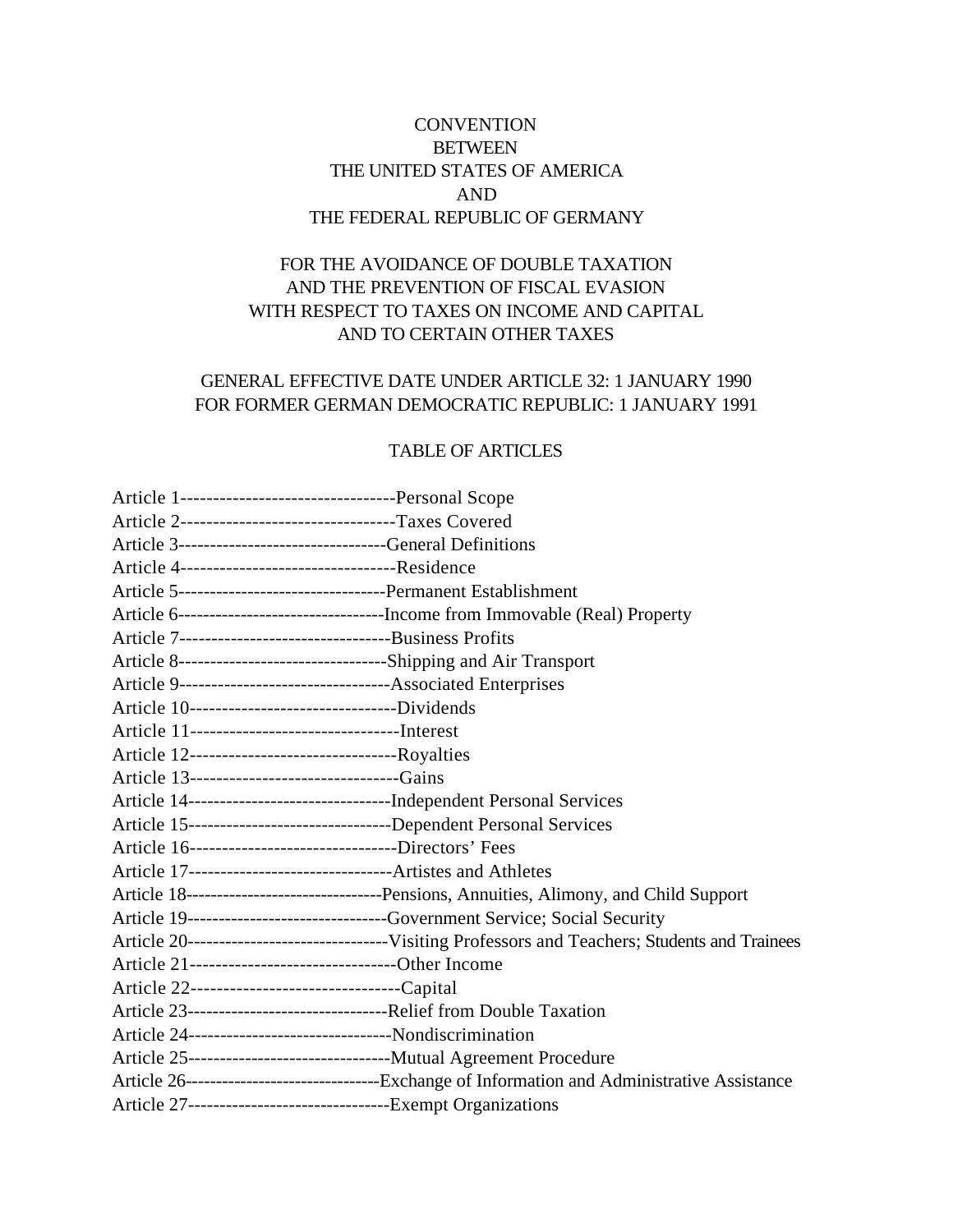<span id="page-1-0"></span>

| Article 32----------------------------------Entry into Force                 |
|------------------------------------------------------------------------------|
| Article 33--------------------------------Termination                        |
|                                                                              |
| Letter of Submittal----------------------of 24 October, 1989                 |
| Letter of Transmittal-------------------of 5 February, 1990                  |
| Notes of Exchange 1---------------------of 29 August, 1989                   |
| Memorandum of Understanding ----- of 29 August, 1989                         |
| Notes of Exchange 2----------------------of 29 August, 1990                  |
| The "Saving Clause"------------------------------ Paragraph 1 a) of Protocol |

## TAX CONVENTION WITH THE FEDERAL REPUBLIC OF GERMANY

#### MESSAGE

#### FROM

#### THE PRESIDENT OF THE UNITED STATES

## TRANSMITTING

# THE CONVENTION BETWEEN THE UNITED STATES OF AMERICA AND THE FEDERAL REPUBLIC OF GERMANY FOR THE AVOIDANCE OF DOUBLE TAXATION AND THE PREVENTION OF FISCAL EVASION WITH RESPECT TO TAXES ON INCOME AND CAPITAL AND TO CERTAIN OTHER TAXES, TOGETHER WITH A RELATED PROTOCOL, SIGNED AT BONN ON AUGUST 29, 1989

### LETTER OF SUBMITTAL

DEPARTMENT OF STATE, *Washington, October 24, 1989.*

The PRESIDENT, *The White House.*

 THE PRESIDENT: I have the honor to submit to you, with a view to its transmission to the Senate for advice and consent to ratification, the Convention between the United States of America and the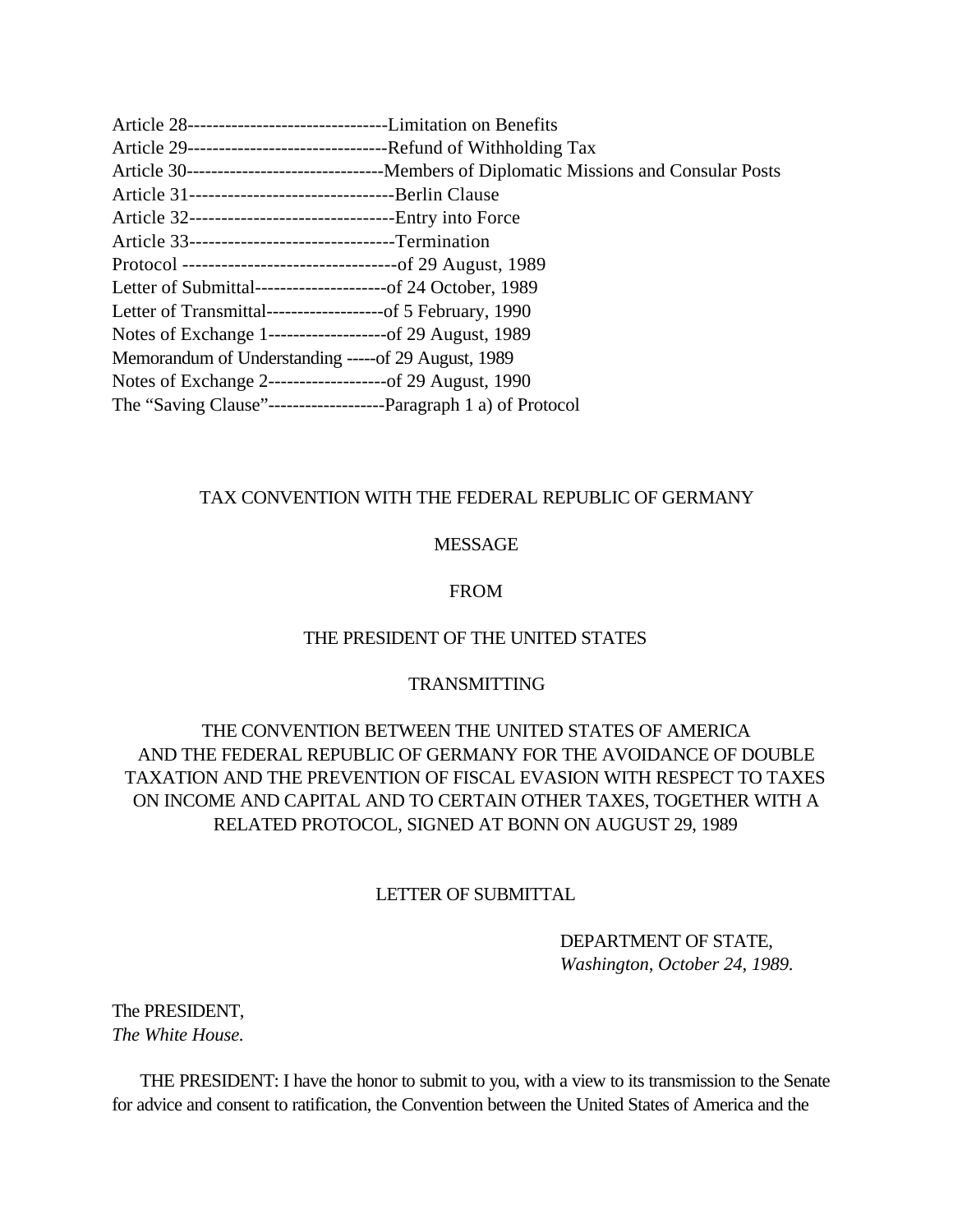Federal Republic of Germany for the Avoidance of Double Taxation and the Prevention of Fiscal Evasion with respect to Taxes on income and Capital and to Certain Other Taxes, together with a related Protocol, signed at Bonn on August 29, 1989.

 The Convention will replace the existing convention which was signed at Washington on July 22, 1954 and amended by the protocol of September 17, 1965.

 The Convention will reduce the withholding tax on direct investment dividends, on a reciprocal basis, from the present 15 percent to 10 percent in 1990 and to the permanent rate of 5 percent in 1992. This will be a major benefit to United States multinationals with investments, or plans to invest, in the Federal Republic of Germany. The United States Government and the United States business community have been pressing the Germans for such a change since the introduction of the present German integrated tax system in 1977. This withholding reduction will also increase the attractiveness of investment in the United States for German multinationals.

 The Convention also introduces several changes necessary to accommodate important aspects of the Tax Reform Act of 1986. These include, principally, provision for the imposition of a branch tax and strong measures to prevent "treaty shopping." The United States branch tax, prohibited under the existing convention, will be imposed on United States branches of German corporations for taxable years beginning on or after January 1, 1991. The proposed anti-abuse provision is uniquely tailored to take account of the practical realities of European integration in a manner that promises to become a model for future treaties with European partners.

 A number of provisions in the Convention will have significant impact on particular groups of income recipients.

 The Federal Republic of Germany will reduce its withholding rate on dividends paid to United States portfolio investors, on a non-reciprocal basis, from 15 percent to 10 percent. The United States will treat this reduction as a partial imputation refund, analogous to the imputation credit for corporate tax which German shareholders receive in the Federal Republic with respect to such dividends. This treatment in the United States will assure that the benefit of the German reduction inures to the United States shareholders rather than to the United States Treasury. The United States withholding rate on such dividend to German investors will remain at 15 percent.

 Provisions of the existing convention permit German resident investors to make portfolio investments in the United States through United States Regulated Investment Companies (RICs) and receive an exemption on the income in the Federal Republic. This exemption had been intended only for direct investment income. The Convention will correct this abuse and make such income taxable in the Federal Republic, with a credit for United States tax, effective in 1991, one year after the general effective date for the Convention's provisions. The additional year is intended to allow German investors to adjust to the change in a way which would minimize market disruption. A similar rule will apply to certain German investments in United States Real Estate Investment Trusts (REITs).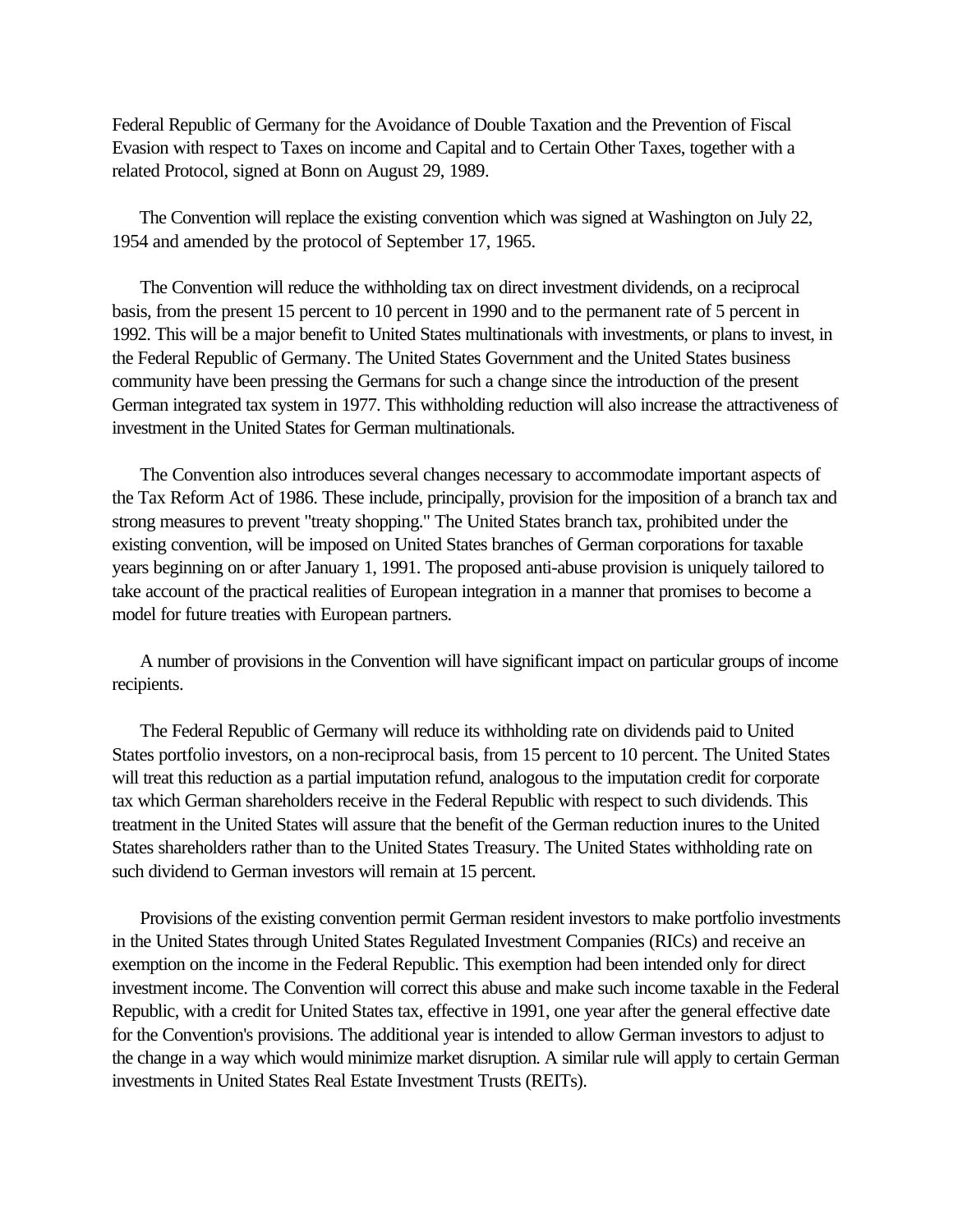In addition, the Convention will provide for exemption of German residents from United States tax on United States Social Security benefits.

 The Convention further provides both States with the flexibility to deal with "hybrid" financial instruments that have both debt and equity features. In the Federal Republic of Germany this will include sleeping partnership interests and in the United States equity kicker loans. As long as the State in which payments with respect to such instruments arise permits such payments to be deducted in calculating the taxable income of the payer, that State will be permitted to apply its statutory withholding rate rather than the reduced treaty rate otherwise applicable to the payments.

 In general, the provisions of the Convention will have effect in 1990. For taxes levied on an assessment basis, the Convention will have effect for taxable years beginning on or after January 1, 1990. For income subject to withholding at source, the Convention will have effect for payments made on or after January 1, 1990.

Two exchanges of notes and a memorandum of understanding are included for information only.

<span id="page-3-0"></span> A technical memorandum explaining in detail the provisions of the Convention is being prepared by the Department of the Treasury and will be submitted separately to the Senate Committee on Foreign Relations.

 The Department of the Treasury, with the cooperation of the Department of State, was primarily responsible for the negotiation of the Convention. It has the full approval of both Departments.

Respectfully submitted,

#### JAMES BAKER III.

Enclosures: As stated.

#### LETTER OF TRANSMITTAL

#### THE WHITE HOUSE, *February 5, 1990.*

#### *To the Senate of the United States:*

 I transmit herewith for Senate advice and consent to ratification the Convention between the United States of America and the Federal Republic of Germany for the Avoidance of Double Taxation and the Prevention of Fiscal Evasion with respect to Taxes on Income and Capital and to Certain Other Taxes, together with a related Protocol, signed at Bonn on August 29, 1989. I also transmit the report of the Department of State on the convention.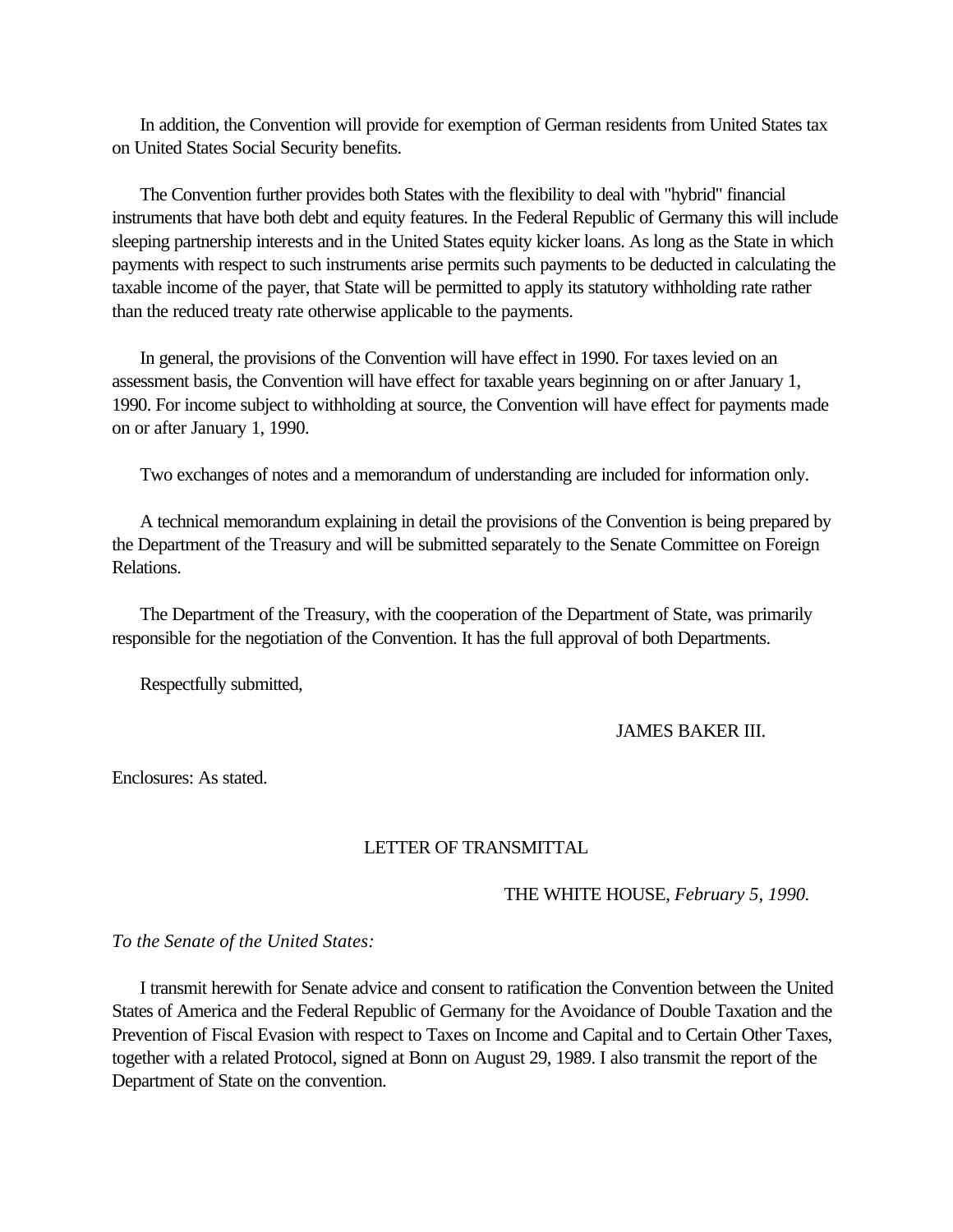The convention replaces the tax convention that was signed with the Federal Republic of Germany on July 22, 1954, and amended by the protocol of September 17, 1965. It is based on model income tax treaties developed by the Department of the Treasury and the Organization for Economic Cooperation and Development. However, it includes a number of new provisions to accommodate important aspects of the Tax Reform Act of 1986, such as the imposition of a branch tax and strong measures to prevent "treaty shopping."

 I recommend the Senate give early and favorable consideration to the convention, together with a related protocol, and give its advice and consent to ratification.

GEORGE BUSH.

#### NOTES OF EXCHANGE 1

# <span id="page-4-0"></span>DER STAATSSEKRETAR DES AUSWARTIGEN AMTS

BONN, 29, August 1989

His Excellency Mr. Vernon Walters Ambassador of the United States of America Bonn

#### Excellency,

 I have the honor to refer to the Convention signed today between the Federal Republic of Germany and the United States of America for the Avoidance of Double Taxation and the Prevention of Fiscal Evasion with respect to Taxes on Income and Capital and to certain ether Taxes and to inform you on behalf of the Government of the Federal Republic of Germany of the following:

 In the course of the negotiations leading to the conclusion of the Convention signed today, the negotiators developed and agreed upon a memorandum of understanding intended to give guidance both to the taxpayers and the tax authorities of our two countries in interpreting Article 28 (Limitation on Benefits). This memorandum of understanding, attached to this Note, represents the current views of the Government of the Federal Republic of Germany with respect to Article 28. It is my Government's view that as we both gain experience in administering the Convention, and particularly Article 28, the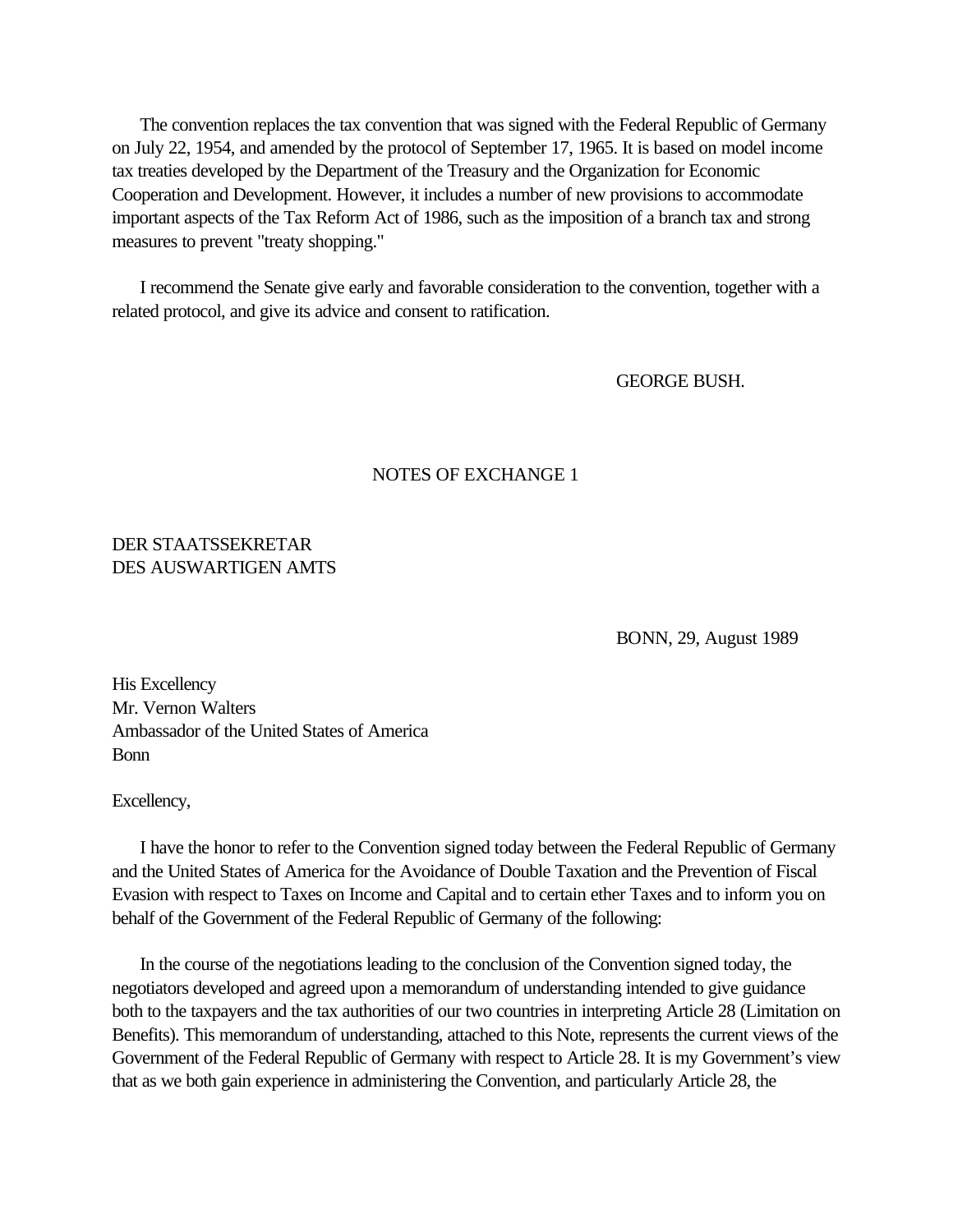competent authorities may develop and publish amendments and further understandings and interpretations.

 If this position meets with the approval of the Government of the United States of America, this Note and your Note in reply thereto will indicate that our Governments share a common understanding of the role of the memorandum of understanding relating to Article 28 of the Convention.

Accept, Excellency, the expression of my highest consideration.

(s) Dr. Hans Werner Lautenschlager

# EMBASSY OF THE UNITED STATES OF AMERICA Bonn, August 29, 1989

His Excellency, Dr. Hans Werner Lautenschlager State Secretary of the Foreign Office Bonn

Excellency,

I have the honor to confirm receipt of your Note of today's date which reads as follows:

 "I have the honor to refer to the Convention signed today between the Federal Republic of Germany and the United States of America for the Avoidance of Double Taxation and the Prevention of Fiscal Evasion with respect to Taxes on Income and Capital and to certain other Taxes and to inform you on behalf of the Government of the Federal Republic of Germany of the following:

 In the course of the negotiations leading to the conclusion of the Convention signed today, the negotiators developed and agreed upon a memorandum of understanding intended to give guidance both to the taxpayers and the tax authorities of our two countries in interpreting Article 28 (Limitation on Benefits). This memorandum of understanding, attached to this Note, represents the current views of the Government of the Federal Republic of Germany with respect to Article 28. It is my Government's view that as we both gain experience in administering the Convention, and particularly Article 28, the competent authorities may develop and publish amendments and further understandings and interpretations.

 If this position meets with the approval of the Government of the United States of America, this Note and your Note in reply thereto will indicate that our Governments share a common understanding of the role of the memorandum of understanding relating to Article 28 of the Convention."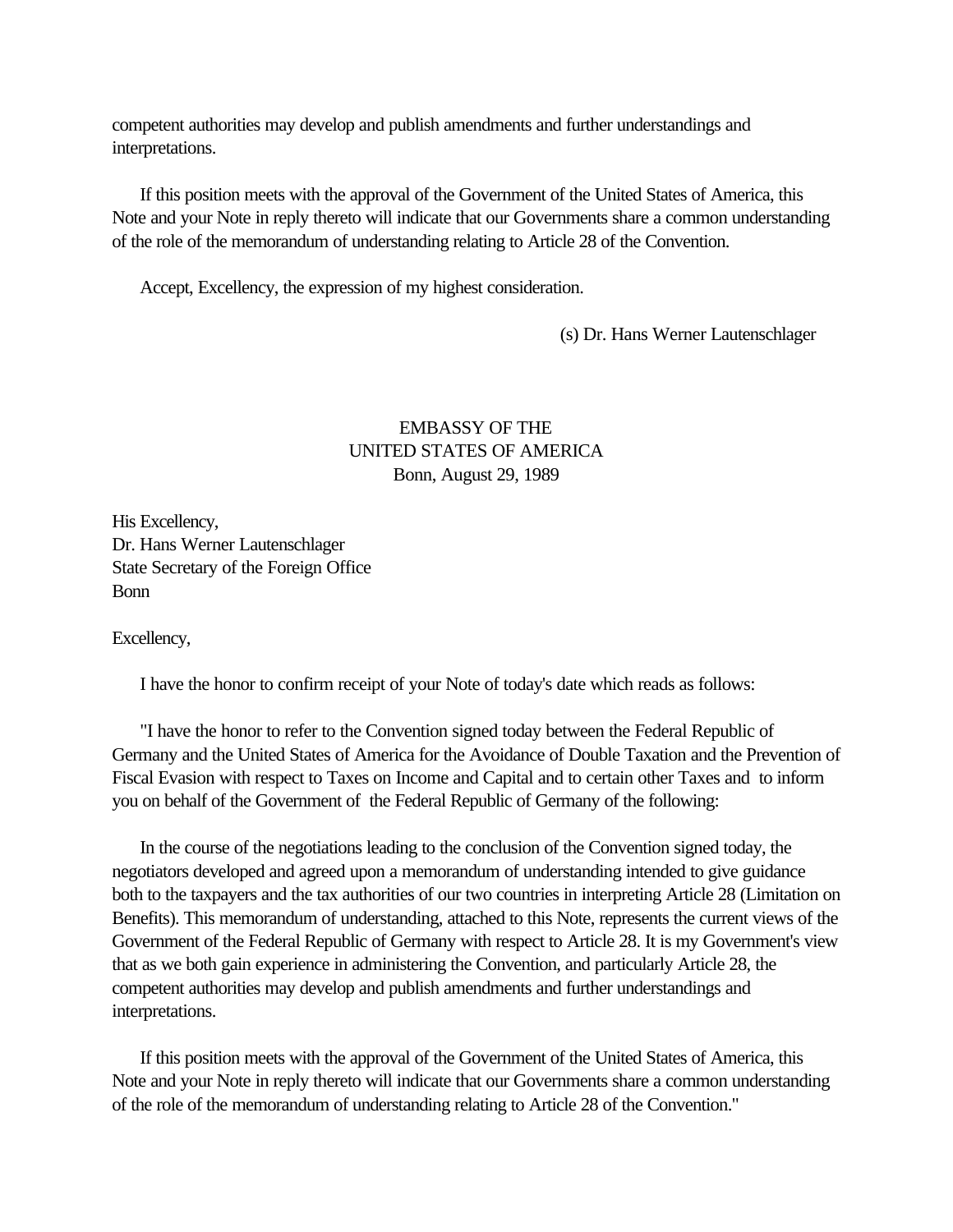I have the honor to inform you. that my Government agrees to the above.

Accept, Excellency, the expression of my highest consideration.

#### (s) V.A.W.

#### MEMORANDUM OF UNDERSTANDING

# <span id="page-6-0"></span>UNDERSTANDINGS REGARDING THE SCOPE OF THE LIMITATION ON BENEFITS ARTICLE IN THE CONVENTION BETWEEN THE FEDERAL REPUBLIC OF GERMANY AND THE UNITED STATES OF AMERICA

#### A. BUSINESS CONNECTION

 Paragraph 1 (c) of Article 28 (Limitation on Benefits) of the Convention provides that benefits will be granted with respect to income derived in connection with or incidental to an active trade or business in the State in which the income recipient resides. This provision is self-executing; unlike the provisions of paragraph 2, discussed in section B, below, it does not require advance competent authority ruling or approval.

 The following examples illustrate the intention of the negotiators with respect to the interpretation of the provisions of paragraph 1 (c). The examples are not intended to be exhaustive of the kinds of cases which would fall within the scope of the paragraph.

 For purposes of exposition, the examples are structured in terms of a German entity claiming U.S. treaty benefits; they are intended to be understood reciprocally. Paragraph 1(c) is relevant only in cases in which the entity claiming treaty benefits is not entitled to benefits under either the ownership and base erosion tests of paragraph 1(e) or the public trading test of paragraph 1(d).

#### Example I

Facts: A German resident company is owned by three persons, each resident in a different third country. The company is engaged in an active manufacturing business in the Federal Republic of Germany (Germany). It has a wholly-owned subsidiary in the United States which has been capitalized with debt and equity. The subsidiary is engaged in selling the output of the German parent. The active manufacturing business in Germany is substantial in relation to the activities of the U.S. subsidiary. Are the subsidiary's interest and dividend payments to its German parent eligible for treaty benefits in the United States?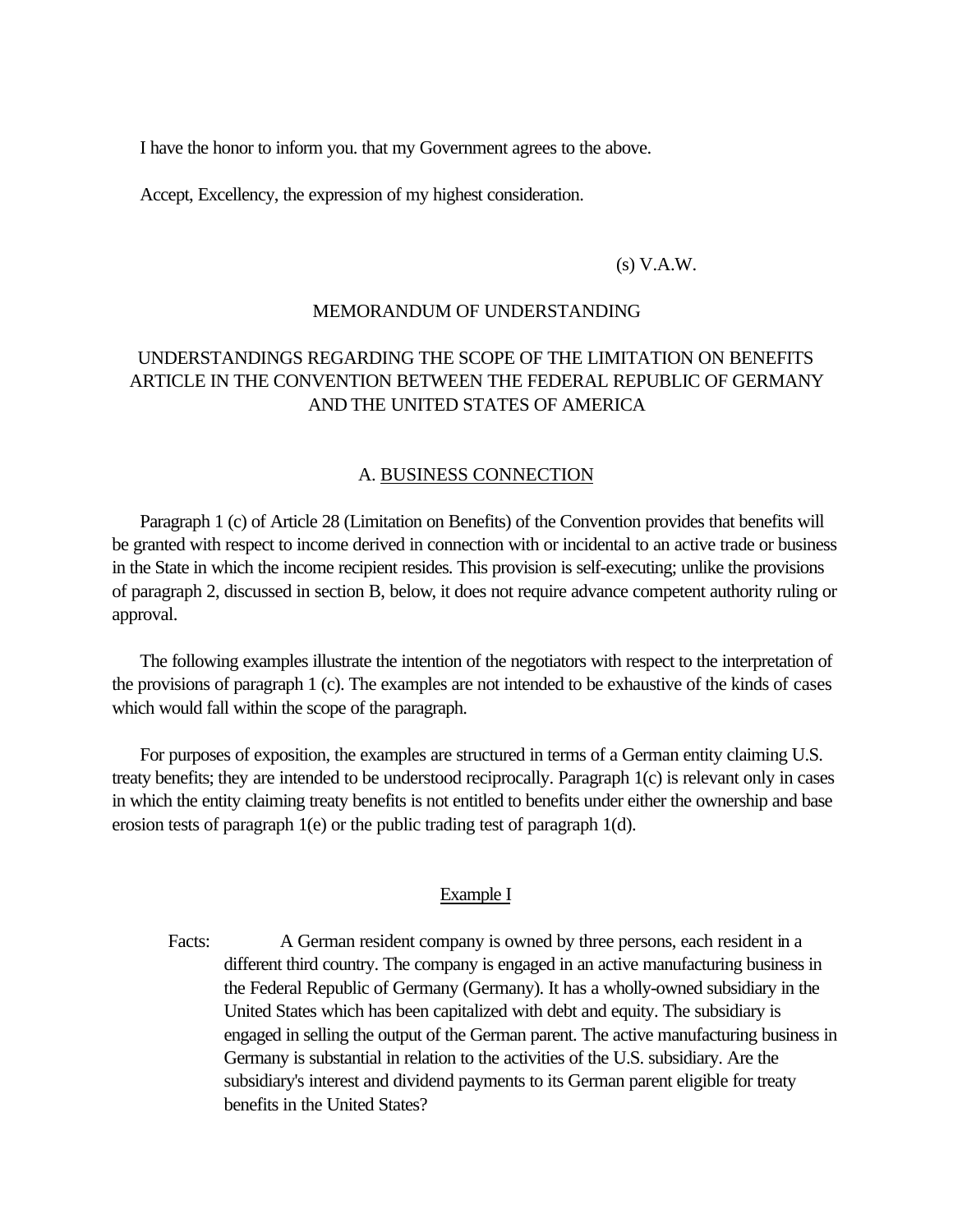Analysis: Treaty benefits would be allowed because the treaty requirement that the U.S. income "is derived in connection with or is incidental to" the German active business is satisfied. This conclusion is based on two elements in the fact pattern presented: (1) the income is connected with the active German business --- in this example in the form of a "downstream" connection; and (2) the active German business is substantial in relation to the business of the U.S. subsidiary.

#### Example II

.

- Facts: The facts are the same as in Example I except that while the income is derived by the German parent of the U.S. subsidiary, the relevant business activity in Germany is carried on by a German subsidiary company. The German subsidiary's activities meet the business relationship and substantiality tests of the business connection provision as described in the preceding example. Are the U.S. subsidiary's dividends and interest payments to the German parent eligible for U.S. treaty benefits?
- Analysis: Benefits are allowed because the two German entities (i.e., the one deriving the income and the one carrying on the substantial active business in Germany) are related. Benefits are not denied merely because the income is earned by a German holding company and the relevant activity is carried on in Germany by a German subsidiary. The existence of a similar holding company structure in the United States would not affect the right of the German parent to treaty benefits. Thus, if the German parent owns a subsidiary in the United States which is, itself, a holding company for the group's U.S. activities, which are related to the business activity in Germany, dividends paid by the U.S. holding company to the German parent holding company would be tested for eligibility for benefits in the same way as described above, ignoring the fact that the activities are carried on by one entity and the income in respect of which benefits are claimed is paid by another, related, entity.

#### Example III

Facts: A German resident company is owned by three persons, each resident in a different third country. The company is the worldwide headquarters and parent of an integrated international business carried on through subsidiaries in many countries. The company's wholly-owned U.S. and German subsidiaries manufacture, in their countries of residence, products which are part of the group's product line. The United States subsidiary has been capitalized with debt and equity. The active manufacturing business of the German subsidiary is substantial in relation to the activities of the U.S. subsidiary. The German parent manages the worldwide group and also performs research and development to improve the manufacture of the group's product line. Are the U.S. subsidiary's dividend and interest payments to its German parent eligible for treaty benefits in the United States?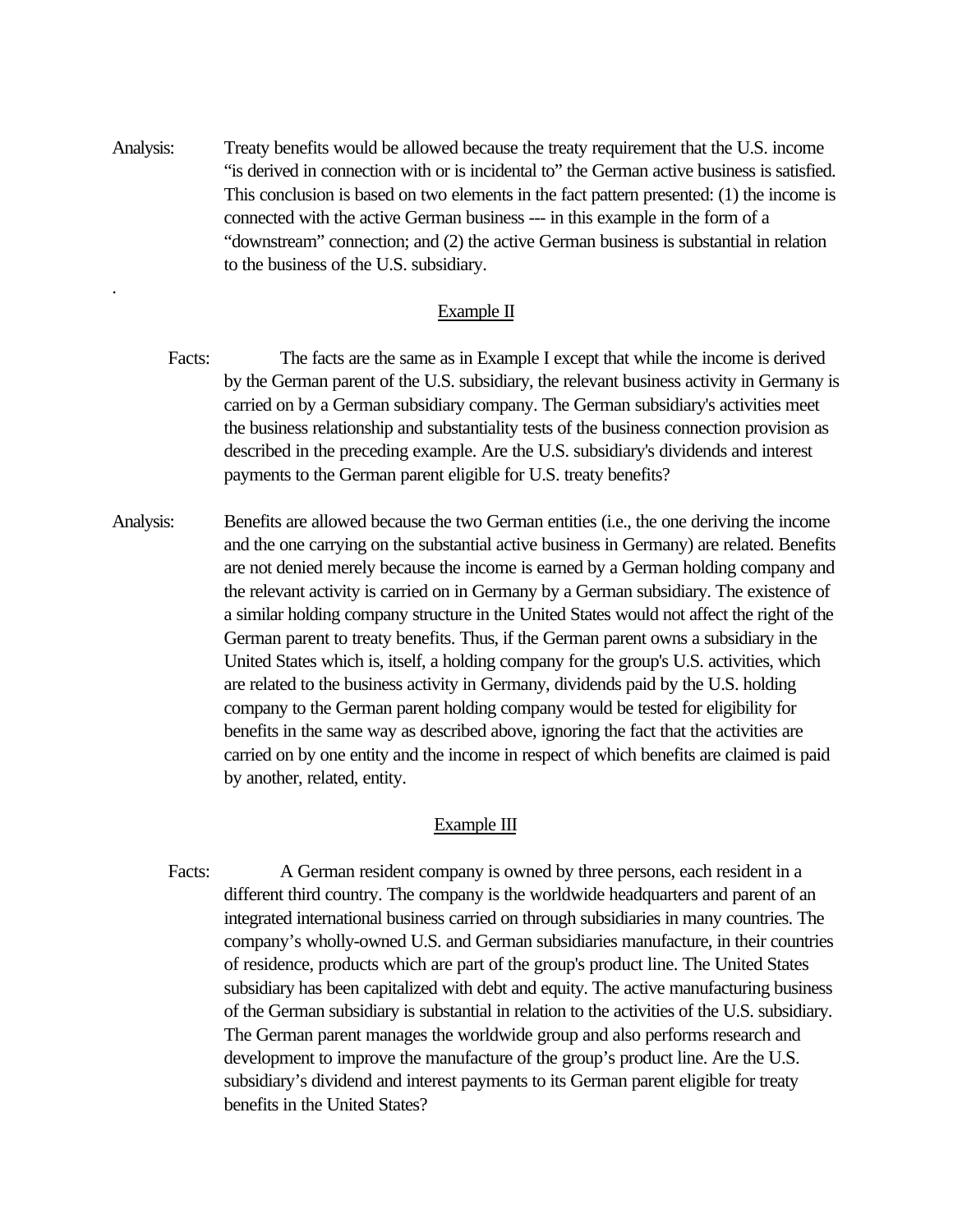Analysis: Treaty benefits would be allowed because the treaty requirement that the United States income "is derived in connection with or is incidental to" the German active business is satisfied. This conclusion is based on two elements in the fact pattern presented: (1) the income is connected with the German active business because the United States subsidiary and the German subsidiary manufacture products which are part of the group's product line, the German parent manages the worldwide group, and the parent performs research and development that benefits both subsidiaries; and (2) the active German business is substantial in relation to the business of the U.S. subsidiary.

## Example IV

- \Facts: A third-country resident establishes a German company for the purpose of acquiring a large U.S. manufacturing company. The sole business activity of the German company (other than holding the stock of the U.S. company) is the operation of a small retailing outlet which sells products manufactured by the U.S. company. Is the German company entitled to treaty benefits under paragraph 1(c) with respect to dividends it receives from the U.S. manufacturer?
- Analysis: The dividends would not be entitled to benefits. Although there is, arguably, a business connection between the U.S. and the German businesses, the "substantiality" test described in the preceding examples is not met.

## Example V

- Facts: German, French and Belgian companies create a joint venture in the form of a partnership organized in Germany to manufacture a product in a developing country. The joint venture owns a U.S. sales company, which pays dividends to the joint venture. Are these dividends eligible for benefits of the Convention?
- Analysis: Under Article 4, only the German partner is a resident of Germany for purposes of the Convention. The question arises under this Convention, therefore, only with respect to the German partners share of the dividends. If the German partner meets the ownership and base erosion tests, or the public trading test of paragraph 1 (d) or (e) , it is entitled to benefits without reference to paragraph 1 (c). If not, the analysis of the previous examples would be applied to determine eligibility for benefits under 1 ( c ). The determination of treaty benefits available to the French and Belgian partners will be made under the United States Conventions with France and Belgium.

# Example VI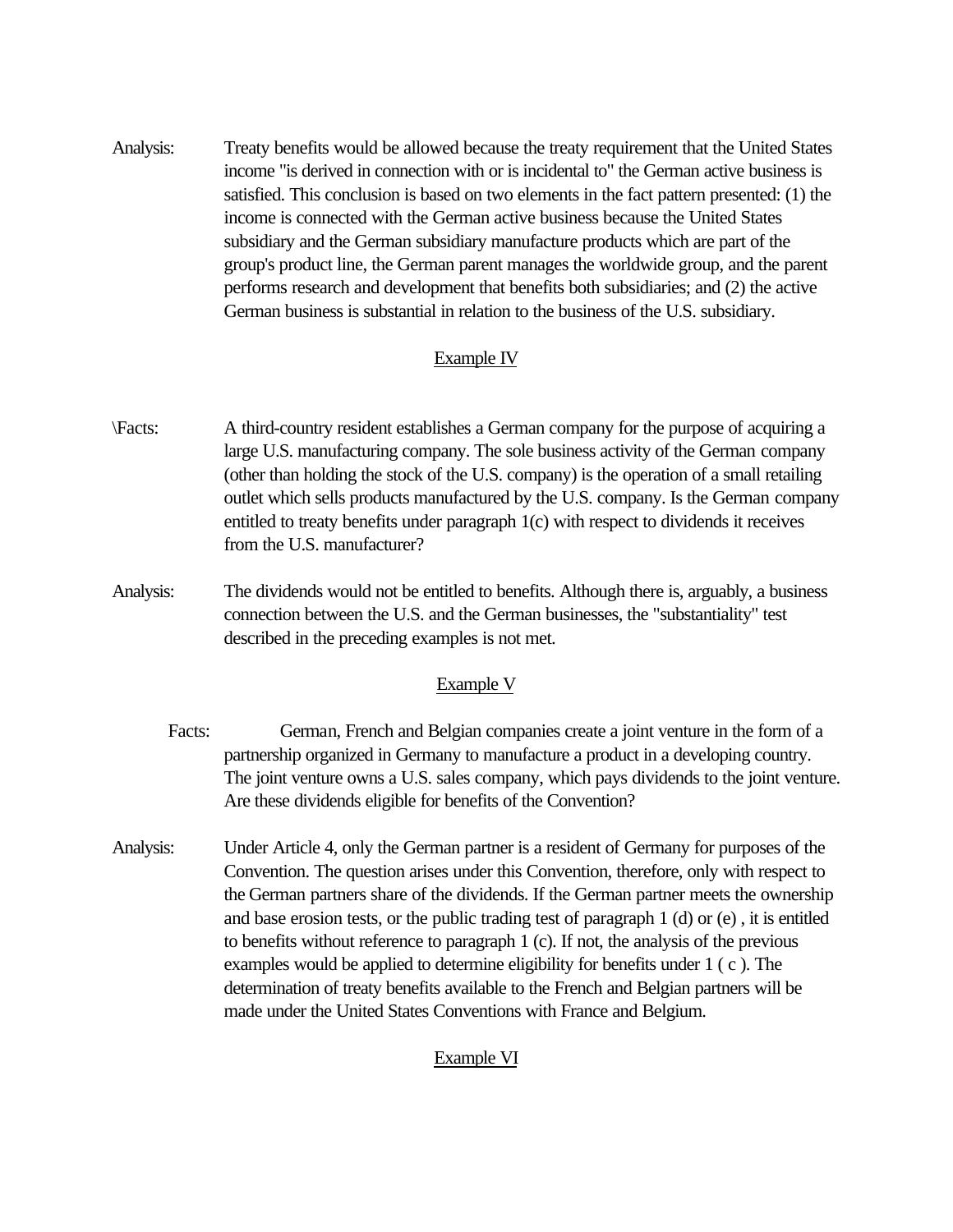- Facts: A German company, a French company and a Belgian company create a joint venture in the form of a German resident company in which they take equal shareholdings. The joint venture company engages in an active manufacturing business in Germany. Income derived from that business that is retained as working capital is invested in U.S. Government securities and other U.S. debt instruments until needed for use in the business. Is interest paid on these instruments eligible for benefits of the Convention?
- Analysis: The interest would be eligible for treaty benefits. Interest income earned from short-term investment of working capital is incidental to the business in Germany of the German joint venture company.

#### B. COMPETENT AUTHORITY DISCRETION UNDER PARAGRAPH 2

 As indicated above, treaty benefits may be claimed by the taxpayer under the provisions of paragraph 1 (ownership, base erosion, public trading, or business connection) without reference to competent authority. It is anticipated that in the vast majority of cases, eligibility for treaty benefits will be determinable without resort to competent authorities. The tax authorities of the Contracting States may, of course, in reviewing a case determine that the taxpayer has improperly interpreted the provisions of paragraph 1, and that benefits should not have been granted. Furthermore, under paragraph 2 the competent authority of the source State may determine that, notwithstanding failure to qualify for benefits under paragraph 1, benefits should be granted.

 It is assumed that, for purposes of implementing paragraph 2, taxpayers will be permitted to present their cases to the competent authority for an advance determination based on the facts, and will not be required to wait until the tax authorities of one of the Contracting States have determined that benefits are denied. In these circumstances, it is also expected that if the competent authority determines that benefits are to be allowed, they will be allowed retroactively to the time of entry into force of the relevant treaty provision or the establishment of the structure in question, whichever is later.

 In making determinations under paragraph 2, it is understood that the competent authorities will take into account all relevant facts and circumstances. The factual criteria which the competent authorities are expected to take into account include the existence of a clear business purpose for the structure and location of the income earning entity in question; the conduct of an active trade or business (as opposed to a mere investment activity) by such entity; and a valid business nexus between that entity and the activity giving rise to the income. The competent authorities will, furthermore, consider, for example, whether and to what extent a substantial headquarters operation conducted in a Contracting State by employees of a resident of that State contribute to such valid business nexus, and should not, therefore, be treated merely as the "making or managing <of> investments" within the meaning of paragraph 1 (c) of Article 28.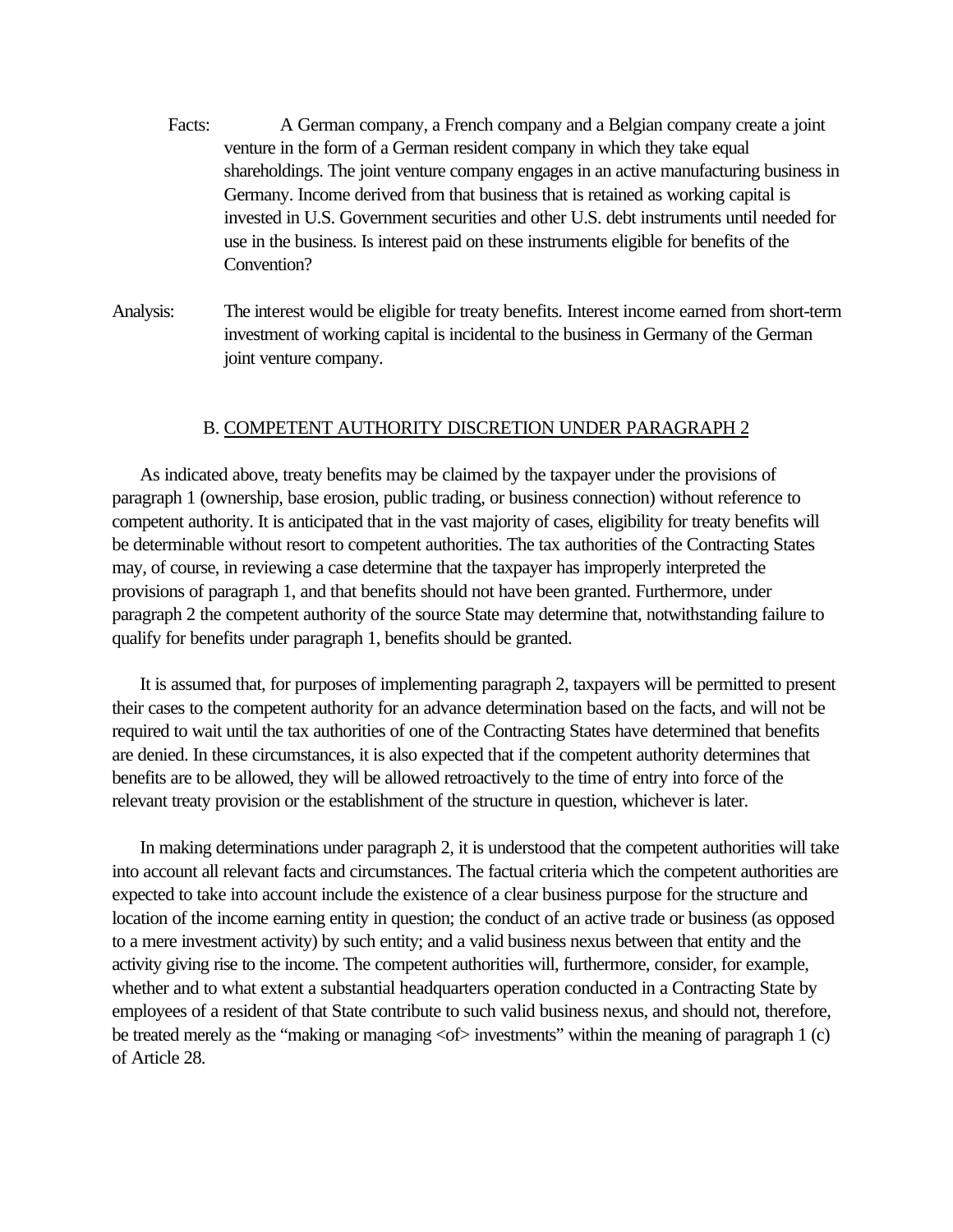The discretionary authority granted to the competent authorities in paragraph 2 is particularly important in view of, and should be exercized with particular cognizance of, the developments in, and objectives of, international economic integration, such as that between the member countries of the European Communities and between the United States and Canada.

The following example illustrates the application of the principles described in Section B, above.

## Example VII

- Facts: German, French and Belgian companies, each of which is engaged directly or through its affiliates in substantial active business operations in its country of residence, decide to cooperate in the development, production, and marketing of an advanced passenger aircraft through a corporate joint venture with its statutory seat in Germany. The development, production and marketing aspects of the project are carried out by the individual joint venturers. The joint venture company, which is staffed with a significant number of managerial and financial personnel seconded by the joint venturers, acts as the general headquarters for the joint venture, responsible for the overall management of the project including coordination of the functions separately performed by the individual joint venturers on behalf of the joint venture company, the investment of working capital contributed by the joint venturers and the financing of the project's additional capital requirements through public and private borrowings. The joint venture company derives portfolio investment income from U.S. sources. Is this income eligible for benefits of the Convention?
- Analysis: If the joint venture company's activities constitute an active business and the income is connected to that business, benefits would he allowed under paragraph 1 (c). If not, it is expected that the U.S. competent authority would determine that treaty benefits should be allowed in accordance with paragraph (2) under the facts presented, particularly in view of (1) the clear business purpose for the formation and location of the joint venture company; (2) the significant headquarters functions performed by that company in addition to financial functions; and (3) the fact that all of the joint venturers are companies resident in EC member countries in which they are engaged directly or through their affiliates in substantial active business operations.

The competent authorities shall consult further on these issues, and may also take into account the views of the tax authorities of other States, including, in particular, member States of the European Communities.

## **CONVENTION**

#### **BETWEEN**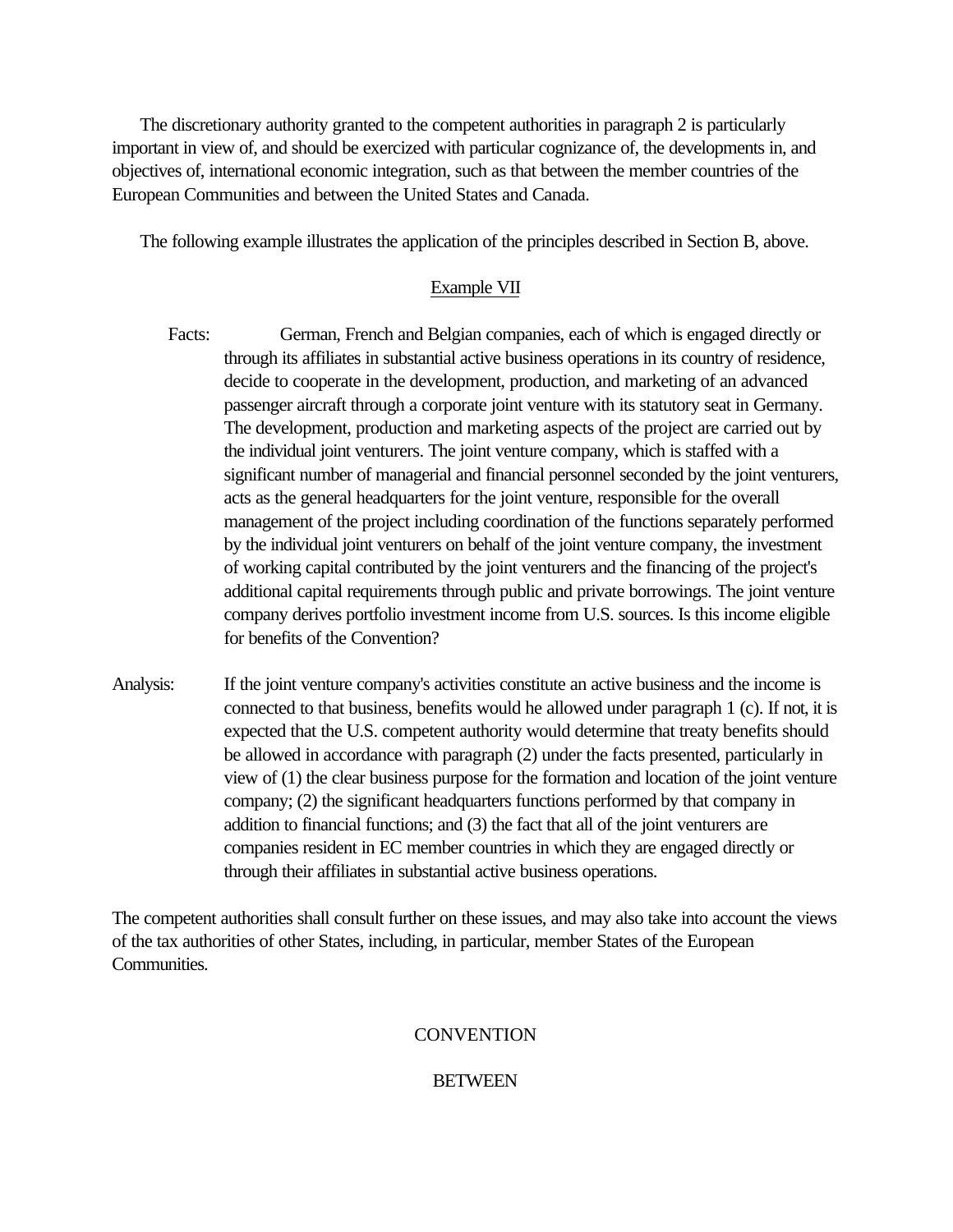#### THE UNITED STATES OF AMERICA

#### AND THE FEDERAL REPUBLIC OF GERMANY

# <span id="page-11-0"></span>FOR THE AVOIDANCE OF DOUBLE TAXATION AND THE PREVENTION OF FISCAL EVASION WITH RESPECT TO TAXES ON INCOME AND CAPITAL AND TO CERTAIN OTHER TAXES

#### THE UNITED STATES OF AMERICA

#### AND

#### THE FEDERAL REPUBLIC OF GERMANY,

 Desiring to conclude a new Convention for the avoidance of double taxation and the prevention of fiscal evasion with respect to taxes on income and capital and to certain other taxes,

Have agreed as follows:

#### ARTICLE 1

#### Personal Scope

 This Convention shall apply to persons who are residents of one or both of the Contracting States, except as otherwise provided in this Convention.

# ARTICLE 2

#### Taxes Covered

1. The existing taxes to which this Convention shall apply are:

a) In the United States:

aa) the federal income taxes imposed by the Internal Revenue Code (but excluding the accumulated earnings tax, the personal holding company tax, and social security taxes); and

bb) the excise tax imposed on insurance premiums paid to foreign insurers (hereinafter referred to as "United States tax").

This Convention shall, however, apply to the excise tax imposed on insurance premiums paid to foreign insurers only to the extent that the risks covered by such premiums are not reinsured with a person not entitled to the benefits of this or any other convention that provides exemption from such tax.

b) In the Federal Republic of Germany:

aa) the income tax (Einkommensteuer);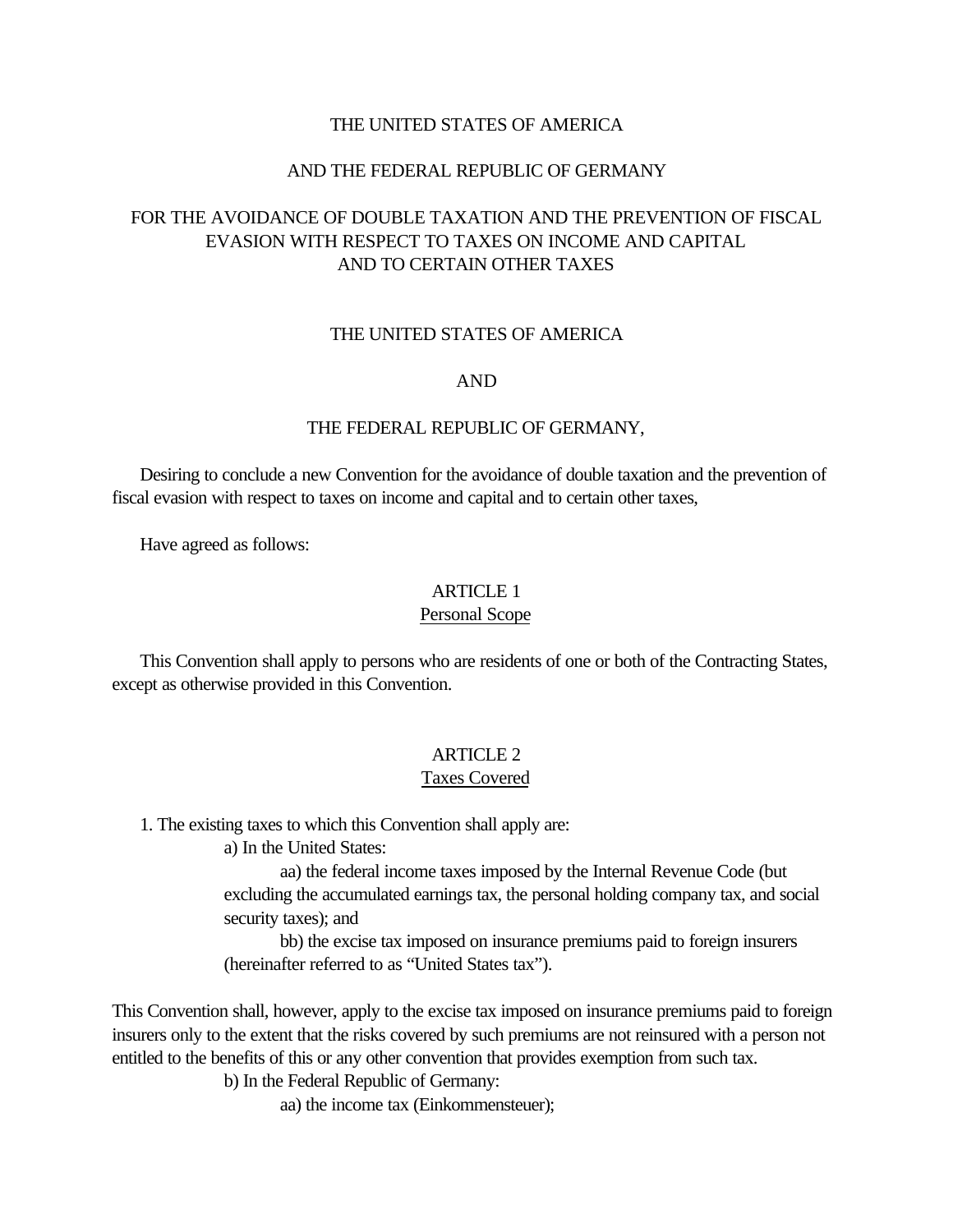bb) the corporation tax (Körperschaftsteuer); cc) the trade tax (Gewerbesteuer); and dd) the capital tax (Vermögensteuer)

<span id="page-12-0"></span>(hereinafter referred to as "German tax").

 2. This Convention shall apply also to any identical or substantially similar taxes that are imposed after the date of signature of this Convention in addition to, or in place of, the existing taxes. The competent authorities of the Contracting States shall notify each other of any significant changes that have been made in their taxation laws.

#### ARTICLE 3

#### General Definitions

1. For the purposes of this Convention, unless the context otherwise requires:

a) the term "a Contracting State" and "the other Contracting State" mean the United States or the Federal Republic of Germany as the context requires;

b) the term "United States", when used in a geographical sense, means the United States of America, but does not include Puerto Rico, the Virgin Islands, Guam or any other possession or territory of the United States of America;

c) the term "Federal Republic of Germany", when used in a geographical sense, means the area in which the tax law of the Federal Republic of Germany is in force;

d) the term "person" includes but is not limited to an individual and a company;

e) the term "company" means any body corporate or any entity that is treated as a body corporate for tax purposes;

f) the terms "enterprise of a Contracting State" and "enterprise of the other Contracting State" mean respectively an enterprise carried on by a resident of a Contracting State and an enterprise carried on by a resident of the other Contracting State;

g) the term "international traffic" means any transport by a ship or aircraft, except when the ship or aircraft is operated solely between places in one of the Contracting States;

h) the term "national" means:

aa) in respect of the United States, United States citizens and any legal person, partnership, or association deriving its status as such from the law in force in the United States; and

bb) in respect of the Federal Republic of Germany, any German within the meaning of paragraph 1 of Article 116 of the Basic Law of the Federal Republic of Germany and any legal person, partnership, or association deriving its status as such from the law in force in the Federal Republic of Germany; and

i) the term "competent authority" means:

aa) in the United States, the Secretary of the Treasury or his delegate; and

bb) in the Federal Republic of Germany, the Federal Minister of Finance or his delegate.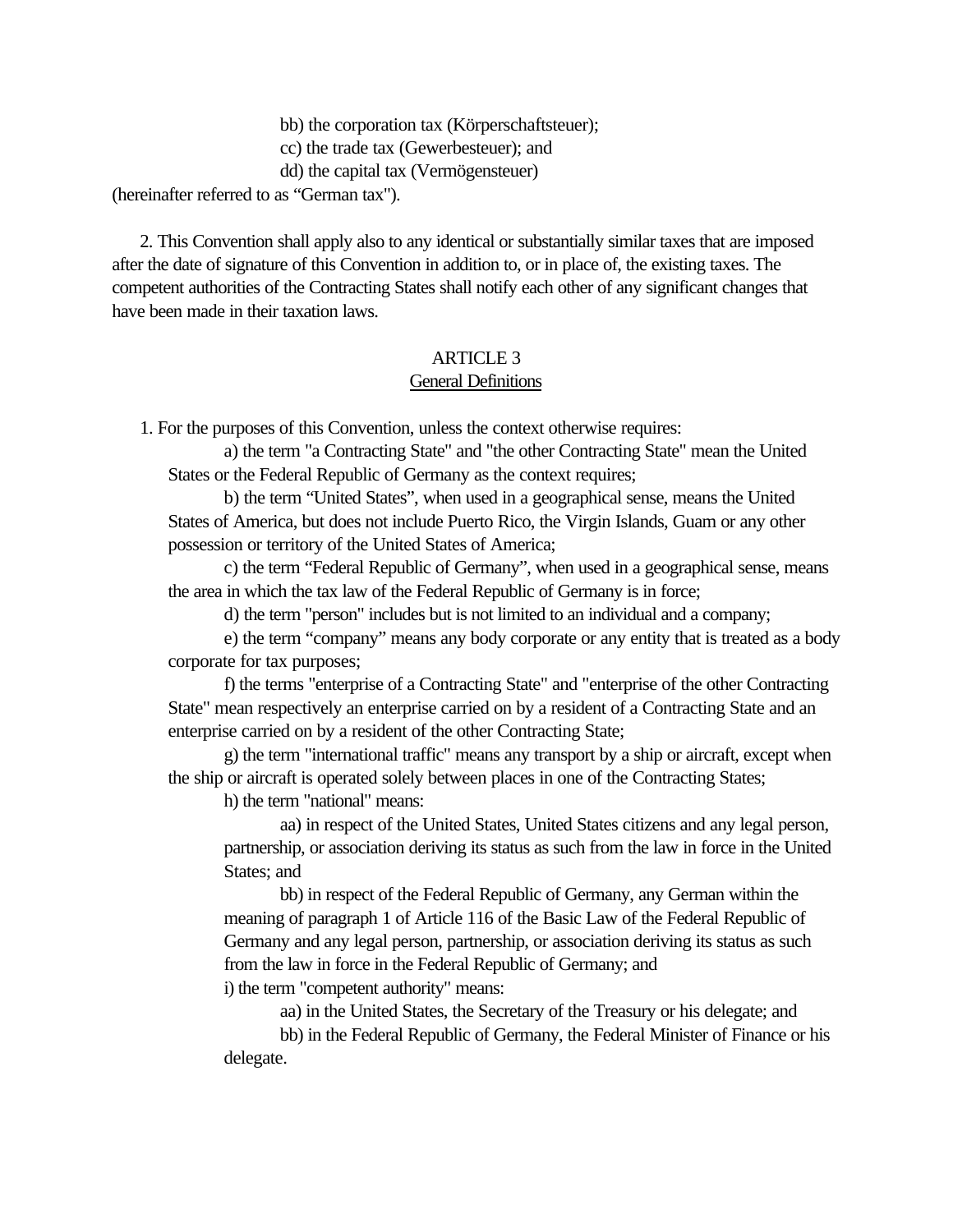<span id="page-13-0"></span> 2. As regards the application of this Convention by a Contracting State any term not defined therein shall, unless the context otherwise requires or the competent authorities agree to a common meaning pursuant to the provisions of Article 25 (Mutual Agreement Procedure), have the meaning that it has under the laws of that State concerning the taxes to which this Convention applies.

#### ARTICLE 4 Residence

 1. For the purposes of this Convention, the term "resident of a Contracting State" means any person who, under the laws of that State, is liable to tax therein by reason of his domicile, residence, place of management, place of incorporation, or any other criterion of a similar nature, provided, however, that

a) this term does not include any person who is liable to tax in that State in respect only of income from sources in that State or capital situated therein; and

b) in the case of income derived or paid by a partnership, estate, or trust, this term applies only to the extent that the income derived by such partnership, estate, or trust is subject to tax in that State as the income of a resident, either in its hands or in the hands of its partners or beneficiaries.

 2. Where by reason of the provisions of paragraph 1 an individual is a resident of both Contracting States, then his status shall be determine as follows:

a) he shall be deemed to be a resident of the State in which he has a permanent home available to him; if he has a permanent home available to him in both States, he shall be deemed to be a resident of the State with which his personal and economic relations are closer (center of vital interests);

b) if the State in which he has his center of vital interests cannot be determined, or if he has not a permanent home available to him in either State, he shall be deemed to be a resident of the State in which he has an habitual abode;

c) if he has an habitual abode in both States or in neither of them, he shall be deemed to be a resident of the State of which he is a national; and

d) if he is a national of both States or of neither of them, the competent authorities of the Contracting States shall settle the question by mutual agreement.

 3. Where by reason of the provisions of paragraph 1 a person other than an individual is a resident of both Contracting States, then the competent authorities of the Contracting States shall seek to determine through consultation the Contracting State of which the person shall be deemed to be a resident for the purposes of this Convention, and, if they are unable so to determine, such person shall not be considered to be a resident of either Contracting State for purposes of enjoying benefits under this Convention.

# ARTICLE 5 Permanent Establishment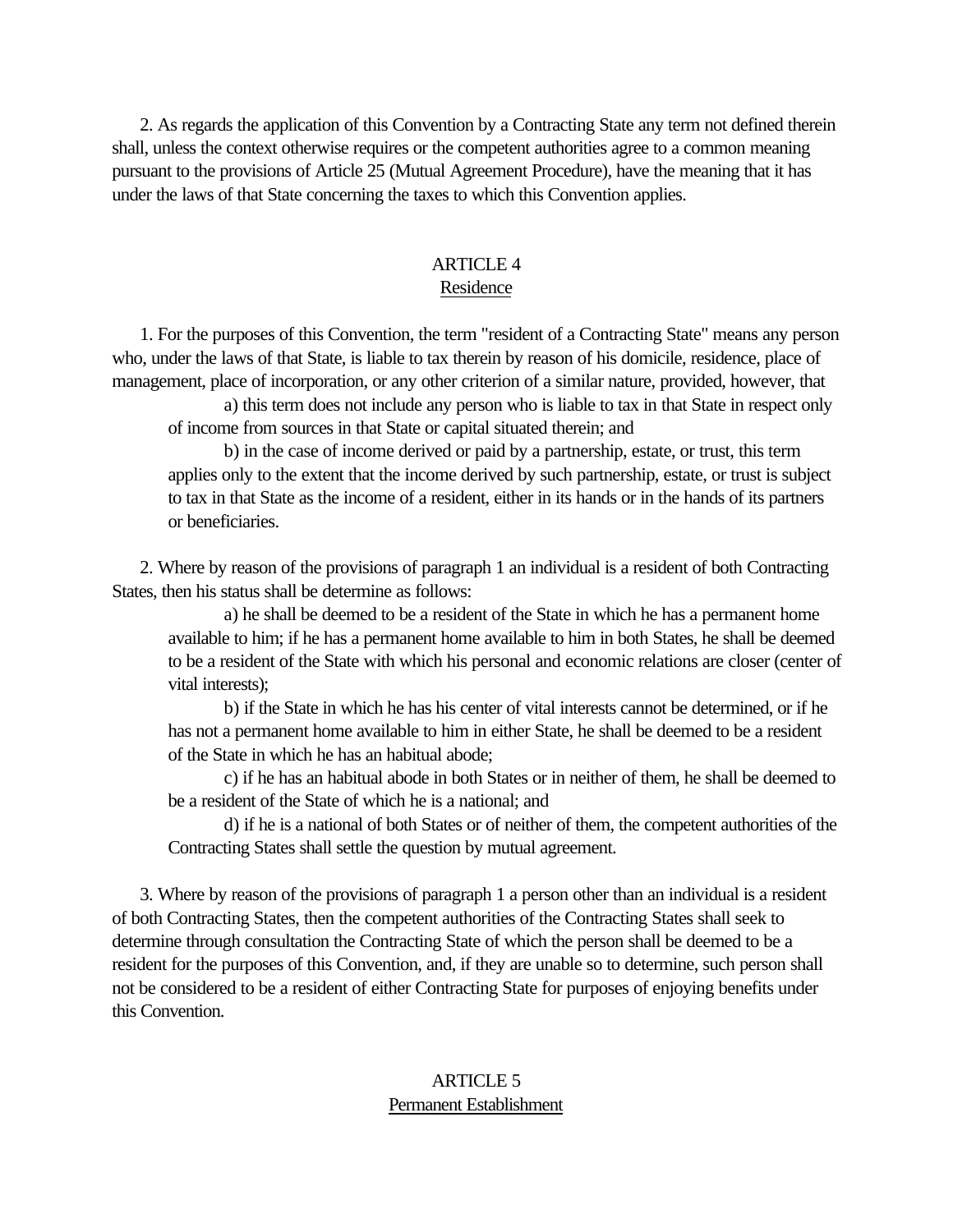<span id="page-14-0"></span> 1. For the purposes of this Convention, the term "permanent establishment" means a fixed place of business through which the business of an enterprise is wholly or partly carried on.

2. The term "permanent establishment" includes especially;

a) a place of management;

b) a branch;

c) an office;

d) a factory;

e) a workshop; and

f) a mine, an oil or gas well, a quarry, or any other place of extraction of natural resources.

 3. A building site or a construction, assembly or installation project constitutes a permanent establishment only if it lasts more than twelve months.

 4. Notwithstanding the foregoing provisions of this Article, the term "permanent establishment" shall be deemed not to include:

a) the use of facilities solely for the purpose of storage, display, or delivery of goods or merchandise belonging to the enterprise;

b) the maintenance of a stock of goods or merchandise belonging to the enterprise solely for the purpose of storage, display. or delivery;

c) the maintenance of a stock of goods or merchandise belonging to the enterprise solely for the purpose of processing by another enterprise;

d) the maintenance of a fixed place of business solely for the purpose of purchasing goods or merchandise, or of collecting information, for the enterprise;

e) the maintenance of a fixed place of business solely for the purpose of advertising, of the supply of information, of scientific activities, or of similar activities that have a preparatory or auxiliary character for the enterprise; or

f) the maintenance of a fixed place of business solely for any combination of activities mentioned in subparagraphs a) to e), provided that the overall activity of the fixed place of business resulting from this combination is of a preparatory or auxiliary character.

 5. Notwithstanding the provisions of paragraphs 1 and 2, where a person (other than an agent of an independent status to whom paragraph 6 applies) is acting on behalf of an enterprise and has, and habitually exercises, in a Contracting State an authority to conclude contracts in the name of the enterprise, that enterprise shall be deemed to have a permanent establishment in that State in respect of any activities which that person undertakes for the enterprise, unless the activities of such person are limited to those mentioned in paragraph 4 that, if exercised through a fixed place of business, would not make this fixed place of business a permanent establishment under the provisions of that paragraph.

 6. An enterprise shall not be deemed to have a permanent establishment in a Contracting State merely because it carries on business in that State through a broker, general commission agent, or any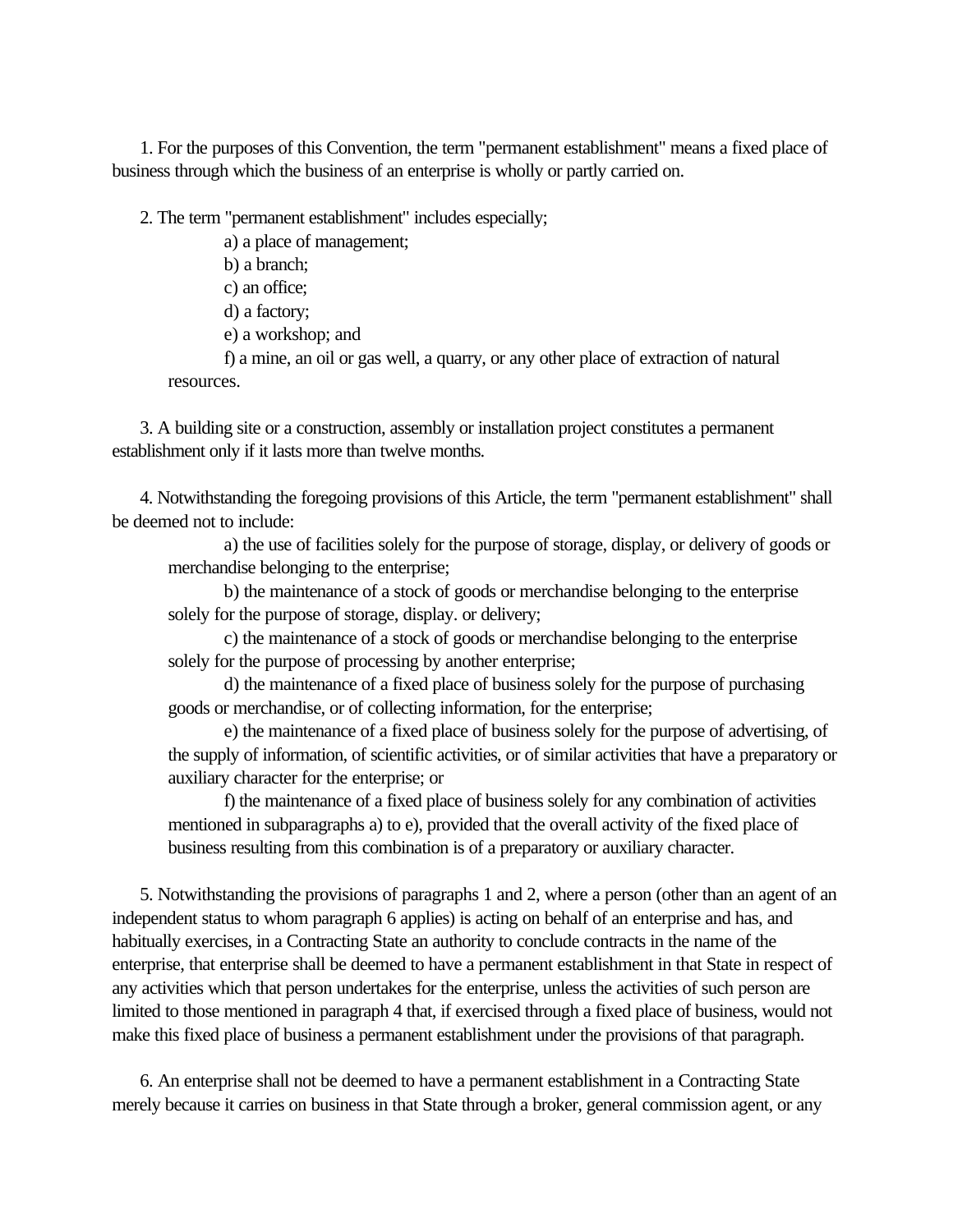<span id="page-15-0"></span>other agent of an independent status, provided that such persons are acting in the ordinary course of their business.

 7. The fact that a company that is a resident of a Contracting State controls or is controlled by a company that is a resident of the other Contracting State, or that carries on business in that other State (whether through a permanent establishment or otherwise), shall not of itself constitute either company a permanent establishment of the other.

# ARTICLE 6 Income from Immovable (Real) Property

 1. Income derived by a resident of a Contracting State from immovable (real) property (including income from agriculture or forestry) situated in the other Contracting State may be taxed in that other State.

 2. The term "immovable property" shall have the meaning that it has under the law of the Contracting State in which the property in question is situated. The term shall in any case include property accessory to immovable property; livestock and equipment used in agriculture and forestry; rights to which the provisions of general law respecting landed property apply; usufruct of immovable property; and rights to variable or fixed payment as consideration for the working of, or the right to work, mineral deposits, sources, and other natural resources. Ships and aircraft shall not be regarded as immovable property.

 3. The provisions of paragraph 1 shall apply to income derived from the direct use, letting, or use in any other form of immovable property.

 4. The provisions of paragraphs 1 and 3 shall also apply to the income from immovable property of an enterprise and to income from immovable property used for the performance of independent personal services.

#### ARTICLE 7 Business Profits

 1. The business profits of an enterprise of a Contracting State shall be taxable only in that State unless the enterprise carries on business in the other Contracting State through a permanent establishment situated therein. If the enterprise carries on business as aforesaid, the business profits of the enterprise may be taxed in the other State but only so much of them as is attributable to that permanent establishment.

 2. Subject to the provisions of paragraph 3, where an enterprise of a Contracting State carries on business in the other Contracting State through a permanent establishment situated therein, there shall in each Contracting State be attributed to that permanent establishment the business profits that it might be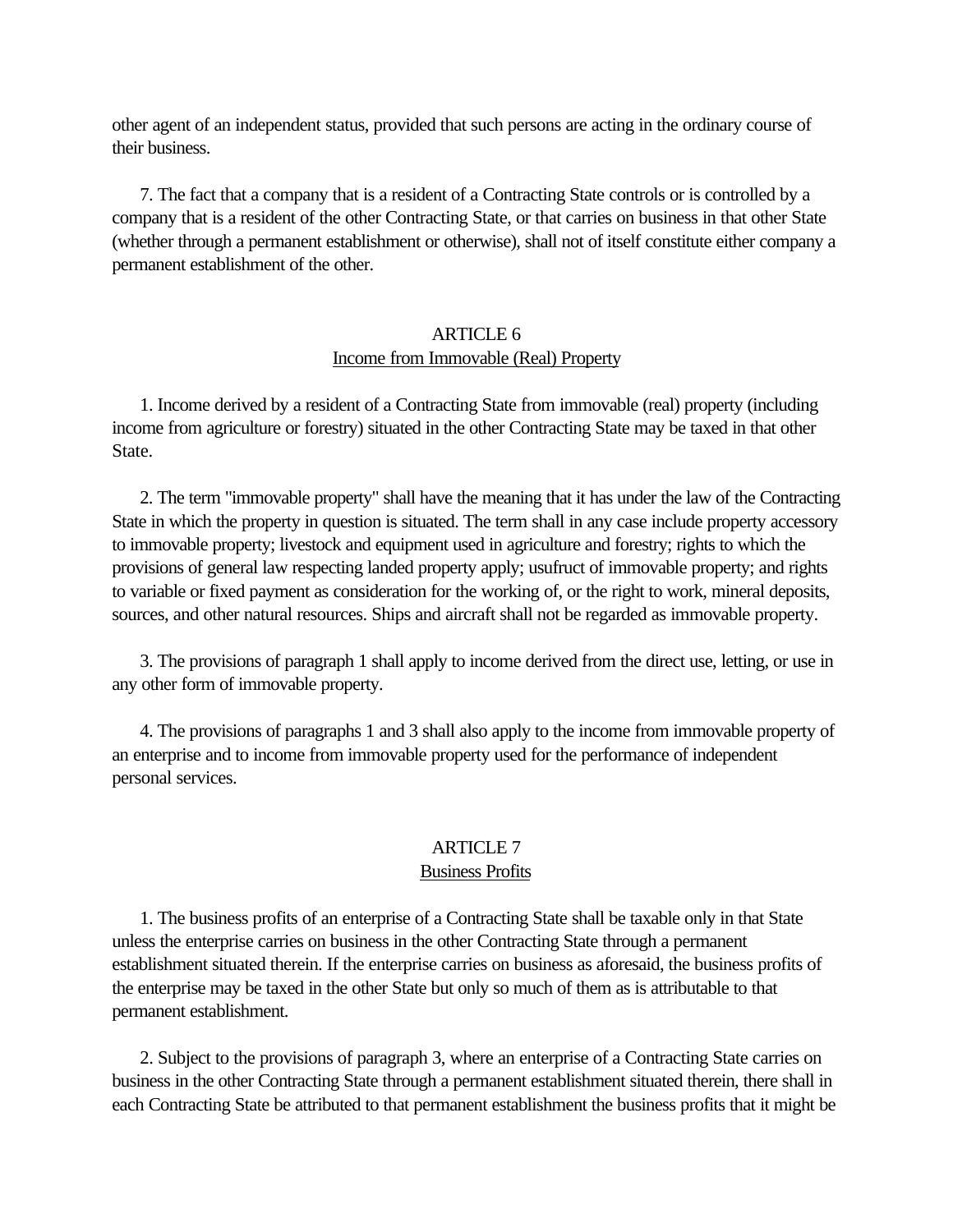<span id="page-16-0"></span>expected to make if it were a distinct and independent enterprise engaged in the same or similar activities under the same or similar conditions.

 3. In determining the business profits of a permanent establishment, there shall be allowed as deductions expenses that are incurred for the purposes of the permanent establishment, including research and development expenses, interest, and other similar expenses and a reasonable amount of executive and general administrative expenses, whether incurred in the State in which the permanent establishment is situated or elsewhere.

 4. No business profits shall be attributed to a permanent establishment by reason of the mere purchase by that permanent establishment of goods or merchandise for the enterprise.

 5. For the purposes of this Convention, the business profits to be attributed to the permanent establishment shall include only the profits derived from the assets or activities of the permanent establishment.

 6. Where business profits include items of income that are dealt with separately in other Articles of this Convention, then the provisions of those Articles shall not be affected by the provisions of this Article.

 7. For the purposes of this Convention the term "business profits" includes income derived from the rental of tangible personal property and the rental or licensing of cinematographic films or works on film, tape, or other means of reproduction for use in radio or television broadcasting.

## ARTICLE 8

# Shipping and Air Transport

 1. Profits of an enterprise of a Contracting State from the operation of ships or aircraft in international traffic shall be taxable only in that State.

 2. Profits of an enterprise of a Contracting State from the use or rental of containers (including trailers, barges, and related equipment for the transport of containers) used in international traffic shall be taxable only in that State.

 3. The provisions of paragraphs 1 and 2 shall also apply to profits from the participation in a pool, a joint business, or an international operating agency.

# ARTICLE 9 Associated Enterprises

1. Where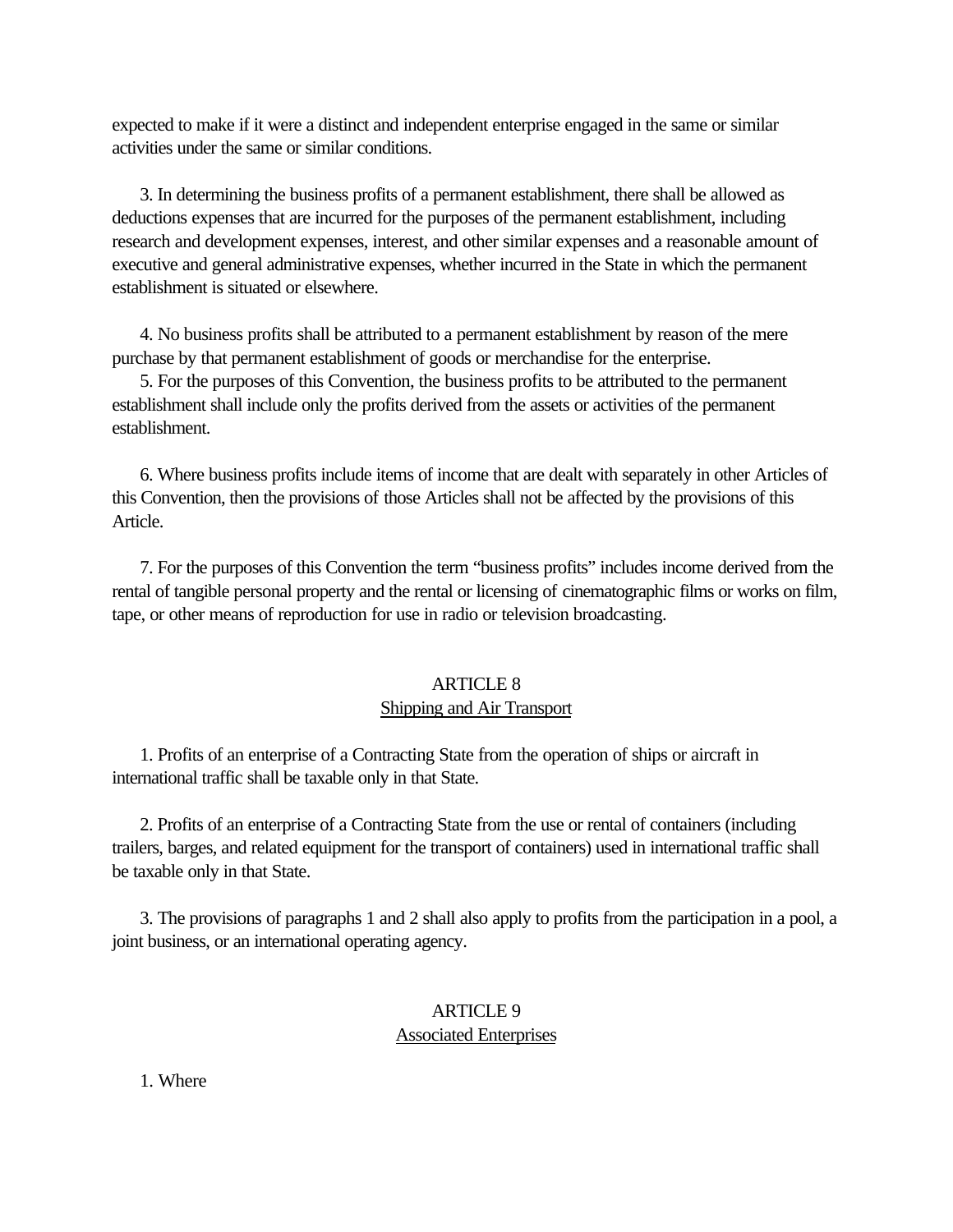a) an enterprise of a Contracting State participates directly or indirectly in the management, control or capital of an enterprise of the other Contracting State, or

<span id="page-17-0"></span>b) the same persons participate directly or indirectly in the management, control, or capital of an enterprise of a Contracting State and an enterprise of the other Contracting State, and in either case conditions are made or imposed between the two enterprises in their commercial or financial relations that differ from those that would be made between independent enterprises, then any profits which would, but for those conditions, have accrued to one of the enterprises, but, by reason of those conditions, have not so accrued, may be included in the profits of that enterprise and taxed accordingly.

 2. Where a Contracting State includes in the profits of an enterprise of that State, and taxes accordingly, profits on which an enterprise of the other Contracting State has been charged to tax in that other State, and that other Contracting State agrees that profits so included are profits that would have accrued to the enterprise of the first-mentioned State if the conditions made between the two enterprises had been those that would have been made between independent enterprises, then that other State shall make an appropriate adjustment to the amount of the tax charged therein on those profits. In determining such adjustment, due regard shall be paid to the other provisions of this Convention and the competent authorities of the Contracting States shall if necessary consult each other.

#### ARTICLE 10 Dividends

 1. Dividends paid by a company that is a resident of a Contracting State to a resident of the other Contracting State may be taxed in that other State.

 *2.* However, such dividends may also be taxed in the Contracting State of which the company paying the dividends is a resident and according to the laws of that State, but if the beneficial owner of the dividends is a resident of the other Contracting State the tax so charged shall not exceed:

a) 5 percent of the gross amount of the dividends if the beneficial owner is a company that holds directly at least 10 percent of the voting shares of the company paying the dividends, and

b) 15 percent of the gross amount of the dividends in all other cases.

Subparagraph b) and not subparagraph a) shall apply in the case of dividends paid by a United States person that is a Regulated Investment Company or of distributions on certificates of a German investment trust (Kapitalanlagegesellschaft). Subparagraph a) shall not apply to dividends paid by a United States person that is a Real Estate Investment Trust, and subparagraph b) shall apply only if the dividend is beneficially owned by an individual holding a less than 10 percent interest in the Real Estate Investment Trust. This paragraph shall not affect the taxation of the company in respect of the profits out of which the dividends are paid.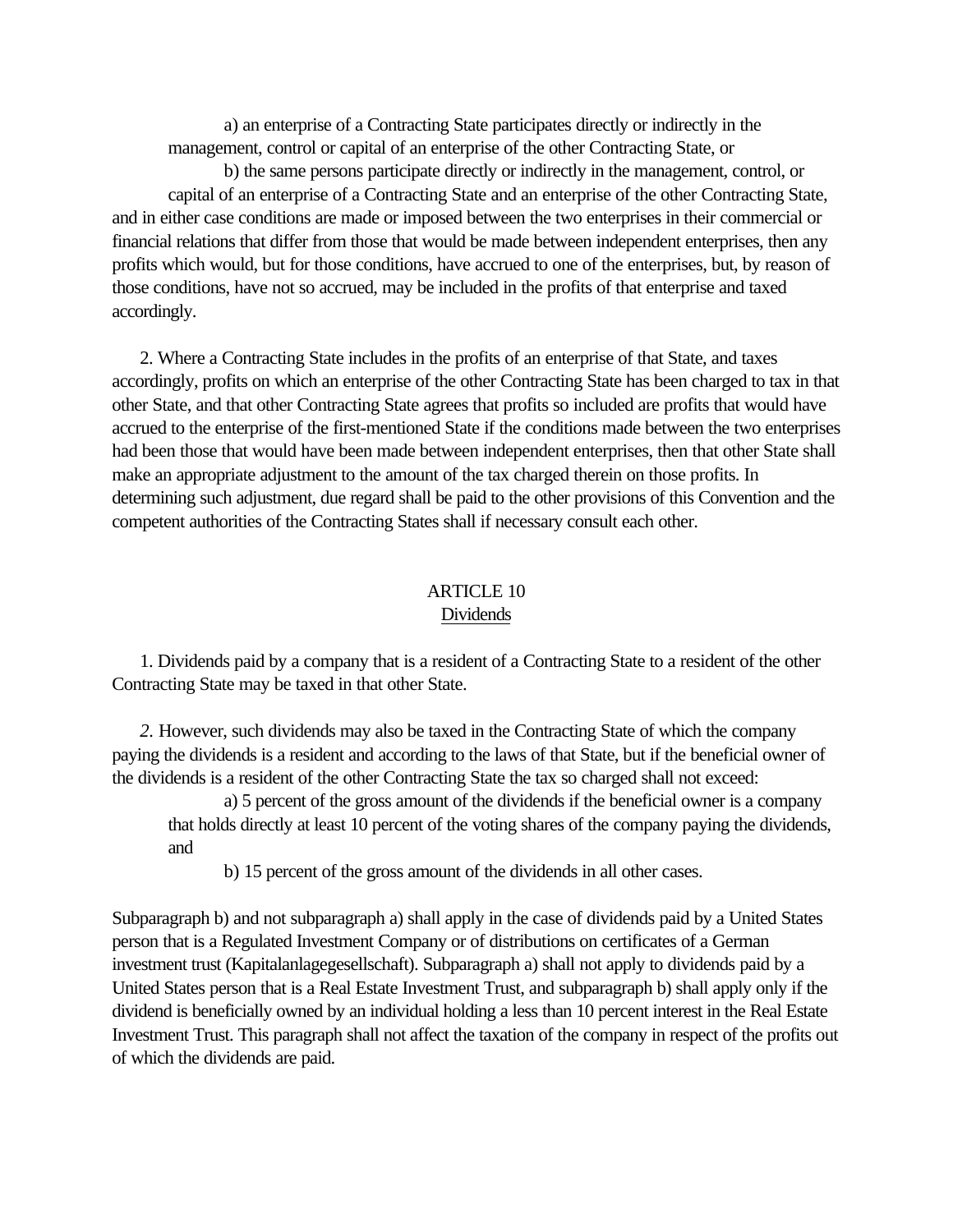3. As long as a natural person resident in the Federal Republic of Germany is entitled under German law to a tax credit (Anrechnung der Körperschaftsteuer) in respect of dividends paid by a company that is a resident of the Federal Republic of Germany, the following rules shall apply to dividends paid by such company:

a) the beneficial owner of dividends subject to paragraph 2 b) shall be entitled to a further relief of tax of 5 percent of the gross amount of the dividends; and

b) for United States income tax purposes (including for the purposes of credit for foreign taxes paid) the benefit resulting from the application of subparagraph a) shall be treated as a dividend paid to a beneficial owner resident in the United States.

The provisions of this paragraph shall not apply to distributions on certificates of an investment trust.

 4. The term "dividends" as used in this Article means income from shares, "jouissance" shares or "jouissance" rights, mining shares, founders' shares, or other rights (not being debt claims) participating in profits, as well as other income derived from other rights that is subjected to the same taxation treatment as income from shares by the laws of the Contracting State of which the company making the distribution is a resident. The term "dividends" also includes in the Federal Republic of Germany income under a sleeping partnership (Stille Gesellschaft), "partiarisches Darlehen", or "Gewinnobligation" as well as distributions on certificates of an investment trust.

 5. Notwithstanding the first sentence of paragraph 2 of this Article and paragraph 1 of Article 11 (Interest), income from arrangement, including debt obligations, carrying the right to participate in profits (including in the Federal Republic of Germany income under a sleeping partnership (Stille Gesellschaft), "partiarisches Darlehen", "Gewinnobligation" or "jouissance" shares or "jouissance" rights) that is deductible in determining the profits of the payor may be taxed in the Contracting State in which it arises according to the laws of that State.

 6. The provisions of paragraphs 1 and 2 shall not apply if the beneficial owner of the dividends, being a resident of a Contracting State, carries on business in the other Contracting State of which the company paying the dividends is a resident through a permanent establishment situated therein, or performs in that other State independent personal services from a fixed base situated therein, and the holding in respect of which the dividends are paid forms part of the business property of such permanent establishment or fixed base. In such a case the provisions of Article 7 (Business Profits) or Article 14 (Independent Personal Services), as the case may be, shall apply.

 7. Where a company that is a resident of a Contracting State derives profits or income from the other Contracting State, that other State may not impose any tax on the dividends paid by the company, except insofar as such dividends are paid to a resident of that other State or insofar as the holding in respect of which the dividends are paid forms part of the business property of a permanent establishment or a fixed base situated in that other State, even if the dividends paid consist wholly or partly of profits or income arising in such other State.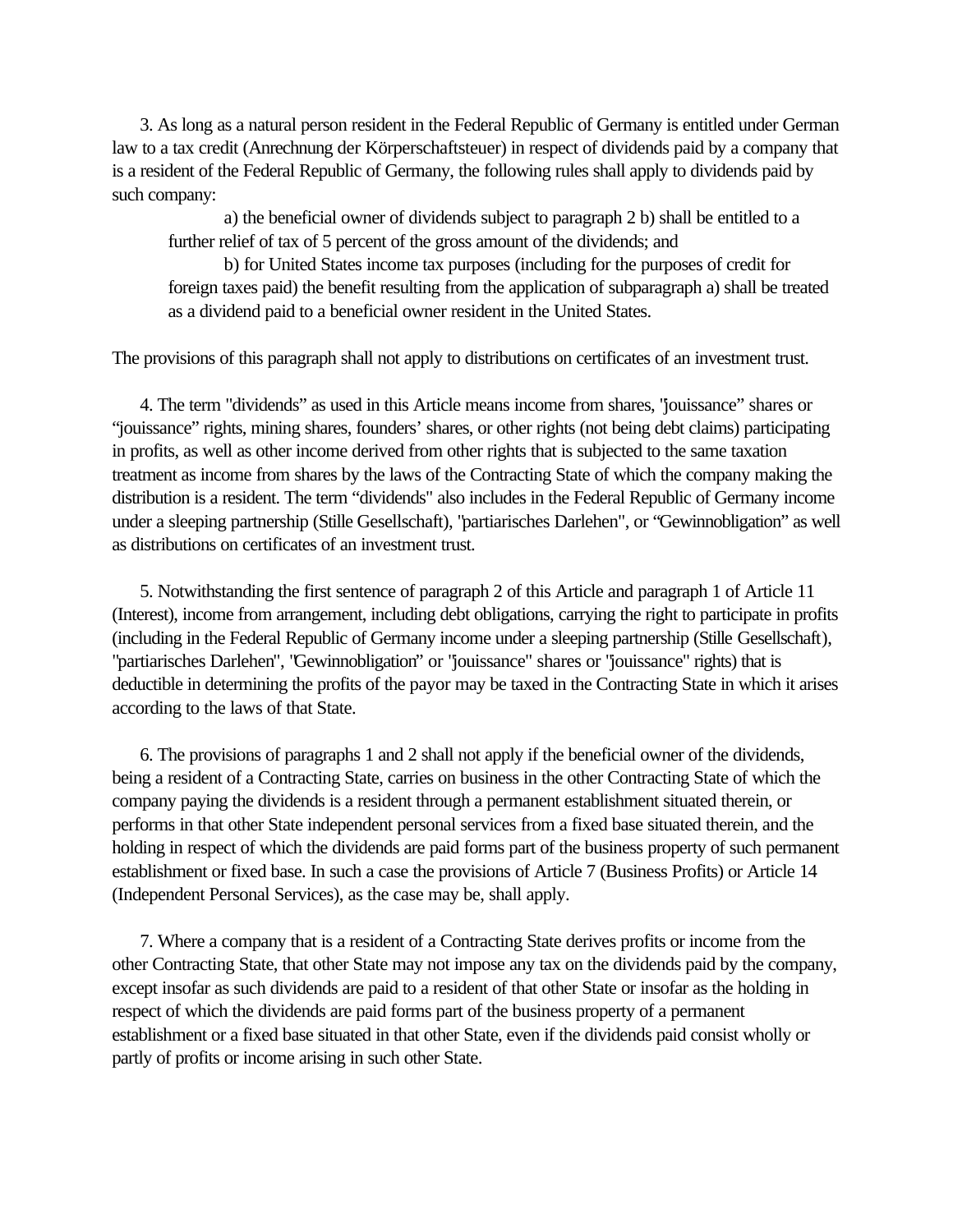<span id="page-19-0"></span> 8. A company that is a resident of a Contracting State and that has a permanent establishment in the other Contracting State, or that is subject to tax on a net basis in that other Contracting State on items of income that may be taxed in that other State under Article 6 ( Income from Immovable (Real) Property) or under paragraph 1 of Article 13 (Gains), may be subject in that other Contracting State to a tax in addition to the tax allowable under the other provisions of this Convention. Such tax, however, may

a) in the case of the United States be imposed only on

aa) the portion of the business profits of the company attributable to the permanent establishment, and

bb) the portion of the income referred to in the preceding sentence that is subject to tax under Article 6 or paragraph 1 of Article 13,

that represents the "dividend equivalent amount" of those profits and income; the term "dividend equivalent amount" shall, for the purposes of this subparagraph, have the meaning that it has under the law of the United States as it may be amended from time to time without changing the general principle thereof; and

b) in the case of the Federal Republic of Germany be imposed only on that portion of the income described in subparagraph a) that is comparable to the amount that would be distributed as a dividend by a locally incorporated subsidiary.

 9. The tax referred to in paragraph 8 a) shall not be imposed at a rate exceeding the rate specified in paragraph 2 a).

 10. The tax described in paragraph 8 b) may be imposed only if, under German law, a company that is not a resident of the Federal Republic of Germany is subject to corporation tax on items of income mentioned in paragraph 8 a) at a rate that does not exceed the rate of corporation tax applicable to the distributed profits of a German company by 5 percentage points or more. The maximum rate at which the tax described in paragraph 8 b) may be applied may not, when added to the excess of the corporation tax rate on a permanent establishment over the rate of corporation tax on the distributed profits of a German company, exceed 5 percent.

# ARTICLE 11 Interest

 1. Interest derived and beneficially owned by a resident of a Contracting State shall be taxable only in that State.

 2. The term "interest" as used in this Article means income from debt clams of every kind, whether or not secured by mortgage, and, in particular, income from government securities and income from bonds or debentures, including premiums and prizes attaching to such securities, bonds or debentures, as well as all other income that is treated as income from money lent by the taxation law of the Contracting State in which the income arises. Penalty charges for late payment shall not be regarded as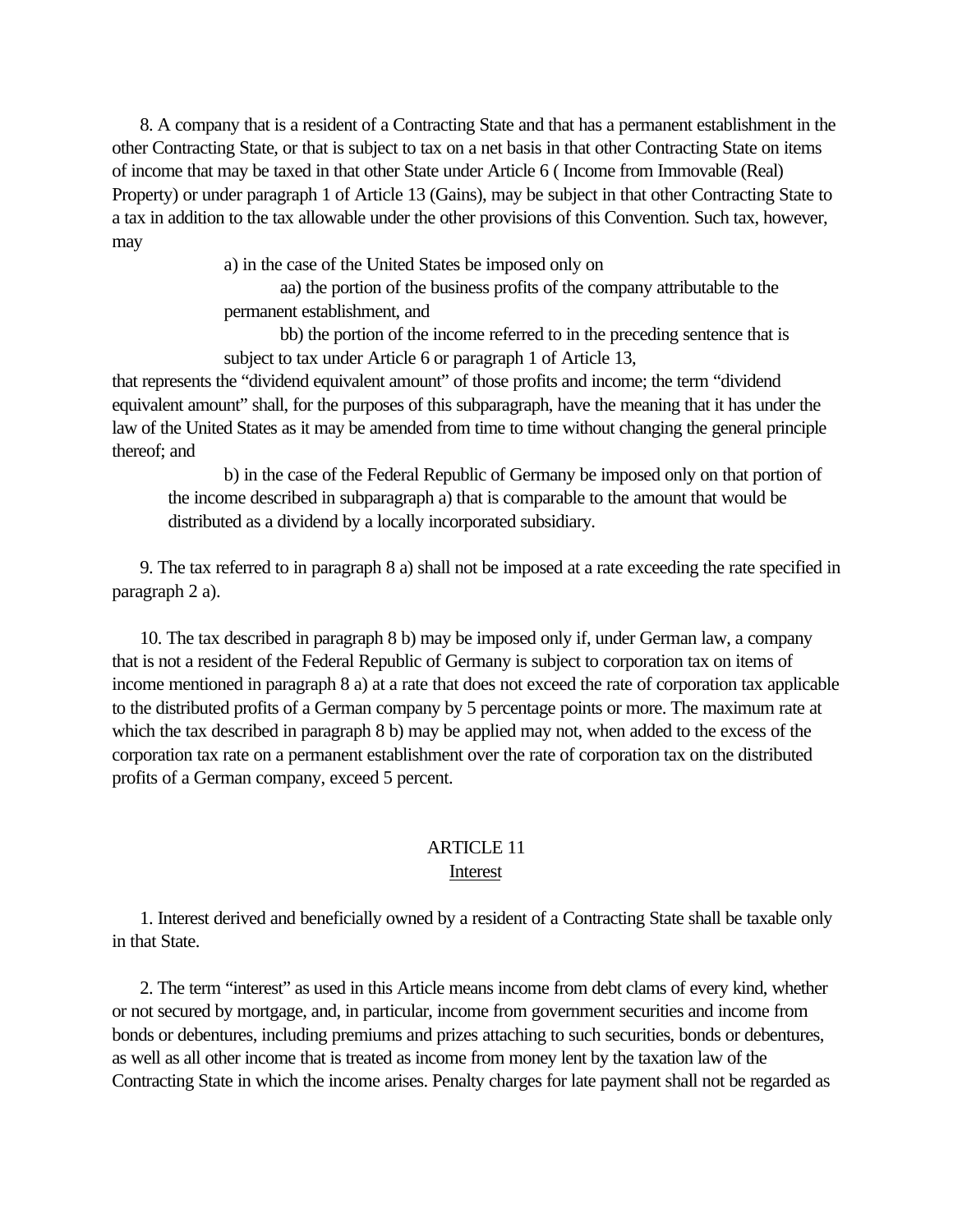<span id="page-20-0"></span>interest for the purposes of this Convention. However, the term "interest" does not include income dealt with in Article 10 (Dividends).

 3. The provisions of paragraph 1 shall not apply if the beneficial owner of the interest, being a resident of a Contracting State, carries on business in the other Contracting State through a permanent establishment situated therein, or performs in that other State independent personal services from a fixed base situated therein, and the debt claim in respect of which, the interest is paid forms part of the business property of such permanent establishment or fixed base. In such a case the provisions of Article 7 (Business Profits) or Article 14 (Independent Personal Services), as the case may be, shall apply.

 4. Where, by reason of a special relationship between the payer and the beneficial owner or between both of them and some other person, the amount of the interest, having regard to the debt clam for which it is paid, exceeds the amount that would have been agreed upon by the payor and the beneficial owner in the absence of such relationship, the provisions of this Article shall apply only to the last-mentioned amount. In such a case the excess part of the payments shall remain taxable according to the laws of each Contracting State, due regard being had to the other provisions of this Convention.

 5. Where a company that is a resident of a Contracting State derives profits or income from the other Contracting State, then that other State may not impose any tax on interest paid by the company except insofar as such interest is paid by a permanent establishment of such company located in that other State, or out of income described in paragraph 8 a) bb) of Article 10 (Dividends), or insofar as such interest is paid to a resident of that other State, or insofar as the debt clam underlying such interest payment forms part of the business property of a permanent establishment or a fixed base situated in that other State.

# ARTICLE 12 **Royalties**

 1. Royalties derived and beneficially owned by a resident of a Contracting State shall be taxable only in that State.

 2. The term "royalties" as used in this Article means payments of any kind received as a consideration for the use of, or the right to use, any copyright of a literary, artistic, or scientific work (but not including cinematographic films, or works on film, tape, or other means of reproduction for use in radio or television broadcasting); for the use of, or the right to use, any patent, trademark, design or model, plan, secret formula or process, or other like right or property; or for information concerning industrial, commercial, or scientific experience. The term "royalties" also includes gains derived from the alienation of any such right or property that are contingent on the productivity, use, or further alienation thereof.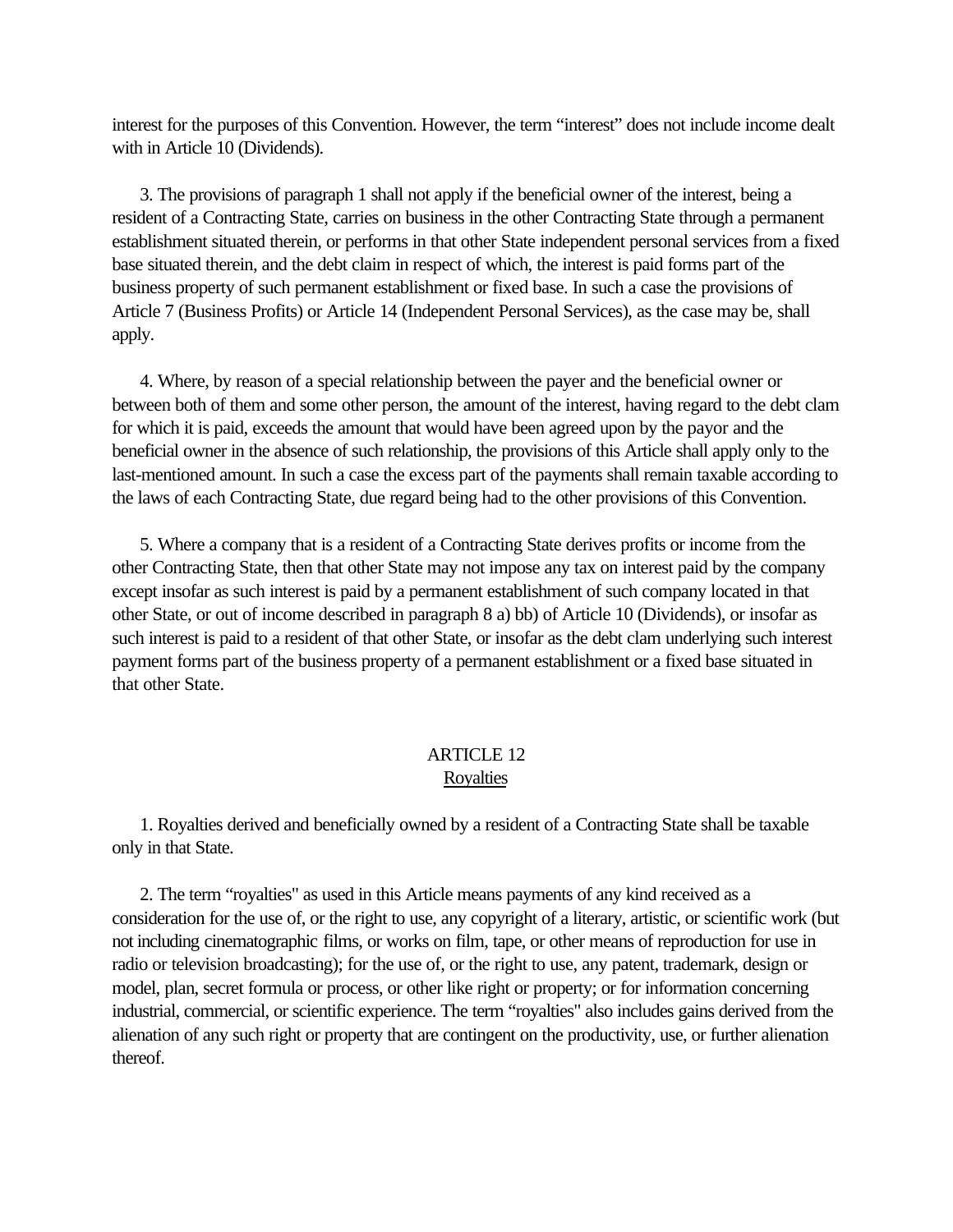<span id="page-21-0"></span> 3. The provisions of paragraph 1 shall not apply if the beneficial owner of the royalties, being a resident of a Contracting State, carries on business in the other Contracting State through a permanent establishment situated therein, or performs in that other State independent personal services from a fixed base situated therein, and the right or property in respect of which the royalties are paid forms part of the business property of such permanent establishment or fixed base. In such a case the provisions of Article 7 (Business Profits) or Article 14 (Independent Personal Services), as the case may be, shall apply.

 4. Where, by reason of a special relationship between the payer and the beneficial owner or between both of them and some other person, the amount of the royalties, having regard to the use, right, or information for which they are paid, exceeds the amount that would have been agreed upon by the payor and the beneficial owner in the absence of such relationship, the provisions of this Article shall apply only to the last-mentioned amount. In such a case the excess part of the payments shall remain taxable according to the laws of each Contracting State, due regard being had to the other provisions of this Convention.

# ARTICLE 13 **Gains**

 1. Gains derived by a resident of a Contracting State from the alienation of immovable property referred to in Article 6 (Income from Immovable (Real) Property) and situated in the other Contracting State may be taxed in that other State.

 2. For the purposes of this Article, the term "immovable" property situated in the other Contracting State shall include

a) immovable property referred to in Article 6 ( Income from Immovable (Real) Property); and

b) shares or comparable interests in a company that is, or is treated as, a resident of that other Contracting State, the assets of which company consist or consisted wholly or principally of immovable property situated in such other Contracting State, and an interest in a partnership, trust, or estate, to the extent that its assets consist of immovable property situated in that other Contracting State,

 3. Gains from the alienation of immovable property forming part of the business property of a permanent establishment that an enterprise of a Contracting State has in the other Contracting State or of immovable property pertaining to a fixed base available to a resident of a Contracting State in the other Contracting State for the purpose of performing independent personal services, including such gains from the alienation of such a permanent establishment (alone or with the whole enterprise) or of such fixed base, may be taxed in that other State.

 4. Gains from the alienation of ships, aircraft or containers operated in international traffic or movable property pertaining to the operation of such ships, aircraft, or containers shall be taxable only in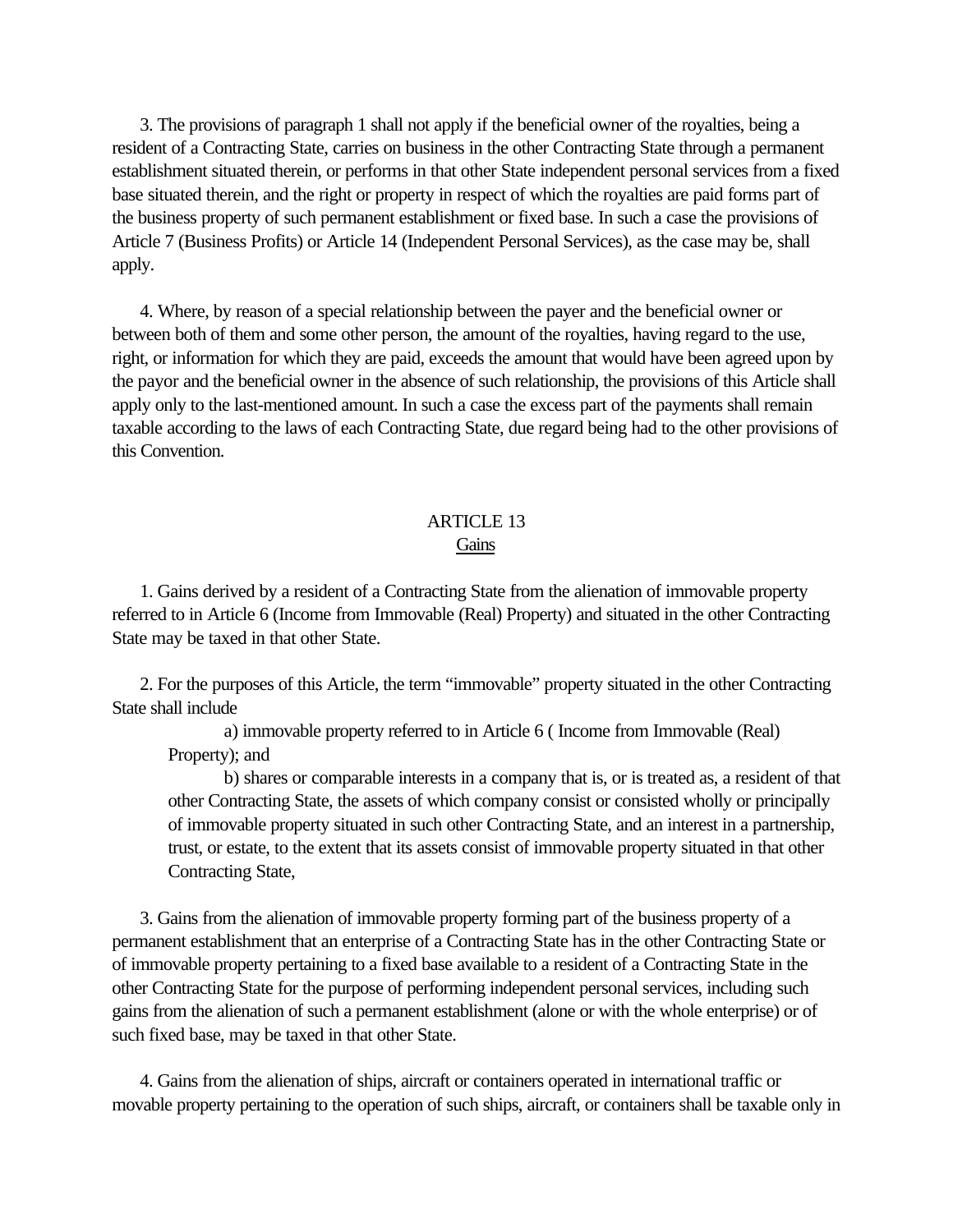<span id="page-22-0"></span>the Contacting State in which the profits of the enterprise deriving such income are taxable according to Article 8 (Shipping and Air Transport).

 5. Gains from the alienation of any property other than that referred to in the preceding paragraphs shall be taxable only in the Contracting State of which the alienator is a resident.

 6. In the case of an individual who was a resident of a Contacting State and who, after giving up residence in that State, has become a resident of the other Contracting State under the rules of Article 4 (Residence), paragraph 5 shall not affect the right of the first-mentioned State under its national laws to tax the individual in respect of a capital gain from the alienation of shares of any kind forming part of an interest of at least 25 percent in a company that is a resident of the first-mentioned State, provided such alienation occurs within 10 years of the date on which he gave up residence in the first-mentioned State. Gains subject to tax pursuant to the preceding sentence shall be limited to gains accrued during the period the individual was resident in the first-mentioned State. The other Contracting State shall calculate the gain in the case of a subsequent alienation on the basis of the value of such shares on the date on which the individual has ceased to be a resident of the first-mentioned State but shall not be prevented from including in income any gain accrued up to this date which has not been subject to tax in that first-mentioned State.

# ARTICLE 14 Independent Personal Services

 1. Income derived by an individual who is a resident of a Contracting State from the performance of personal services in an independent capacity shall be taxable only in that State, unless such services are performed in the other Contracting State and the income is attributable to a fixed base regularly available to the individual in that other State for the purpose of performing his activities.

 2. The term "personal services in an independent capacity" includes but is not limited to independent scientific, literary, artistic, educational, or teaching, activities as well as the independent activities of physicians, lawyers, engineers, economists, architects, dentists, and accountants.

# ARTICLE 15 Dependent Personal Services

 1. Subject to the provisions of Articles 16 (Directors' Fees), 17 (Artistes and Athletes), 18 (Pensions, Annuities, Alimony, and Child Support), 19 (Government Service; Social Security), and 20 (Visiting Professors and Teachers; Students and Trainees), salaries, wages, and other similar remuneration derived by a resident of a Contracting State in respect of an employment shall be taxable only in that State, unless the employment is exercised in the other Contracting State. If the employment is so exercised, such remuneration as is derived therefrom may be taxed in that other State.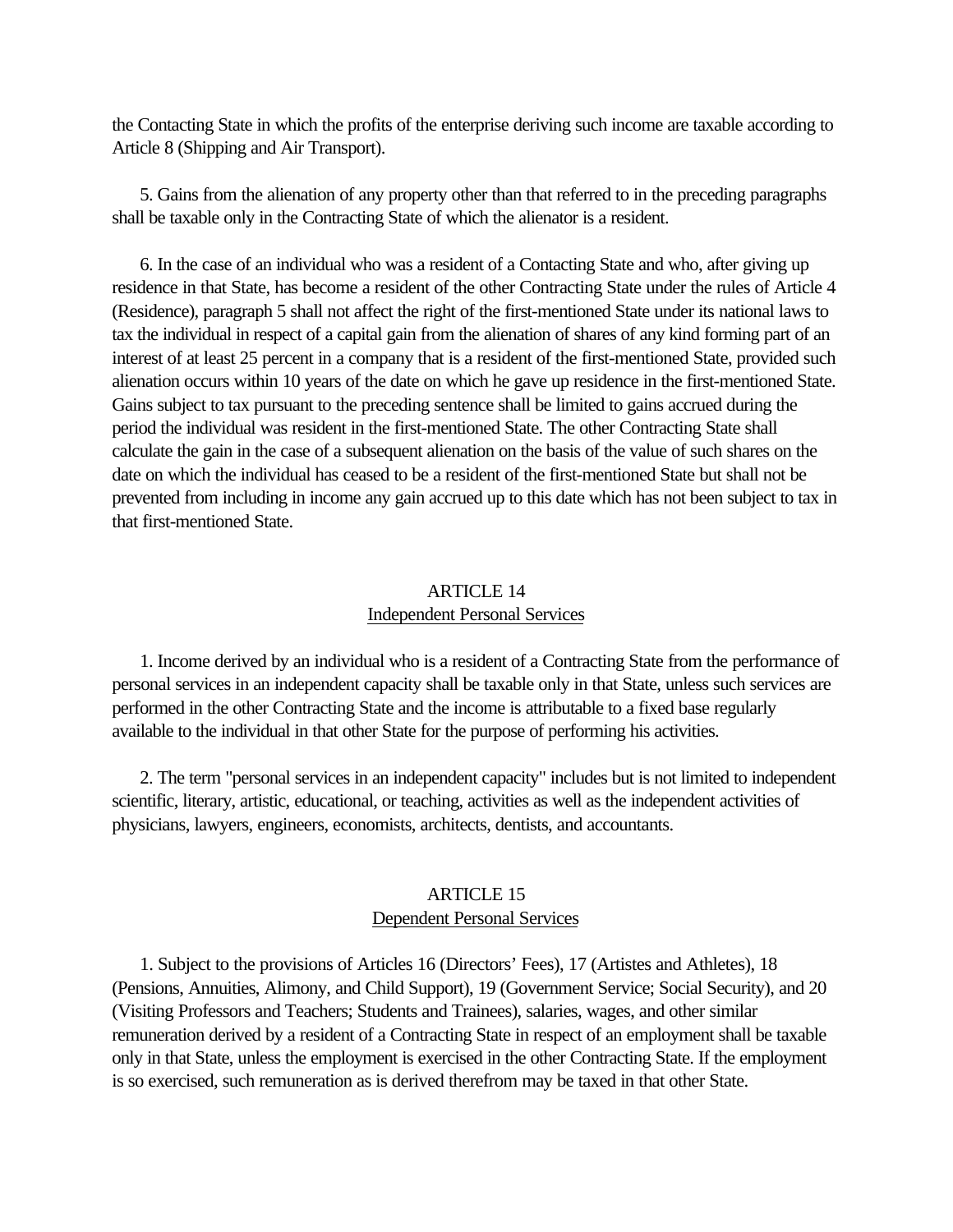<span id="page-23-0"></span> 2. Notwithstanding the provisions of paragraph 1, remuneration derived by a resident of a Contracting State in respect of an employment exercised in the other Contracting State shall be taxable only in the first-mentioned State if:

a) the recipient is present in the other State for a period or periods not exceeding in the aggregate 183 days in the calendar year concerned; and

b) the remuneration is paid by, or on behalf of, an employer who is not a resident of the other State; and

c) the remuneration is not borne by a permanent establishment or a fixed base that the employer has in the other State.

 3. Notwithstanding the foregoing provisions of this Article, remuneration derived by a resident of a Contracting State in respect of an employment as a member of the regular complement of a ship or aircraft operated in international traffic may be taxed only in that State.

# ARTICLE 16

#### Directors' Fees

 Directors' fees and other similar payments derived by a resident of a Contracting State for services rendered in the other Contracting State in his capacity as a member of the board of directors of a company that is a resident of the other Contracting State may be taxed in that other Contracting State.

#### ARTICLE 17

## Artistes and Athletes

 1. Notwithstanding the provisions of Articles 7 (Business Profits), 14 (Independent Personal Services), and 15 (Dependent Personal Services), income derived by a resident of a Contracting State as an entertainer (such as a theater, motion picture, radio or television artiste, or a musician), or as an athlete, from his personal activities as such exercised in the other Contracting State may be taxed in that other State, except where the amount of the gross receipts derived by such entertainer or athlete, including expenses reimbursed to him or borne on his behalf, from such activities does not exceed \$20,000 (twenty thousand United States dollars) or its equivalent in Deutsche mark for the calendar year concerned.

 2. Where income in respect of activities exercised by an entertainer or an athlete in his capacity as such accrues not to the entertainer or athlete but to another person, that income of that other person may, notwithstanding the provisions of Articles 7 (Business Profits) and 14 (Independent Personal Services), be taxed in the Contracting State in which the activities of the entertainer or athlete are exercised, unless it is established that neither the entertainer or athlete nor persons related thereto participate directly or indirectly in the profits of that other person in any manner, including the accrual or receipt of deferred remuneration, bonuses, fees, dividends, partnership income, or other income or distributions.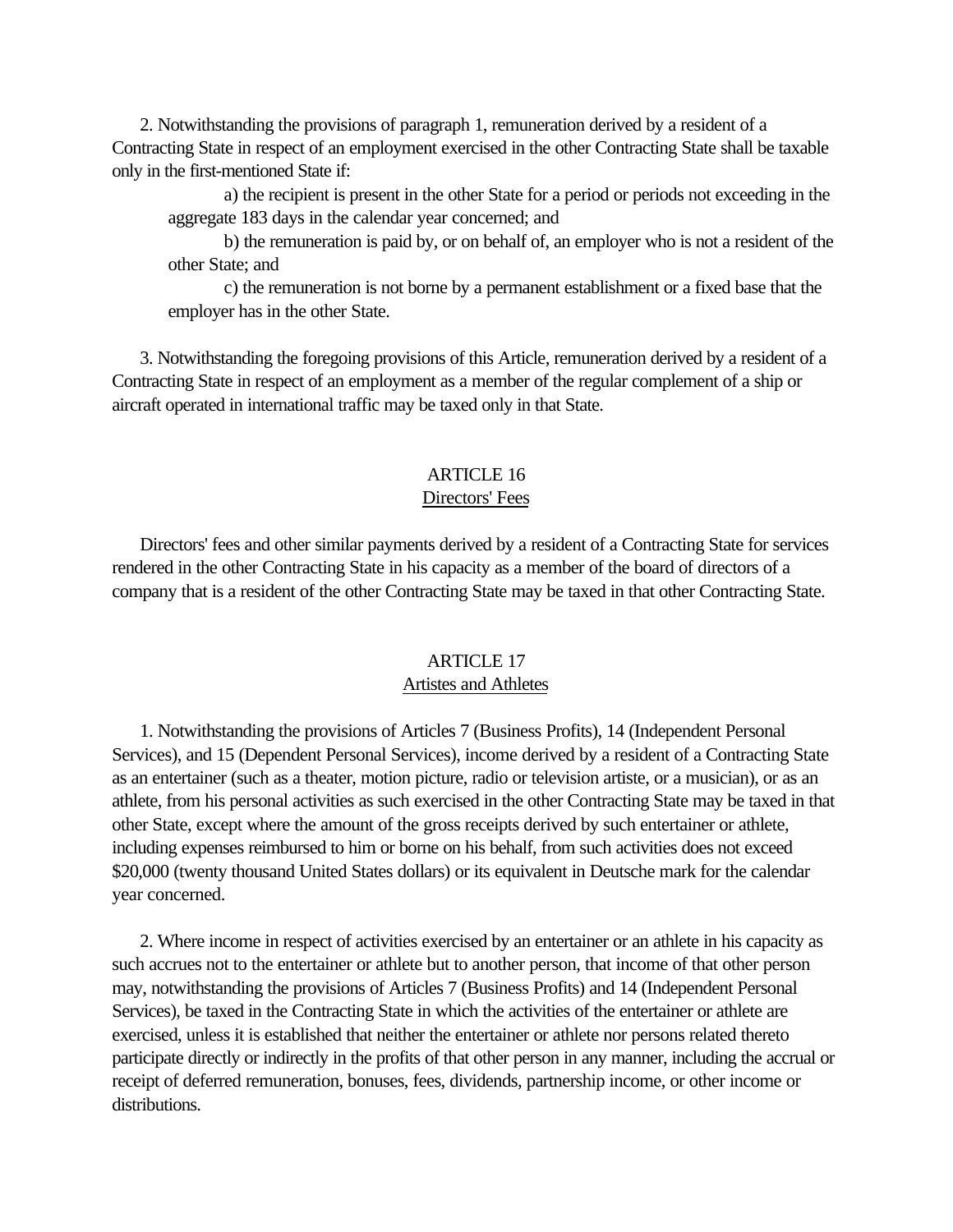<span id="page-24-0"></span> 3. The provisions of paragraphs 1 and 2 shall not apply to income derived from activities performed in a Contracting State by entertainers or athletes if the visit to that State is substantially supported, directly or indirectly, by public funds of the other Contracting State or a political subdivision or a local authority thereof. In such a case the income shall be taxable only in the Contracting State of which the entertainer or athlete is a resident.

#### ARTICLE 18

# Pensions, Annuities, Alimony, and Child Support

 1. Subject to the provisions of Article 19 (Government Service; Social Security). pensions and other similar remuneration derived and beneficially owned by a resident of a Contracting State in consideration of past employment shall be taxable only in that State.

 2. Subject to the provisions of Article 19 (Government Service; Social Security), annuities derived and beneficially owned by a resident of a Contracting State shall be taxable only in that State. The term "annuities" as used in this paragraph means a stated sum paid periodically at stated times during a specified number of years, under an obligation to make the payment in return for adequate and full consideration (other than services rendered).

 3. Alimony paid by a resident of a Contracting State and deductible there to a resident of the other Contracting State shall be taxable only in that other State. The term "alimony" as used in this Article means periodic payment (made pursuant to a written separation agreement or a decree of divorce, separate maintenance, or compulsory support) that are taxable to the recipient under the laws of the State of which he is a resident.

 4. Nondeductible alimony, and periodic payment for the support of a minor child (made pursuant to a written separation agreement or a decree of divorce, separate maintenance, or compulsory support), paid by a resident of a Contracting State to a resident of the other Contracting State shall be taxable only in the first-mentioned State.

#### ARTICLE 19 Government Service; Social Security

1.

a) Wages, salaries, and similar compensation and pensions paid by the United States or by its states or political subdivisions to a natural person, other than a German national, shall be exempt from tax by the Federal Republic of Germany.

b) Wages, salaries, and similar compensation and pensions paid by the Federal Republic of Germany or by its Laender or by municipalities, or pensions paid by a public pension fund thereof to a natural person, other than a citizen of the United States and other than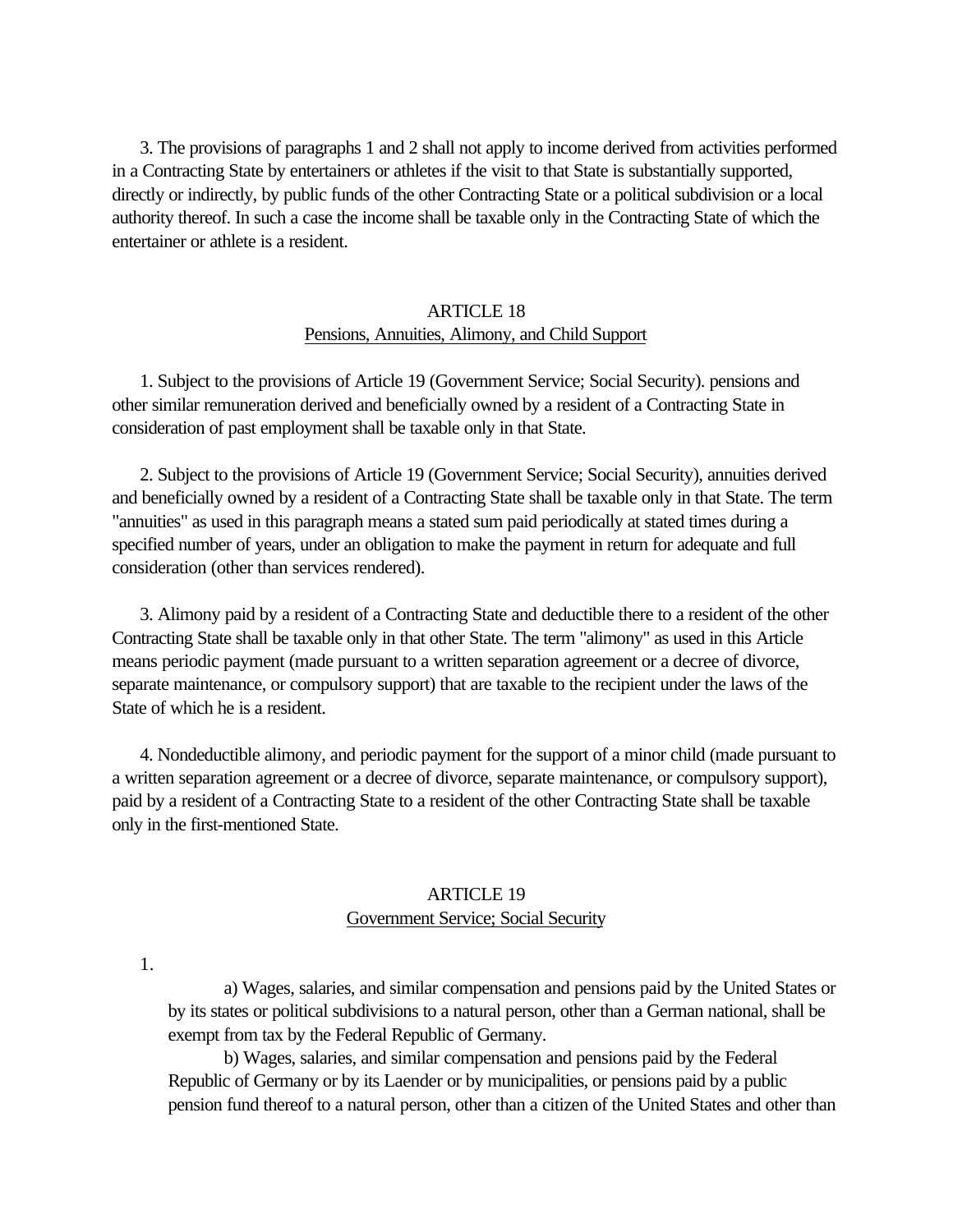<span id="page-25-0"></span>an individual who has been admitted to the United States for permanent residence therein, shall be exempt from tax by the United States.

c) Pensions, annuities, and other amounts paid by one of the Contracting States or by a juridical person organized under the public laws of that State as compensation for an injury or damage sustained as a result of hostilities or political persecution shall be exempt from tax by the other State.

d) For the purposes of this paragraph the term "pensions" includes annuities paid to a retired civilian government employee.

 2. Social security benefits paid under the social security legislation of a Contracting State and other public pensions (not dealt with in paragraph 1) paid by a Contracting State to a resident of the other Contracting State shall he taxable only in that other Contracting State. In applying the preceding sentence, that other Contracting State shall treat such benefit or pension as though it were a social security benefit paid under the social security legislation of that other Contracting State.

#### ARTICLE 20

#### Visiting Professors and Teachers; Students and Trainees

 1. Remuneration that a professor or teacher who is a resident of a Contracting State and who is present in the other Contracting State for a period not exceeding two years for the purpose of carrying out advanced study or research or for teaching at an accredited university, college, school, or other educational institution, or a public research institution or other institution engaged in research for the public benefit, receives for such work shall be taxable only in the first-mentioned State. This Article shall not apply to income from research if such research is undertaken not in the public interest but primarily for the private benefit of a specific person or persons. The benefits provided in this paragraph shall not be granted to an individual who, during the immediately preceding period, enjoyed the benefits of paragraph 2, 3, or 4.

 2. Payments other than compensation for personal services that a student or business apprentice (including Volontäre and Praktikanten in the Federal Republic of Germany) who is or was immediately before visiting a Contracting State a resident of the other Contracting State and who is present in the first-mentioned State for the purpose of his full-time education or training receives for the purpose of his maintenance, education, or training shall not be taxed in that State, provided that such payment arise from sources, or are remitted from, outside that State.

 3. Payment other than compensation for personal services that a person who is or was immediately before visiting a Contracting State a resident of the other Contracting State receives as a grant, allowance, or award from a non-profit religious, charitable, scientific, literary, or educational private organization or a comparable public institution shall not be taxed in the first-mentioned State.

 4. A student or business apprentice within the meaning of paragraph 2, or a recipient of a grant, allowance, or award within the meaning of paragraph 3, who is present in a Contracting State for a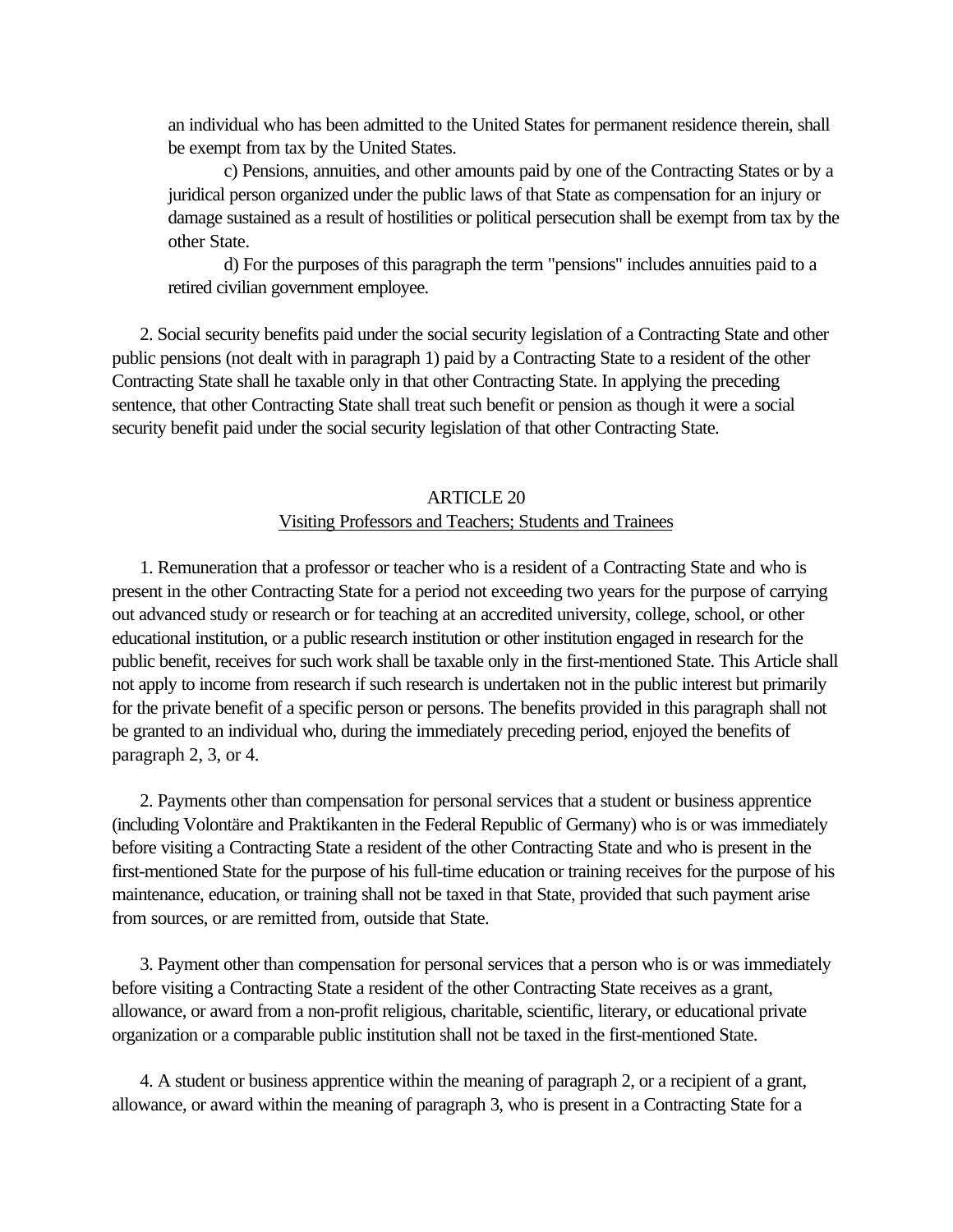<span id="page-26-0"></span>period not exceeding four years shall not be taxed in that State on any income from dependent personal services that is not in excess of \$ 5,000 (five thousand United States dollars) or its equivalent in Deutsche mark per taxable year, provided that such services are performed for the purpose of supplementing funds available otherwise for maintenance, education, or training.

 5. A resident of one of the Contracting States who is an employee of an enterprise of such State or of an organization or institution described in paragraph 3, and who is temporarily present in the other Contracting State for a period not exceeding one year solely to acquire technical, professional, or business experience from any person other than such enterprise, organization, or institution, shall be exempt from tax by that other State on compensation remitted from outside that other State for services wherever performed paid by such enterprise, organization, or institution if such compensation does not exceed \$10,000 (ten thousand United States dollars) or its equivalent in Deutsche mark.

# ARTICLE 21 Other Income

 1. Items of income of a resident of a Contracting State, wherever arising, not dealt with in the foregoing Articles of this Convention shall be taxable only in that State.

 2. The provisions of paragraph 1 shall not apply to income, other than income from immovable property as defined in paragraph 2 of Article 6 (Income from Immovable (Real) Property), if the recipient of such income, being a resident of a Contracting State, carries on business in the other Contracting State through a permanent establishment situated therein, and the right or property in respect of which the income is paid from part of the business property of the permanent establishment; or the recipient performs in that other State independent personal services from a fixed base situated therein, and the income is attributable to the fixed base.

# ARTICLE 22

## Capital

 1. Capital represented by immovable property referred to in Article 6 (Income from Immovable (Real) Property), owned by a resident of a Contracting State, and situated in the other Contracting State may be taxed in that other State.

 2. Capital represented by immovable property forming part of the business property of a permanent establishment that an enterprise of a Contracting State has in the other Contracting State, or by immovable property pertaining to a fixed base available to a resident of a Contracting State in the other Contracting State for the purpose of performing independent personal services, may be taxed in that other State.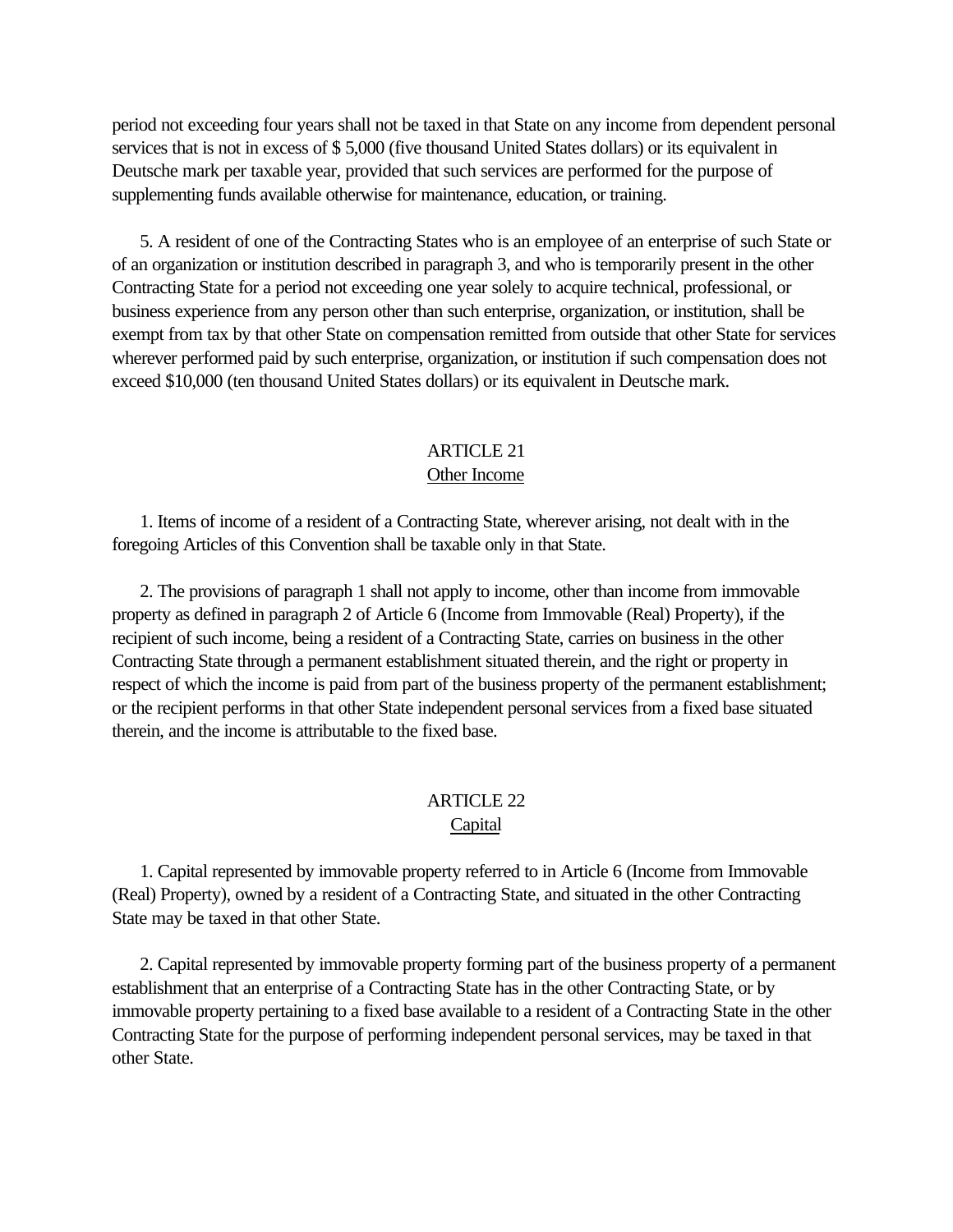<span id="page-27-0"></span> 3. Capital represented by ships, aircraft, or containers operated in international traffic and by immovable property pertaining to the operation of such ships, aircraft, or containers shall be taxable only in the Contracting State in which the profits of the enterprise owning such capital are taxable according to Article 8 (Shipping and Air Transport).

4. All other elements of capital of a resident of a Contacting State shall be taxable only in that State.

# ARTICLE 23 Relief From Double Taxation

 1. Tax shall be determined in the case of a resident of the United States or a citizen thereof as follows: In accordance with the provisions and subject to the limitations of the law of the United States (as it may be amended from time to time without changing the general principle hereof), the United States shall allow to a resident or citizen of the United States as a credit against the United States tax on income

a) the income tax paid to the Federal Republic of Germany by or on behalf of such citizen or resident; and

b) in the case of a United States company owning at least 10 percent of the voting shares of a company that is a resident of the Federal Republic of Germany and from which the United States company receives dividends, the income tax paid to the Federal Republic of Germany by or on behalf of the distributing company with respect to the profits out of which the dividends are paid.

For the purposes of this paragraph, the taxes referred to in paragraphs 1 b) and 2 of Article 2 (Taxes Covered), other than the capital tax (Vermögensteuer) and that portion of the trade tax (Gewerbesteuer) computed on a basis other than profits, shall be considered income taxes paid to the Federal Republic of Germany. Credits allowed solely by reason of this Article, when added to otherwise allowable credits for taxes referred to in paragraphs 1 b) and 2 of Article 2, shall not in any taxable year exceed that proportion of the United States tax on income that taxable income arising in the Federal Republic of Germany bears to total taxable income.

2. Tax shall be determined in the case of a resident of the Federal Republic of Germany as follows:

a) Except as provided in subparagraph b), there shall be excluded from the basis upon which German tax is imposed any item of income from sources within the United States and any item of capital situated within the United States that, according to this Convention, may be taxed in the United States. The Federal Republic of Germany. however retains the right to take into account in the determination of its rate of tax the items of income and capital so excluded. In the case of income from dividends the foregoing provisions shall apply only to such income from distributions of profits on corporate rights subject to tax under United States law as are paid to a company (not including partnerships) being a resident of the Federal Republic of Germany by a company being a resident of the United States at least 10 percent of the voting shares of which is owned directly by the German company. The preceding sentence shall not apply to dividends paid by a Regulated Investment Company and distributions of amounts that have been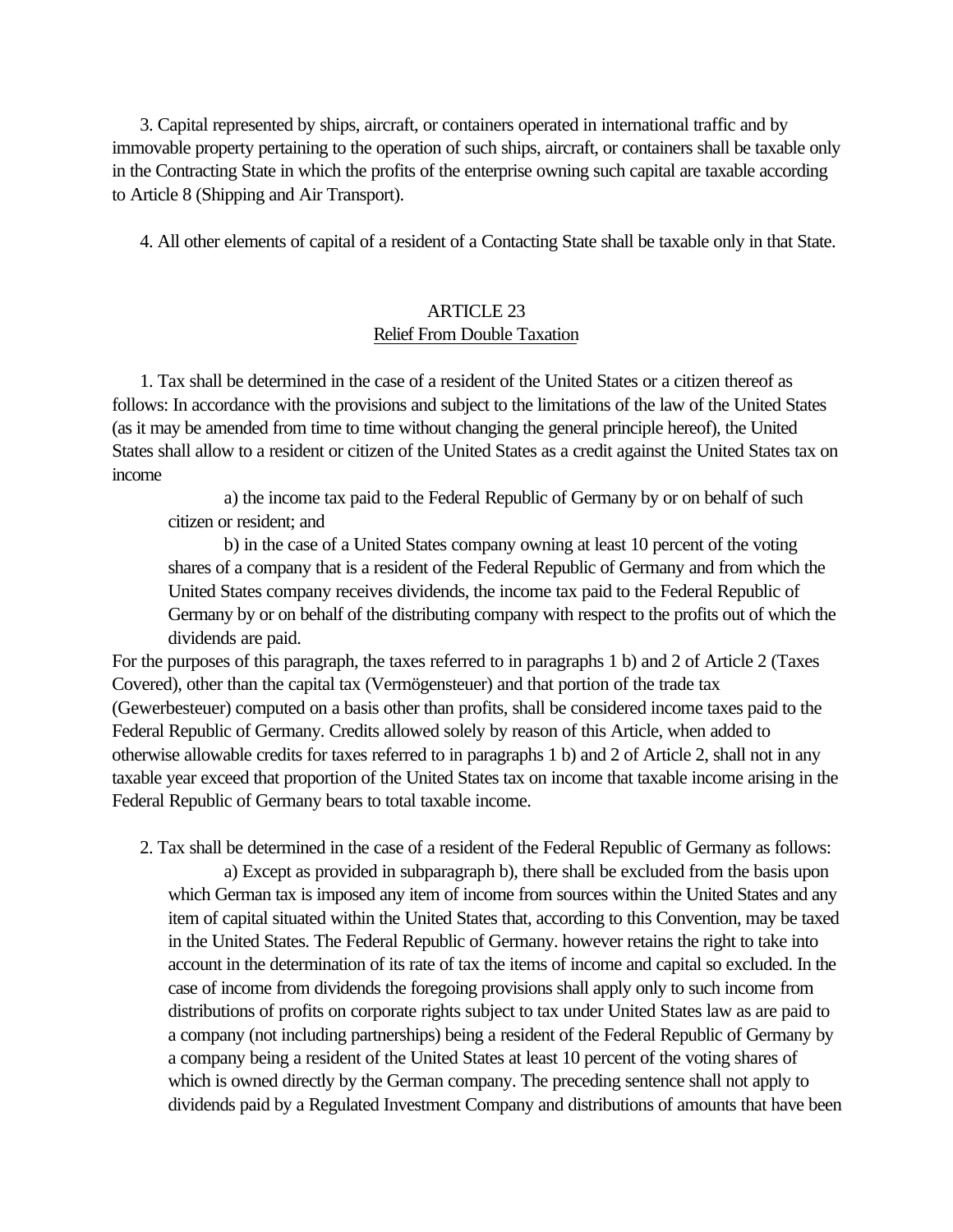deducted when calculating for United States tax purposes the profits of the company distributing them. For the purposes of taxes on capital there shall also be excluded from the basis upon which German tax is imposed any shareholding the dividends of which, if paid, would be excluded according to the two immediately foregoing sentences, from the basis upon which German tax is imposed.

b) There shall be allowed as a credit against German tax on income, subject to the provisions of German tax law regarding credit for foreign tax, the United States tax paid in accordance with the law of the United States and with the provisions of this Convention on the following items of income:

aa) income from dividends within the meaning or Article 10 (Dividends) to which subparagraph a) does not apply;

bb) gains to which Article 13 (Gains) applies provided such gains are taxable in the United States by reason only of paragraph 2 b) of Article 13;

cc) income to which Article 16 (Directors' Fees) applies;

dd) income to which Article 17 (Artistes and Athletes) applies;

ee) income within the meaning of paragraph 1 a) of Article 19 (Government Service; Social Security) paid to a German national;

ff) income which would, but for Article 28 (Limitation on Benefits), remain exempt from United States tax under this Convention; and

gg) income to which Paragraph 21 of the Protocol applies.

For the purposes of this paragraph, profits, income, or gains of a resident of the Federal Republic of Germany shall be deemed to arise from sources in the United States if they are taxed in the United States in accordance with this Convention.

3. Where a United States citizen is a resident of the Federal Republic of Germany:

a) with respect to items of income not excluded from the basis of German tax under paragraph 2 that are exempt from United States tax or that are subject to a reduced rate of United States tax when derived by a resident of the Federal Republic of Germany who is not a United States citizen, the Federal Republic of Germany shall allow as a credit against German tax, subject to the provisions of German tax law regarding credit for foreign tax, only the tax paid, if any, that the United States may impose under the provisions of this Convention, other than taxes that may be imposed solely by reason of citizenship under paragraph 1 of the Protocol;

b) for purposes of computing United States tax, the United States shall allow as a credit against United States tax the income tax paid to the Federal Republic of Germany after the credit referred to in subparagraph a); the credit so allowed shall not reduce that portion of the United States tax that is creditable against the German tax in accordance with subparagraph a); and

c) for the exclusive purpose of relieving double taxation in the United States under subparagraph b), items of income referred to in subparagraph a) shall be deemed to arise in the Federal Republic of Germany to the extent necessary to avoid double taxation of such income under subparagraph b).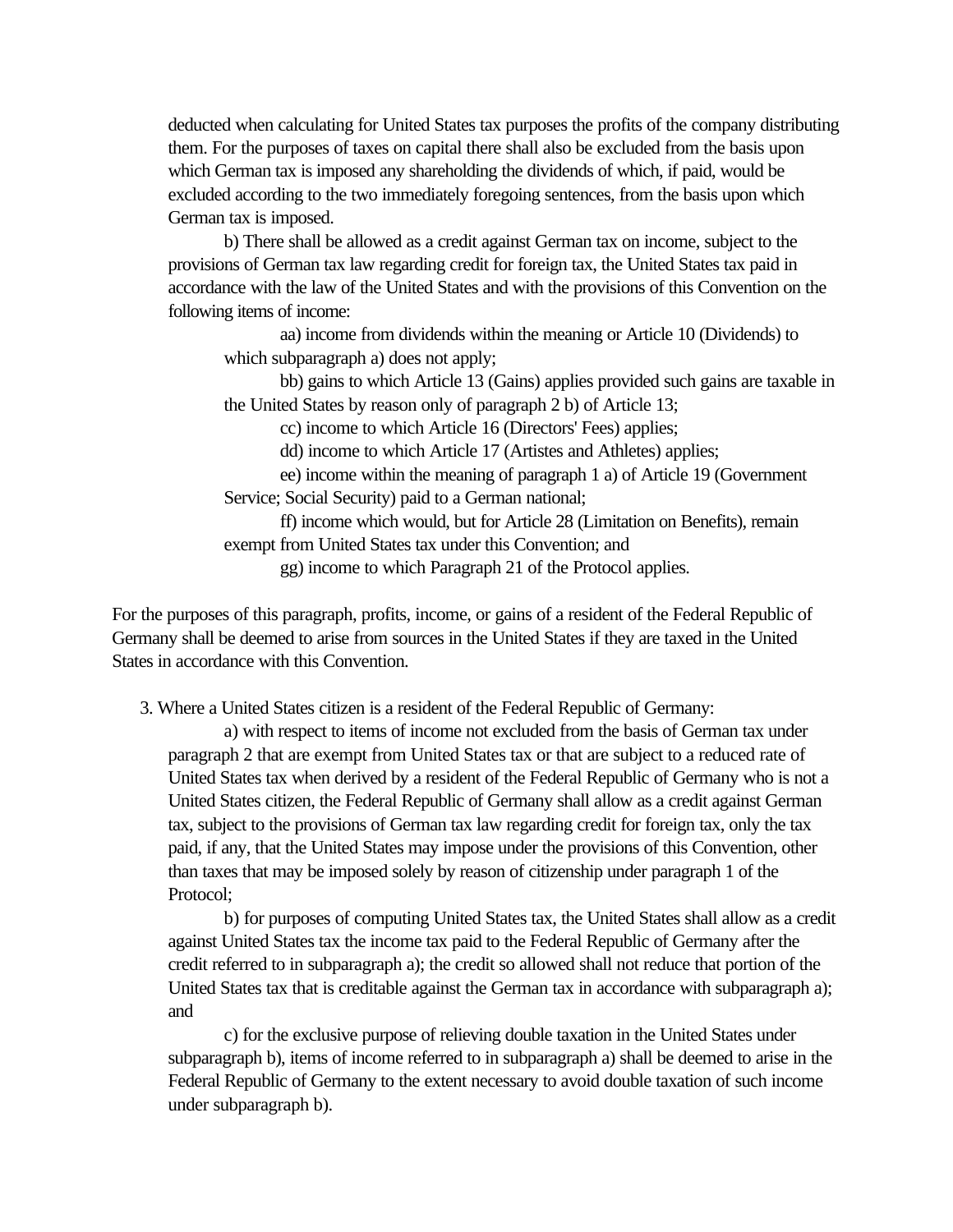<span id="page-29-0"></span> 4. Where a company that is a resident of the Federal Republic of Germany distributes income derived from sources within the United States, this Article shall not preclude the compensatory imposition of corporation tax on such distributions in accordance with the provisions of the tax law of the Federal Republic of Germany.

# ARTICLE 24

# Nondiscrimination

 1. Nationals of a Contracting State shall not be subjected in the other Contracting State to any taxation or any requirement connected therewith that is other or more burdensome than the taxation and connected requirements to which nationals of that other State in the same circumstances are or may be subjected. Notwithstanding the provisions of Article 1, this provision shall also apply to persons who are not residents of one or both of the Contracting States.

 2. The taxation on a permanent establishment that an enterprise of a Contracting State has in the other Contracting State shall not be less favorably levied in that other State than the taxation levied on enterprises of that other State carrying on the same activities. This provision shall not be construed as obliging a Contracting State to grant to residents of the other Contracting State any personal allowances, reliefs, and reductions for taxation purposes on account of civil status or family responsibilities that it grants to its own residents.

 3. Except where the provisions of paragraph 1 of Article 9 (Associated Enterprises), paragraph 4 of Article 11 (Interest), or paragraph 4 of Article 12 (Royalties) apply, interest, royalties, and other disbursements paid by an enterprise of a Contracting State to a resident of the other Contracting State shall, for purposes of determining the taxable profits of such enterprise, be deductible under the same conditions as if they had been paid to a resident of the first-mentioned State. Similarly, any debts of an enterprise of a Contracting State to a resident of the other Contracting State shall, for purposes of determining the taxable capital of such enterprise, be deductible under the same conditions as if they had been contracted to a resident of the first-mentioned State.

 4. Enterprises of a Contracting State, the capital of which is wholly or partly owned or controlled, directly or indirectly, by one or more residents of the other Contracting State, shall not be subjected in the first-mentioned State to any taxation or any requirement connected therewith that is other or more burdensome than the taxation and connected requirements to which other similar enterprises of the firstmentioned State are or may be subjected.

 5. Nothing in this Article shall prevent a Contracting State from imposing the tax described in paragraph 8 of Article 10 (Dividends).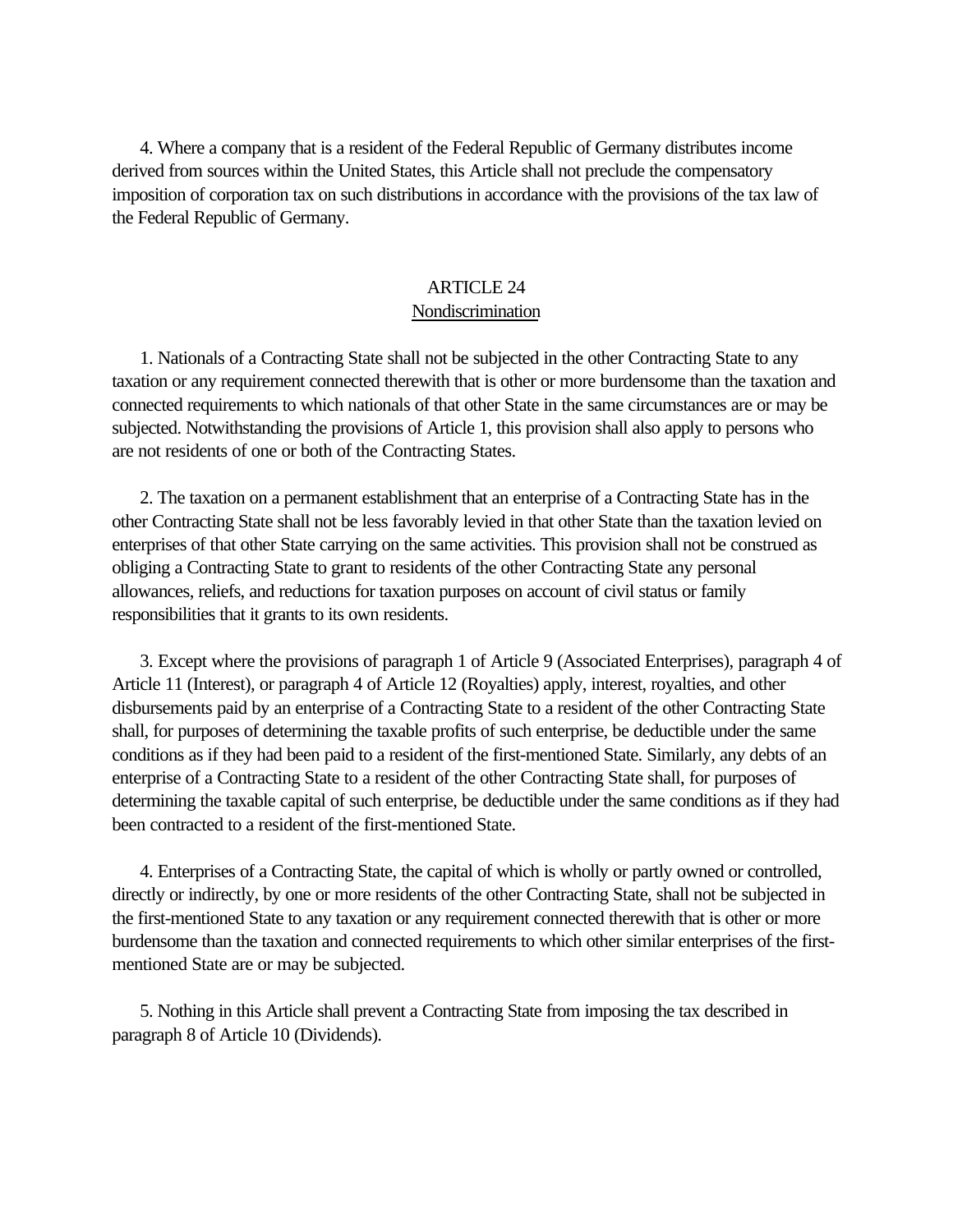<span id="page-30-0"></span> 6. The provisions of this Article shall, notwithstanding the provisions of Article 2 (Taxes Covered), apply to taxes of every kind and description imposed by a Contracting State or a political subdivision or local authority thereof.

# ARTICLE 25 Mutual Agreement Procedure

 1. Where a person considers that the actions of one or both of the Contracting States result or will result for him in taxation not in accordance with the provisions of this Convention, he may, irrespective of the remedies provided by the domestic law of those States, present his case to the competent authority of the Contracting State of which he is a resident or, if his case comes under paragraph 1 of Article 24 (Nondiscrimination), to that of the Contracting State of which he is a national. The case must be presented within four years from the notification of the assessment giving rise to double taxation or to taxation not in accordance with the provisions of this Convention.

 2. The competent authority shall endeavor, if the objection appears to it to be justified and if it is not itself able to arrive at a satisfactory solution, to resolve the case by mutual agreement with the competent authority of the other Contracting State, with a view to the avoidance of taxation which is not in accordance with this Convention. Any agreement reached shall be implemented notwithstanding any time limits or other procedural limitations in the domestic law of the Contracting States.

 3. The competent authorities of the Contracting States shall endeavor to resolve by mutual agreement any difficulties or doubts arising as to the interpretation or application of this Convention. In particular the competent authorities of the Contracting States may agree

a) to the same attribution of income, deductions, credits, or allowances of an enterprise of a Contracting State to its permanent establishment situated in the other Contracting State;

b) to the same allocation of income, deductions, credits, or allowances between associated enterprises and other persons in accordance with the principles of Article 9 (Associated Enterprises);

c) to the settlement of conflicting application of this Convention, including conflicts regarding

aa) the characterization of particular items of income;

bb) the characterization of persons;

cc) the application of source rules with respect to particular items of income,

dd) to the treatment of income that is assimilated to income from shares by the taxation law of the State of source and that is treated as a different class of income in the other State;

d) to a common meaning of a term;

and

e) to the application of the procedural provisions of domestic law including those regarding penalties, fines, and interest, in a manner consistent with the purposes of this Convention; and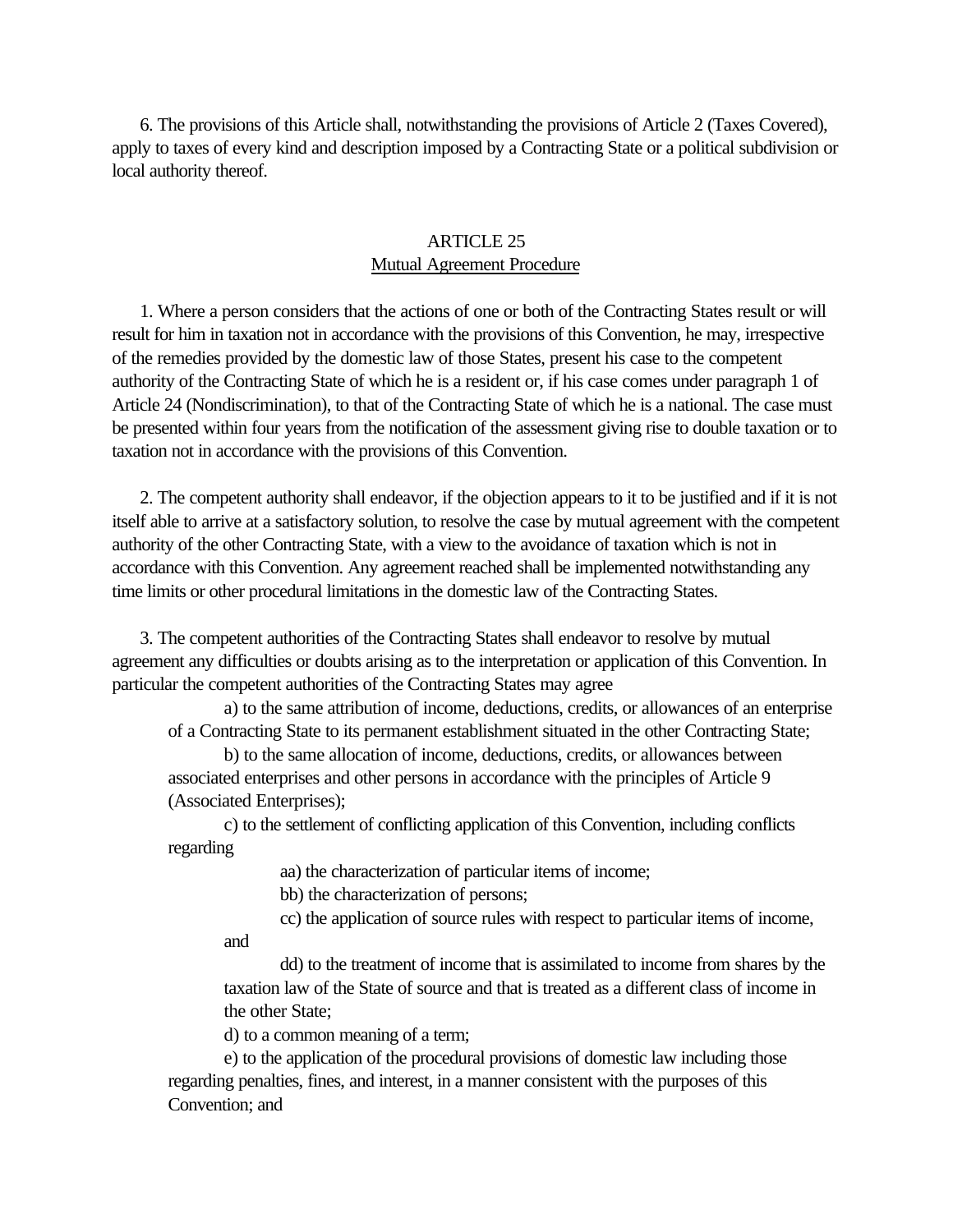<span id="page-31-0"></span>f) to increase the amounts referred to in Articles 17 (Artistes and Athletes) and 20 (Visiting Professors and Teachers; Students and Trainees) to reflect economic or monetary developments.

They may also consult together for the elimination of double taxation in cases not provided for in this Convention.

 4. The competent authorities of the Contracting States may communicate with each other directly for purposes of reaching an agreement in the sense of the preceding paragraphs. Where the procedure relates to a particular case, the persons concerned shall be permitted to present their views to the competent authority of either or both of the Contracting States. When it seems advisable in order to reach agreement to have an oral exchange of opinions, such exchange may take place through a Commission consisting of representatives of the competent authorities of the Contracting States.

 5. Disagreements between the Contracting States regarding the interpretation or application of this Convention shall, as far as possible, be settled by the competent authorities. If a disagreement cannot be resolved by the competent authorities it may, if both competent authorities agree, be submitted for arbitration. The procedures shall be agreed upon and shall be established between the Contracting States by notes to be exchanged through diplomatic channels.

# ARTICLE 26 Exchange of Information and Administrative Assistance

 1. The competent authorities of the Contracting States shall exchange such information as is necessary for carrying out the provisions of this Convention and of the domestic law of the Contracting States concerning taxes covered by this Convention insofar as the taxation thereunder is not contrary to this Convention. The exchange of information is not restricted by Article 1 (Personal Scope). Any information received by a Contracting State shall be treated as secret in the same manner as information obtained under the domestic laws of that State and shall be disclosed only to persons or authorities (including courts and administrative bodies) involved in the assessment, collection, or administration of, the enforcement or prosecution in respect of, or the determination of appeals in relation to the taxes covered by this Convention. Such persons or authorities shall use the information only for such purposes. They may disclose the information in public court proceedings or in judicial decisions, unless the competent authority of the Contracting State supplying the information raises an objection.

 2. In no case shall the provisions of paragraph 1 be construed to impose on a Contracting State the obligation:

a) to carry out administrative measures at variance with the laws and administrative practice of that or of the other Contracting State;

b) to supply information that is not obtainable under the laws or in the normal course of the administration of that or of the other Contracting State;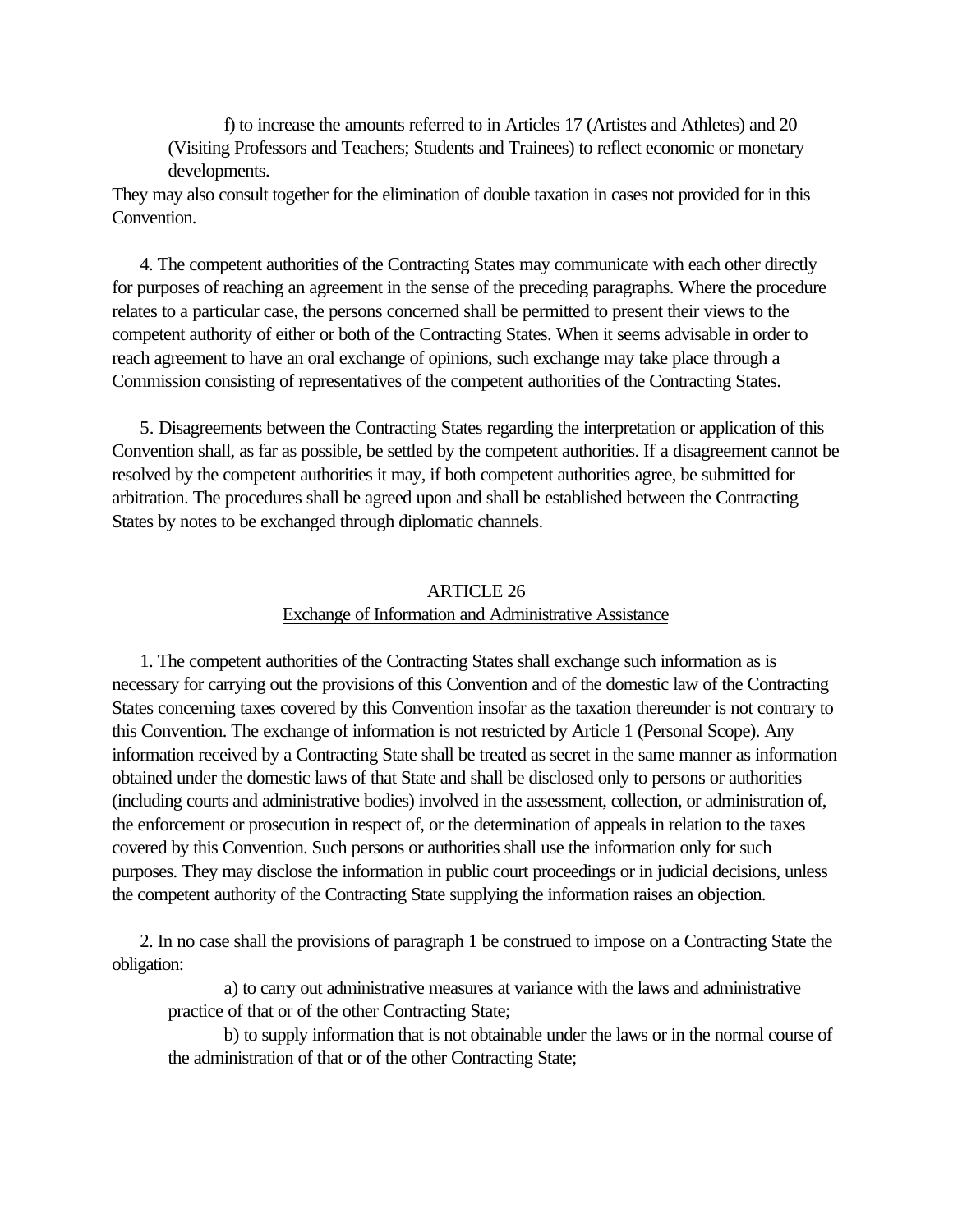<span id="page-32-0"></span>c) to supply information that would disclose any trade, business, industrial, commercial, or professional secret or trade process, or information, the disclosure of which would be contrary to public policy.

 3. If information is requested by a Contracting State in accordance with this Article, the other Contracting State shall obtain the information to which the request relates in the same manner and to the same extent as if the tax of the first-mentioned State were the tax of that other State and were being imposed by that other State. If specifically requested by the competent authority of a Contracting State, the competent authority of the other Contracting State shall, if possible, provide information under this Article in the form of depositions of witnesses and authenticated copies of unedited original document (including books, papers, statements, records, accounts, and writings) to the same extent such depositions and document can be obtained under the laws and administrative practices of that other State with respect to its own taxes.

 4. Each of the Contracting States shall endeavor to collect on behalf of the other Contracting State such amounts of tax as may be necessary to ensure that relief granted by this Convention from taxation imposed by that other State does not inure to the benefit of persons not entitled thereto.

 5. Paragraph 4 shall not impose upon either of the Contracting States the obligation to carry out administrative measures that are of a different nature from those used in the collection of its own taxes, or that would be contrary to its sovereignty, security, or public policy.

 6. The Contracting States may, through diplomatic channels, exchange notes under which they may, subject to the provisions of this Article, exchange information for the purposes of taxes imposed by a Contracting State not referred to in Article 2 (Taxes Covered).

# ARTICLE 27

#### Exempt Organizations

 1. Notwithstanding the provisions of Article 28 (Limitation on Benefits), a German company or organization operated exclusively for religious, charitable, scientific. educational, or public purposes shall be exempt from tax by the United States in respect of items of income, if and to the extent that

a) such company or organization is exempt from tax in the Federal Republic of Germany, and

b) such company or organization would be exempt from tax in the United States in respect of such items of income if it were organized, and carried on all its activities, in the United States.

 2. Notwithstanding the provisions of Article 28 (Limitation on Benefits), a United States company or organization operated exclusively for religious, charitable, scientific, educational, or public purposes shall be exempt from tax by the Federal Republic of Germany in respect of items of income if and to the extent that

a) such company or organization is exempt from tax in the United States, and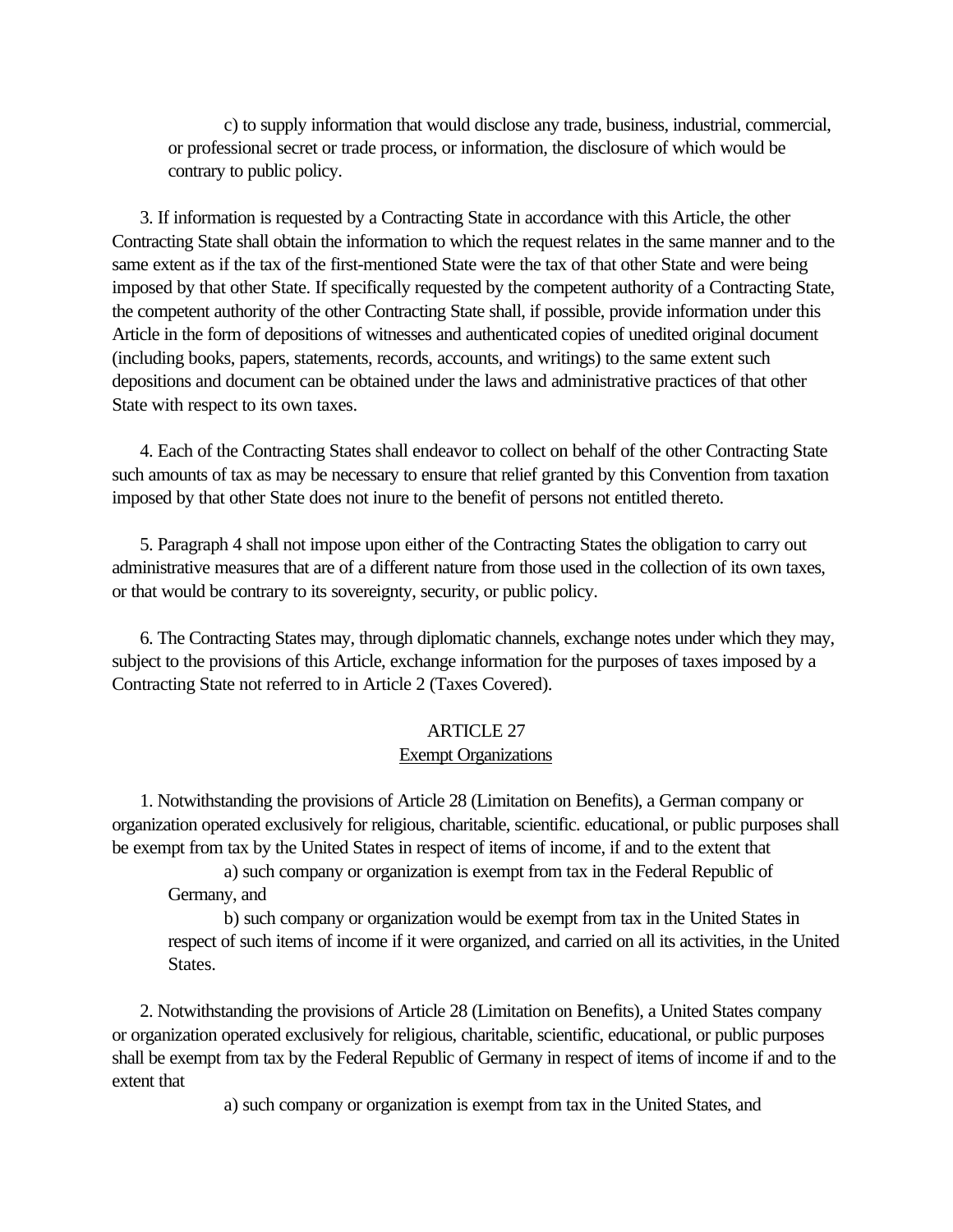<span id="page-33-0"></span>b) such company or organization would be exempt from tax in the Federal Republic of Germany in respect of such items of income if it were a German company or organization and carried on all its activities in the Federal Republic of Germany.

# ARTICLE 28 Limitation on Benefits

 1. A person that is a resident of a Contracting State and derives income from the other Contracting State shall be entitled, in that other Contracting State, to all the benefits of this Convention only if such person is:

a) an individual;

b) a Contracting State, or a political subdivision or local authority thereof;

c) engaged in the active conduct of a trade or business in the first-mentioned Contracting State (other than the business of making or managing investments, unless these activities are banking or insurance activities carried on by a bank or insurance company), and the income derived from the other Contracting State is derived in connection with, or is incidental to, that trade or business;

d ) a company in whose principal class of shares there is substantial and regular trading on a recognized stock exchange;

e) aa) a person, more than 50 percent of the beneficial interest in which (or in the case of a company, more than 50 percent of the number of shares of each class of whose shares) is owned, directly or indirectly, by persons entitled to benefits of this Convention under subparagraphs a), b), d), or f) or who are citizens of the United States; and

bb) a person, more than 50 percent of the gross income of which is not used, directly or indirectly, to meet liabilities (including liabilities for interest or royalties) to persons not entitled to benefits of this Convention under subparagraphs a), b), d), or f) or who are not citizens of the United States; or

f) a not-for-profit organization that, by virtue of that status, is generally exempt from income taxation in its Contracting State of residence, provided that more than half of the beneficiaries, members, or participants, if any, in such organization are persons that are entitled, under this Article, to the benefits of this Convention.

 2. A person that is not entitled to the benefits of this Convention pursuant to the provisions of paragraph 1 may, nevertheless, be granted the benefits of the Convention if the competent authority of the State in which the income in question arises so determines.

3. For the purposes of paragraph 1, the term recognized stock exchange means:

a) the NASDAQ System owned by the National Association of Securities Dealers, Inc. and any stock exchange registered with the Securities and Exchange Commission as a national securities exchange for purposes of the Securities Exchange Act of 1934;

b) any German stock exchange on which registered dealings in shares take place;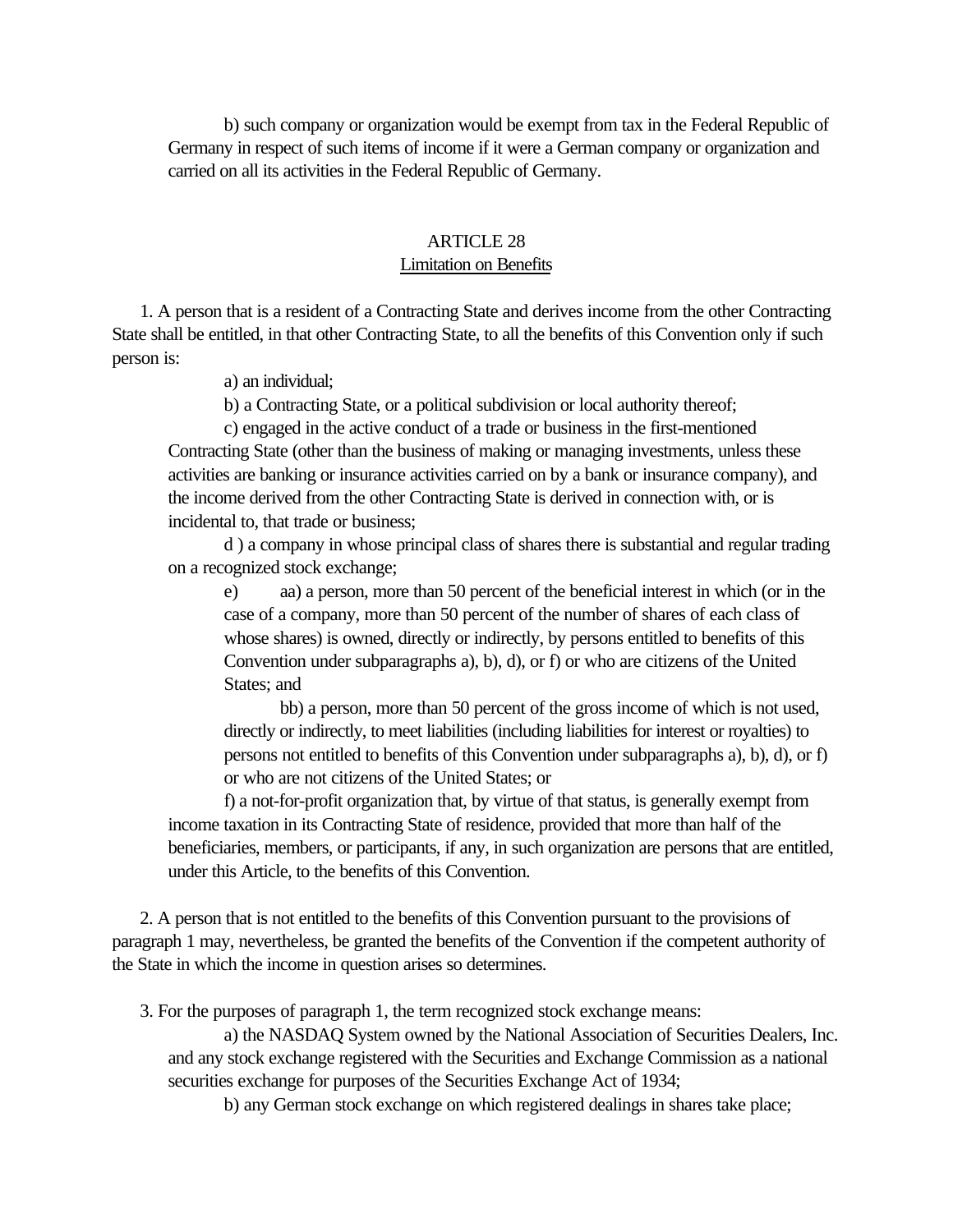<span id="page-34-0"></span>c) any other stock exchange agreed upon by the competent authorities of the Contracting States.

 4. The competent authorities of the Contracting States shall consult together with a view to developing a commonly agreed application of the provisions of this Article. The competent authorities shall, in accordance with the provisions of Article 26 (Exchange of Information and Administrative Assistance) exchange such information, as is necessary for carrying out the provisions of this Article and safe-guarding, in cases envisioned therein, the application of their domestic law.

# ARTICLE 29 Refund of Withholding Tax

 1. If in one of the Contracting States the taxes on dividends, interest, royalties, or other items of income are levied by withholding at source, then the right to apply the withholding of tax at the rate provided for under the domestic law of that State is not affected by the provisions of this Convention.

 2. The tax so withheld at source shall be refunded on application to the extent that its levying is limited by this Convention.

 3. The period for application for a refund is four years from the end of the calendar year in which the dividends, interest, royalties, or other items of income have been received.

 4. The Contracting State in which the income arises may require an administrative certification by the Contracting State of which the taxpayer is a resident, with respect to the fulfillment of the conditions for the unlimited tax liability in that State.

 5. The competent authorities of the Contracting States shall implement the foregoing provisions by mutual agreement pursuant to Article 25 (Mutual Agreement Procedure).

 6. The competent authorities of the Contracting States may establish by mutual agreement other procedures for the implementation of tax reductions provided under this Convention.

# ARTICLE 30 Members of Diplomatic Missions and Consular Posts

 1. Nothing in this Convention shall affect the fiscal privileges of diplomatic agents or consular officers under the general rules of international law or under the provisions of special agreement.

 2. To the extent that, due to such privileges, income or capital is not taxed in the receiving State, the sending State shall have the right to tax such income or capital.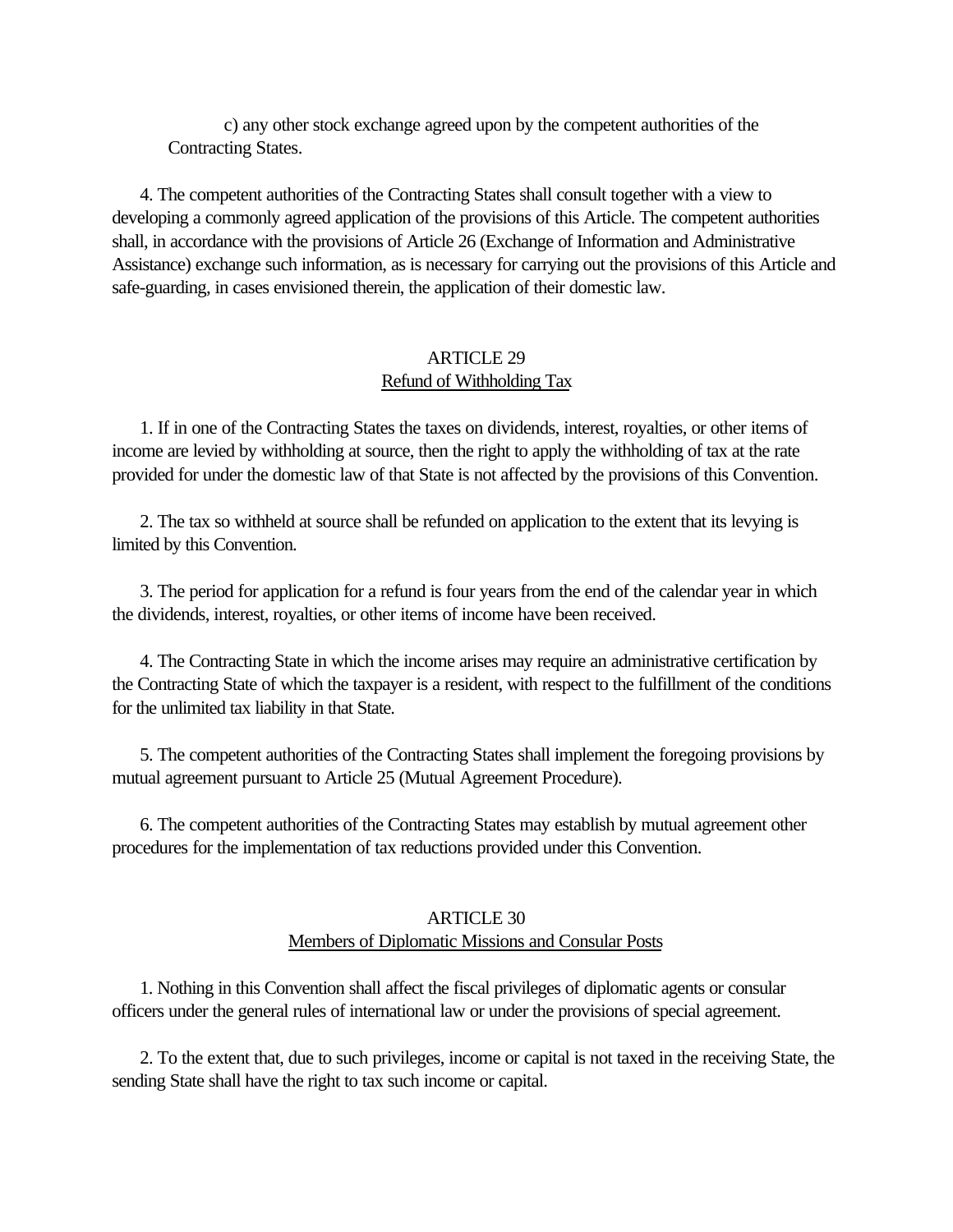<span id="page-35-0"></span> 3. Notwithstanding the provisions of Article 4 (Residence), an individual who is a member of a diplomatic mission or a consular post of a Contracting State that is situated in the other Contracting State or in a third State shall be deemed for the purposes of this Convention to be a resident of the sending State if:

a) in accordance with international law he is not liable to tax in the receiving State in respect of income from sources outside that State or on capital situated outside that State, and b) he is liable in the sending State to the same obligations in relation to tax on his total income or on capital as are residents of that State.

 4. This Convention shall not apply to international organizations, to organs or officials thereof, or to persons who are members of a diplomatic mission, consular post, or permanent mission of a third State, being present in a Contracting State and not liable in either Contracting State to the same obligations in respect of taxes on income or on capital as are residents.

# ARTICLE 31

#### Berlin Clause

 This Convention shall also apply to Land Berlin, provided that the Government of the Federal Republic of Germany does not make a contrary declaration to the Government of the United States of America within three months of the date of entry into force of this Convention.

#### ARTICLE 32

#### Entry into Force

 1. This Convention shall be ratified and the instruments of ratification shall be exchanged at Washington as soon as possible.

 2. This Convention shall enter into force on the date on which the instruments of ratification are exchanged and shall have effect in both Contracting States

a) in respect of taxes withheld at source as well as excise taxes imposed on insurance premiums for amounts paid or credited on or after 1 January, 1990;

b) in respect of other taxes on income for any taxable year (Steuerjahr) or assessment period (Veranlagungszeitraum), as the case may be, beginning on or after 1 January, 1990, but excluding any fiscal year (Wirtschaftsjahr) commencing before such date; and

c) in respect of taxes on capital for the taxes levied on items of capital owned on or after 1 January, 1990.

 3.Where any greater relief from tax would have been afforded to a person entitled to the benefits of the Convention between the United States of America and the Federal Republic of Germany for the Avoidance of Double Taxation with Respect to Taxes on Income and to certain other Taxes, signed on 22 July, 1954, as amended by the Protocol signed on 17 September, 1965 ("the 1954 Convention"),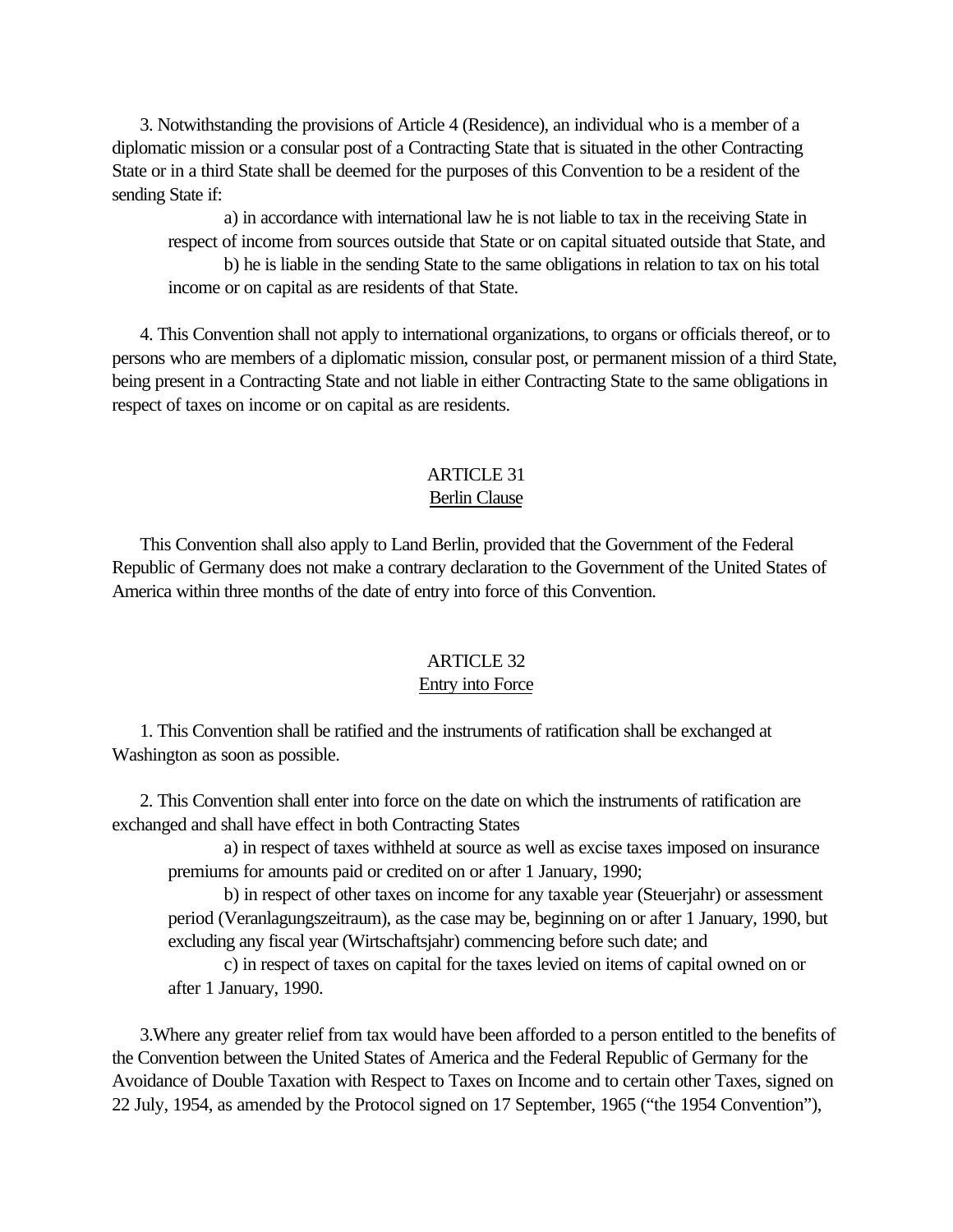under that Convention than under this Convention, the 1954 Convention shall, at the election of such person, continue to have effect in its entirety for the first assessment period, or taxable year, with respect to which the provisions of this Convention would otherwise have effect under paragraph 2 b).

 4. Notwithstanding the foregoing provisions of this Article, the tax charged pursuant to paragraph 2 a) of Article 10 (Dividends) on dividends (within the meaning of paragraph 4 of that Article) paid or credited before 1 January, 1992, may exceed 5 percent of the gross amount of the dividends, but shall not exceed 10 percent thereof.

5. Notwithstanding the foregoing provisions of this Article,

a) the provisions of paragraph 8 of Article 10 (Dividends) shall have effect in respect of taxes levied on the dividend equivalent amount for assessment periods or taxable years beginning on or after 1 January, 1991, but excluding fiscal years commencing before such date; for purposes of the preceding sentence the dividend equivalent amount shall be treated as paid on the last day of the company's fiscal year;

b) the provisions of the fourth sentence of paragraph 2 a) of Article 23 (Relief from Double Taxation) shall not have effect on dividends paid by a Regulated Investment Company prior to 1 January, 1991, provided that such Regulated Investment Company was in existence on 1 October, 1988.

 6. Notwithstanding the foregoing provisions of this Article, the following shall apply with respect to items of income described in Article 11 (Interest) and in paragraphs 4 and 5 of Article 10 (Dividends):

a) the 1954 Convention, and not this Convention, shall apply to interest as that term is used in the 1954 Convention, including interest derived from a "partiarisches Darlehen" or a "Gewinnobligation", paid or credited before 1 January, 1991;

b) income from debt obligations to which paragraph 4 of Article 10 (Dividends) applies, and income derived from a "partiarisches Darlehen" or a "Gewinnobligation" to which paragraph 5 of Article 10 (Dividends) does not apply, and that is paid or credited on or after 1 January, 1991, shall be taxable in the Contracting State in which it arises at the rates provided for in paragraphs 2 and 3 of Article 10;

c) income derived under a "Stille Gesellschaft", and income derived from "jouissance" shares or "jouissance" rights, to which paragraph 5 of Article 10 (Dividends) applies and that is paid or credited before 1 January, 1991 shall be taxable in the Contracting State in which it arises at a rate not exceeding 15 percent of the gross. amount;

d) income derived under a "Stille Gesellschaft", and income derived from "jouissance" shares or "jouissance" rights, to which paragraph 5 of Article 10 (Dividends) does not apply, shall be taxable in the Contracting State in which it arises at the rates provided for in paragraphs 2 and 3 of Article 10 if such income is paid or credited on or after 1 January, 1990; and

e) the foregoing provisions of this paragraph shall not apply to income described in paragraph 6 of Article 10 (Dividends) or in paragraph 3 of Article 11 (Interest).

 7. The 1954 Convention shall cease to have effect when the provisions of this Convention take effect in accordance with this Article.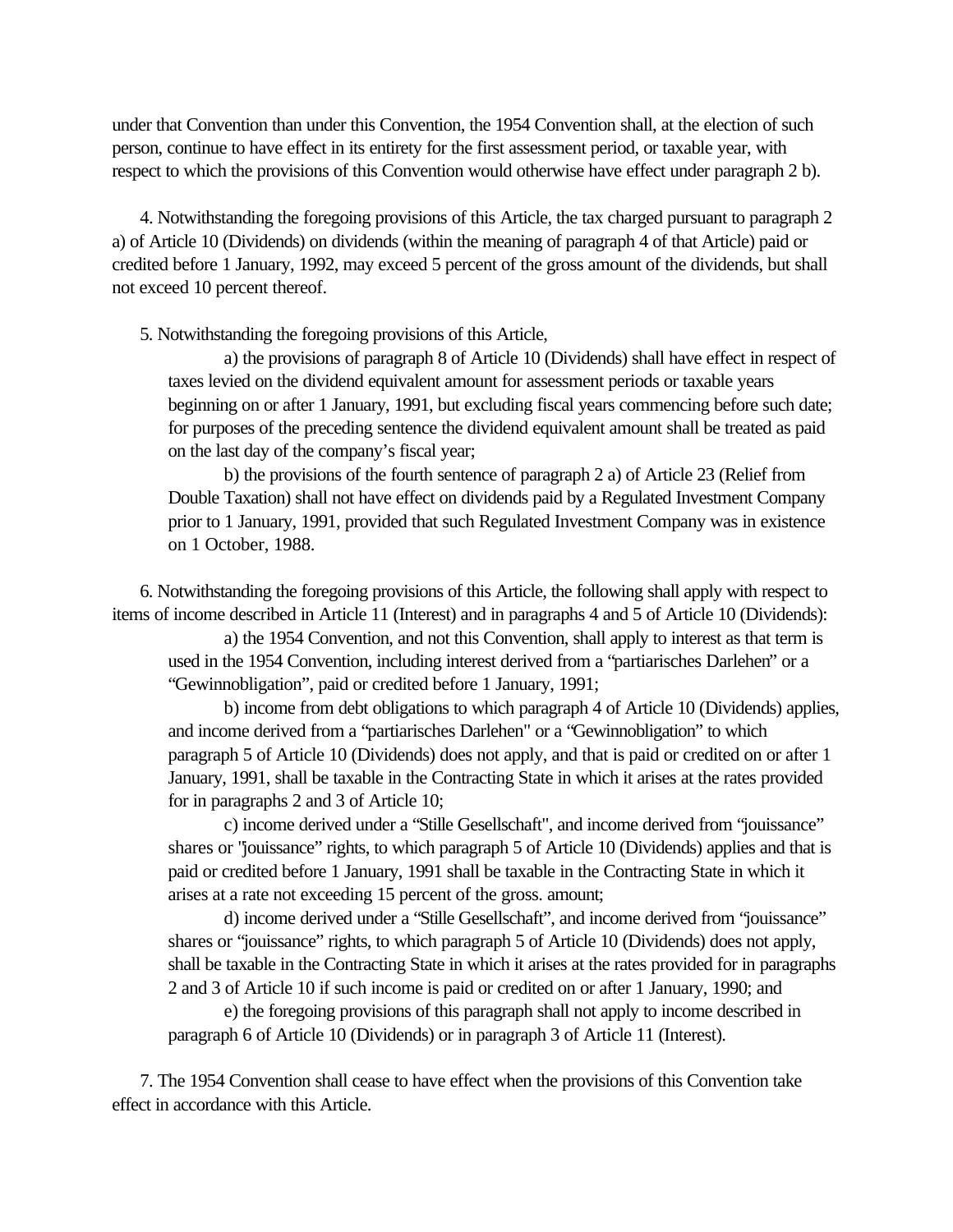# ARTICLE 33 **Termination**

<span id="page-37-1"></span><span id="page-37-0"></span> This Convention shall continue in effect indefinitely but either of the Contracting States may, on or before the thirtieth day of June in any calendar year beginning after the expiration of a period of five years from the date of its entry into force, give to the other Contracting State, through diplomatic channels, written notice of termination and, in such event, this Convention shall cease to have effect

a) in respect of taxes withheld at source as well as excise taxes imposed on insurance premiums for amounts paid or credited on or after 1 January of the calendar year following the year in which the notice of termination is given;

b) in respect of other taxes on income for taxes levied for taxable years or assessment periods beginning on or after 1 January of the calendar year following the year in which the notice of termination is given (but excluding any fiscal year commencing before such date); and c) in respect of taxes on capital for taxes levied on items of capital existing on or after 1 January of the calendar year following the year in which the notice of termination is given.

<span id="page-37-2"></span> Done in duplicate at Bonn this *29th day of August 1989,* in the English and German languages, both texts being equally authentic.

For the Forest Property and The Forest Property and The Forest Property and The Forest Property and The Forest Property and The Forest Property and The Forest Property and The Forest Property and The Forest Property and Th

United States of America Federal Republic of Germany

 (s) Vernon A. Walters (s) Dr. Hans Werner Lautenschlager (s) Theodor Waigel

# PROTOCOL

 At the signing today of the Convention between the United States of America and the Federal Republic of Germany for the "Avoidance of Double Taxation and the Prevention of Fiscal Evasion with Respect to Taxes on Income and Capital and to Certain Other Taxes, the undersigned have agreed upon the following provision, which shall form an integral part of the Convention:

1. With reference to the general effects of the Convention

a) Notwithstanding any provision of the Convention or this Protocol except subparagraph b), the United States may tax its residents (as determined under Article 4 (Residence)) and its citizens as if the Convention had not come into effect. For this purpose, the term "citizen" shall include a former citizen whose loss of citizenship had as one of its principal purposes the avoidance of income tax, but only for a period of 10 years following such loss.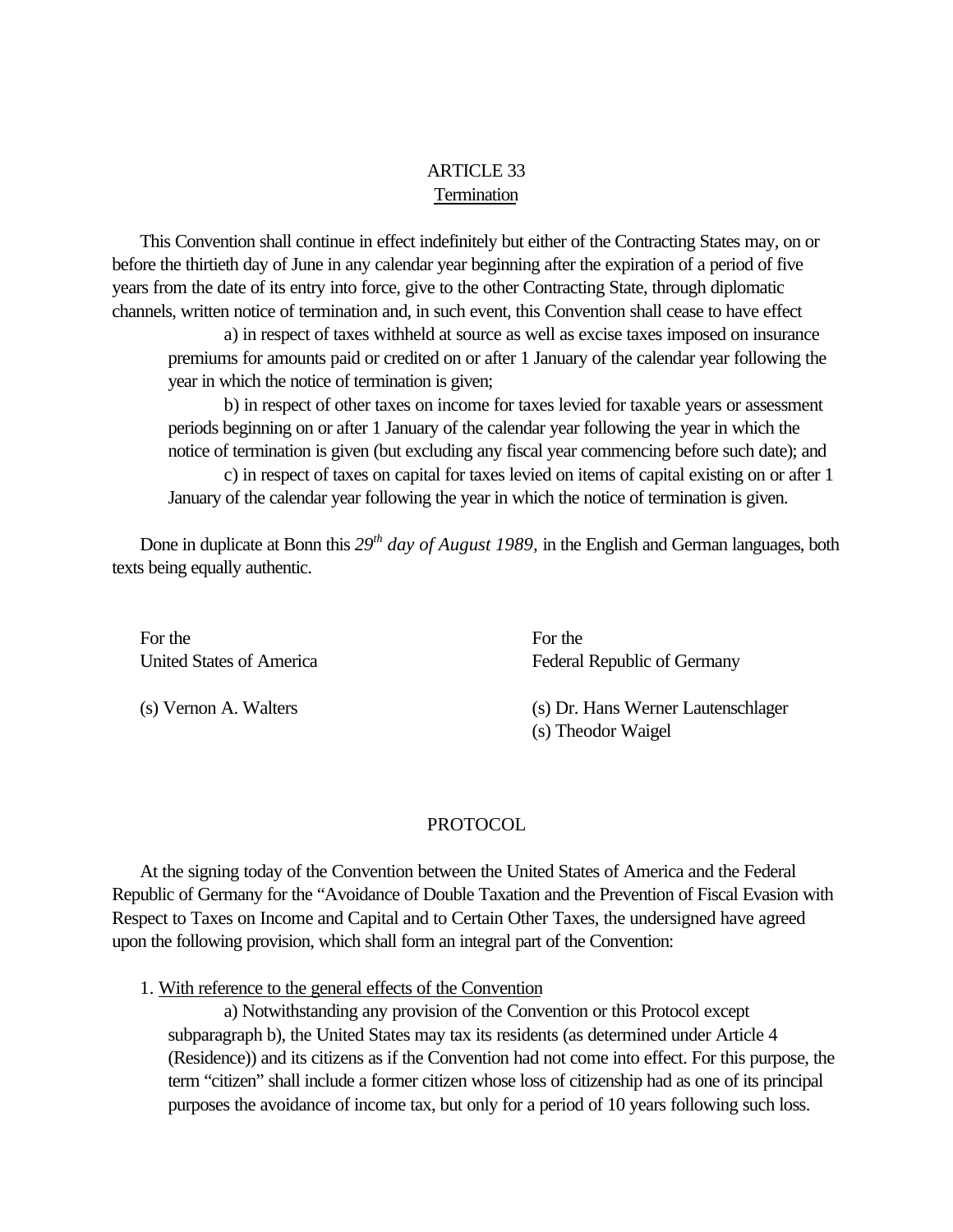b) The provisions of subparagraph a) shall not affect the benefits conferred by the United States

aa) under paragraph 2 of Article 9 (Associated Enterprises), paragraph 6 of Article 13 (Gains), paragraphs 3 and 4 of Article 18 (Pensions, Annuities, Alimony, and Child Support) and paragraphs 1 c) and 2 of Article 19 (Government Service; Social Security), and under Articles 23 (Relief from Double Taxation), 24 (Nondiscrimination), and 25 (Mutual Agreement Procedure); and

bb) under paragraph 1 b) of Article 19 (Government Service; Social Security), and under Articles 20 (Visiting Professors and Teachers; Students and Trainees) and 30 (Members of Diplomatic Missions and Consular Posts), upon individuals who are neither citizens of, nor have immigrant status in, the United States.

c) The Convention shall not restrict in any manner any exclusion, exemption, deduction, credit, or other allowance now or hereafter accorded

aa) by the laws of either Contracting State; or

bb) by any other agreement between the Contracting States.

d) Nothing in the Convention shall be construed to prevent the Federal Republic of Germany from imposing its taxes on amounts included in the income of a resident of the Federal Republic of Germany according to part 4 of the German "Aussensteuergesetz". Where such imposition of tax gives rise to a double taxation, the competent authorities shall consult for the elimination of such double taxation according to paragraph 3 of Article 25 (Mutual Agreement Procedure).

#### 2. With reference to Paragraph 1 of Article 4 (Residence)

 The Federal Republic of Germany shall treat a United States citizen or an alien lawfully admitted for permanent residence (a "green card" holder) as a resident of the United States only if such person has a substantial presence, permanent home, or habitual abode in the United States.

 3. With reference to Article 5 (Permanent Establishment) and Article 14 (Independent Personal Services)

 A resident of a Contracting State that performs in the other Contracting State concerts, theatrical or artistic performances, or similar shows and revues and that may not be taxed in that other State under the provision of Article 17 (Artistes and Athletes) shall not be deemed to have a permanent establishment or fixed base in that State if its presence does not exceed in the aggregate 183 days in the calendar year concerned.

# 4. With reference to paragraphs 1 and 2 of Article 7 (Business Profits) and paragraph 3 of Article 13 (Gains)

 For the implementation of paragraphs 1 and 2 of Article 7 and paragraph 3 of Article 13 any income, gain, or expense attributable to a permanent establishment or a fixed base during its existence is taxable or deductible in the Contracting State where such permanent establishment or fixed base is situated even if the payments are deferred until such permanent establishment or fixed base has ceased to exist. Nothing in the preceding sentence shall affect the application to such deferred payments of rules regarding the accrual of income and expenses according to the domestic law of a Contracting State.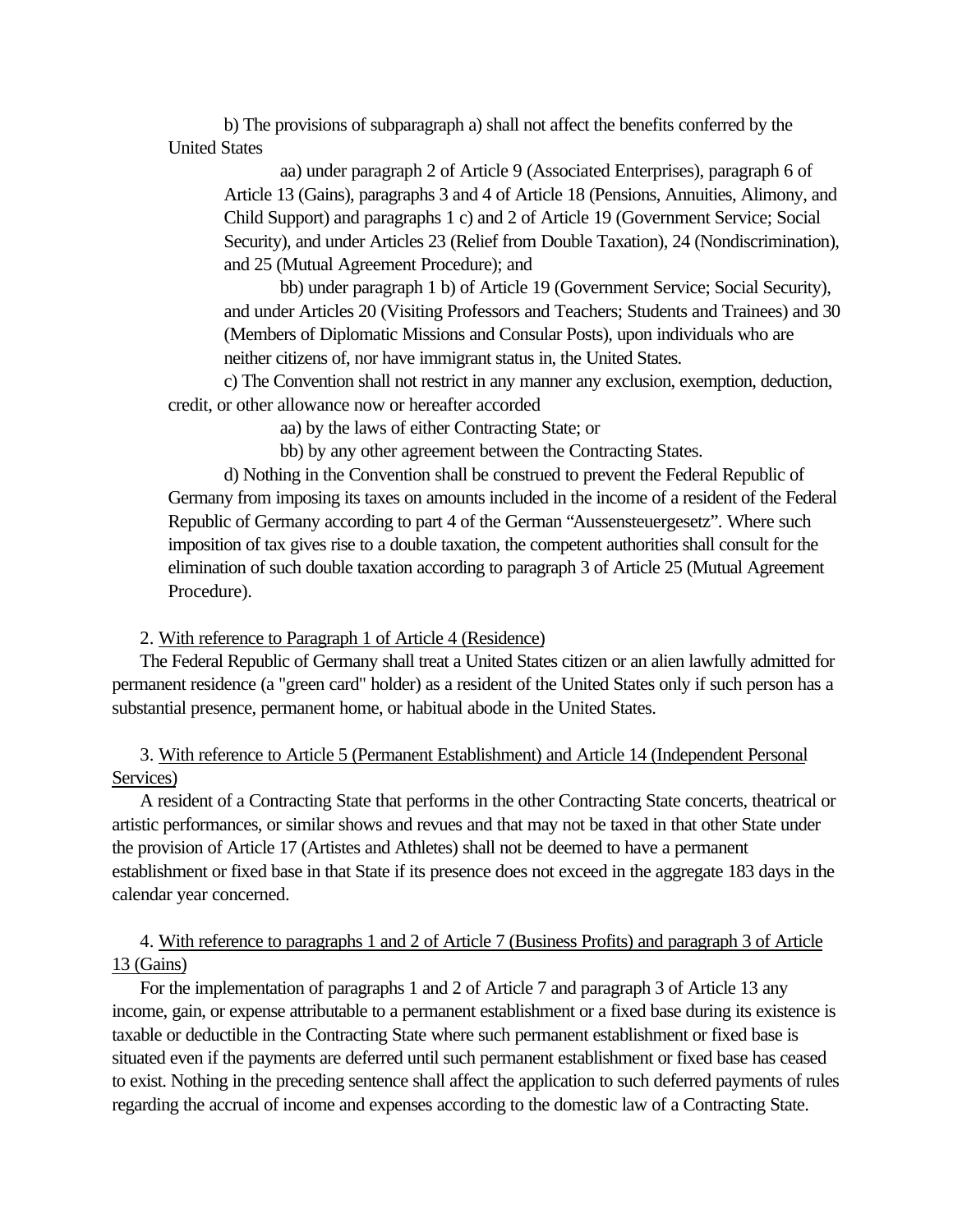#### 5. With reference to Article 7 (Business Profits) and Article 13 (Gains)

 Gains from the alienation of immovable property that at any time formed part of the business property of a permanent establishment or fixed base that a resident of one Contracting State has or had in the other Contracting State may be taxed by that other State only to the extent of the gain that accrued during that time. Notwithstanding any provision of Article 7 or Article 13, such tax may be imposed on such gains at the time when realized and recognized under the laws of that other State, if it is within ten years of the date on which the property ceases to be part of the business property of the permanent establishment or fixed base (or such shorter period provided by the laws of either Contracting State).

#### 6. With reference to paragraph 3 of Article 7 (Business Profits)

 The competent authorities may mutually agree to common procedures different from those under national law for the allocation to a permanent establishment of expenses mentioned in paragraph 3 of Article 7.

#### 7. With reference to Article 9 (Associated Enterprises)

 Either State may apply the rules of its national law that permit the distribution, apportionment, or allocation of income, deductions, credits, or allowances between related persons with a view to apportioning or allocating such deductions, credits, or allowances in accordance with the general principles of paragraph 1 of Article 9. Article 9 shall not be construed to limit either Contracting State in allocating income between persons that are related other than by direct or indirect participation within the meaning of paragraph 1, such as by commercial or contractual relationships resulting in controlling influence, so long as such allocation is otherwise in accordance with the general principles of paragraph 1 of Article 9.

## 8. With reference to paragraph 3 of Article 10 (Dividends)

 For United States income tax purposes, the United States shareholder shall be treated as if it had received as a dividend a refund of German tax equal to 5.88 percent of the dividend actually paid, determined before the German withholding tax on such dividend. The sum of this refund and such actual dividend shall be deemed to have been subject to German withholding tax at the rate prescribed in paragraph 2 b) of Article 10.

#### 9. With reference to paragraph 8 of Article 10 (Dividends)

 The general principle of the "dividend equivalent amount", as used in the United States law, is to approximate that portion of the income mentioned in paragraph 8 a) that is comparable to the amount that would be distributed as a dividend if such income were earned by a locally incorporated subsidiary.

## 10. With reference to Articles 10 (Dividends), 11 (Interest), and 12 (Royalties)

 A Contracting State shall deem the recipient of dividends, interest, or royalties who is a resident of the other Contracting State to be the beneficial owner for the purposes of Articles 10, 11, and 12 if the recipient is the person to which the income is attributable for tax purposes under the laws of the firstmentioned State.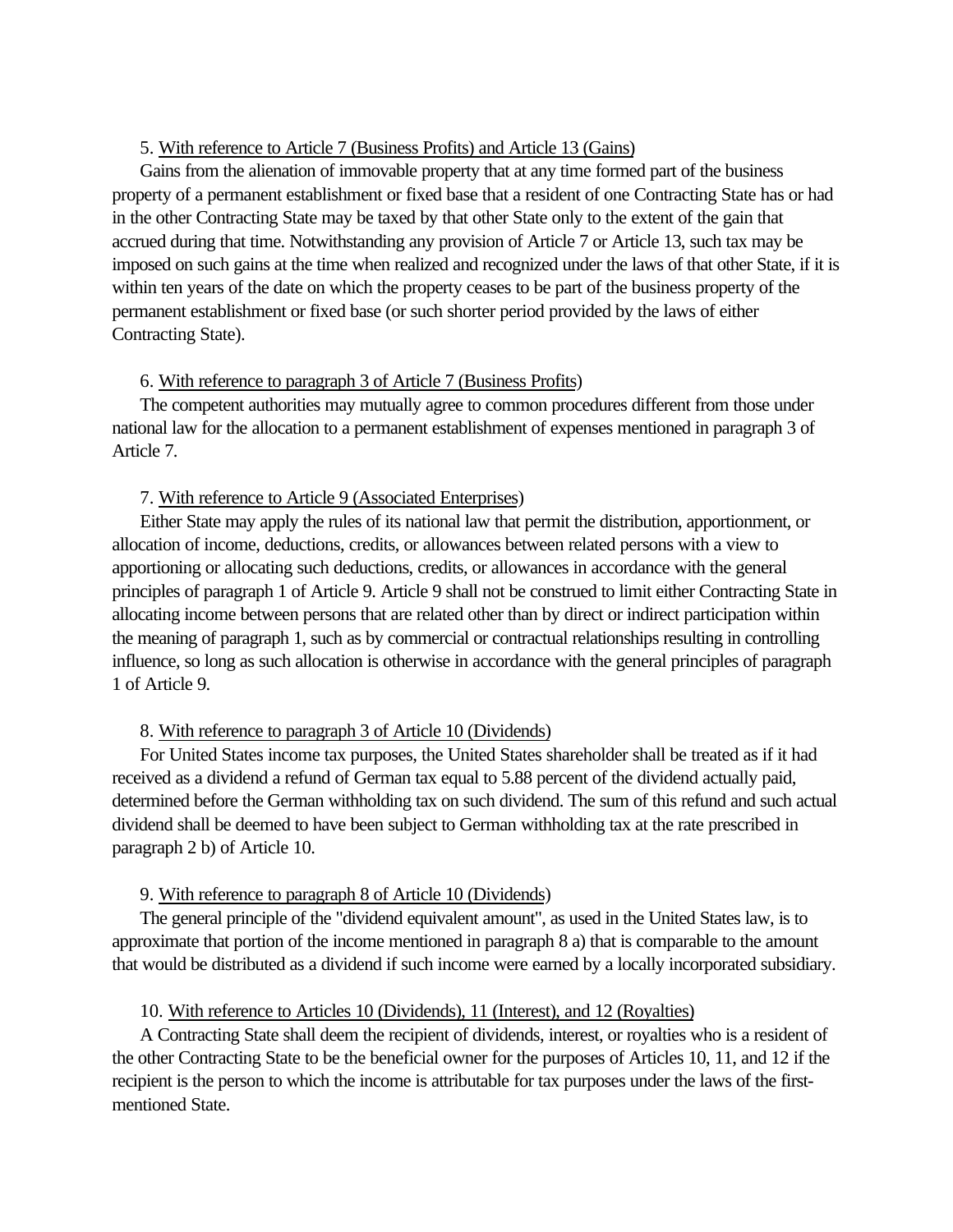#### 11. With reference to Article 11 (Interest)

 The excess of the amount of interest deductible by a United States permanent establishment of a German company over the interest actually paid by such permanent establishment shall be treated as interest derived and beneficially owned by a resident of the Federal Republic of Germany.

#### 12. With reference to Article 12 (Royalties)

 Where an artiste resident in one Contracting State records a performance in the other Contracting State, has a copyrightable interest in the recording, and receives consideration for the right to use the recording based on the sale or public playing of such recording, then such consideration shall be governed by this Article.

#### 13. With reference to paragraph 2 of Article 13 (Gains)

 The term "immovable property situated in the other Contracting State", as described in this paragraph, when the United States is that other Contracting State includes a United States real property interest.

#### 14. With reference to paragraph 3 of Article 13 (Gains)

 Nothing in this Article shall prevent gains from the alienation by a resident of a Contracting State of an interest in a partnership, trust, or estate that has a permanent establishment situated in the other Contracting State from being treated as gain under paragraph 3.

## 15. With reference to paragraph 1 of Article 17 (Artistes and Athletes)

 If an artiste or athlete is not subject to tax in the Federal Republic of Germany under the provisions of paragraph 1 of Article 17, tax may be withheld at source in the Federal Republic of Germany and shall be refunded to the taxpayer only upon application at the end of the calendar year concerned. Paragraph 6 of Article 29 (Refund of Withholding Tax) shall remain unaffected.

## 16. With reference to paragraph 3 of Article 18. (Pensions, Annuities, Alimony, and Child Support)

 In determining the taxable income of an individual who is a resident of the Federal Republic of Germany there shall be allowed as a deduction in respect of alimony or similar allowances paid to an individual who is a resident of the United States the amount that would be allowed as a deduction if that last-mentioned individual were subject to unlimited tax liability in the Federal Republic of Germany.

# 17. With reference to paragraph 2 of Article 20 (Visiting Professors and Teachers; Students and Trainees)

 Payments that are made out of public funds of a Contracting State or by a scholarship organization endowed with such funds shall be considered to arise in full from sources outside the other State. The preceding sentence shall also apply when such payments are made under programs funded jointly by organizations of both Contracting States if more than 50 percent of these funds are provided out of public funds of the first-mentioned State or by a scholarship organization endowed with such funds. The competent authorities shall consult with each other to identify those scholarship programs whose payments shall be treated as arising from sources outside a Contracting State under the foregoing rules.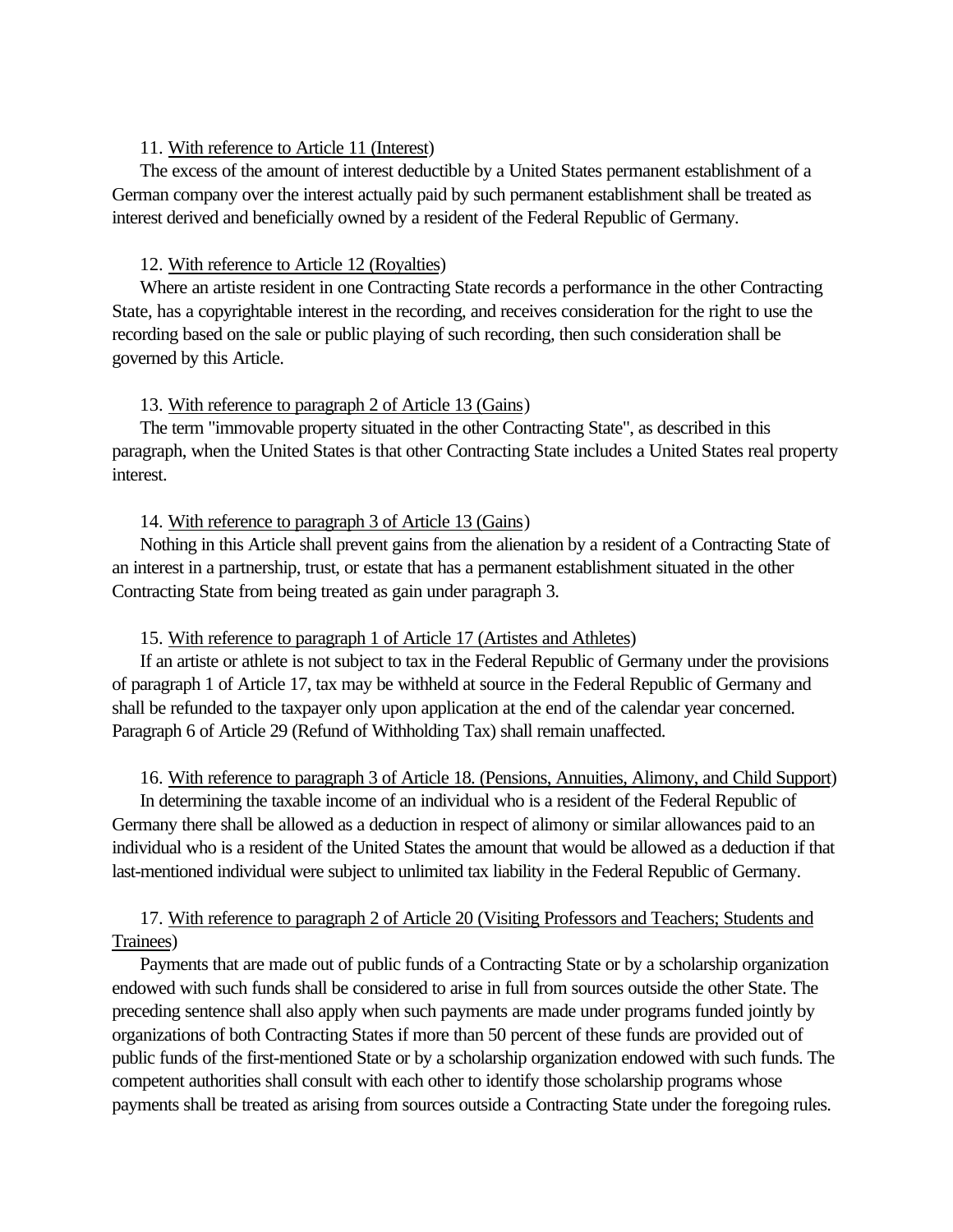# 18. With reference to paragraphs 1, 4, and 5 of Article 20 (Visiting Professors and Teachers; Students and Trainees)

 If a resident of a Contracting State remains in the other Contracting State for a period of time exceeding that prescribed, that other State may tax the individual under its national law for the entire period of the visit, unless in a particular case the competent authorities of the Contracting States agree otherwise.

#### 19. With reference to paragraph 2 of Article 21 (Other Income)

 Where the recipient and the payor of a dividend are both residents of the Federal Republic of Germany and the dividend is attributed to a permanent establishment or a fixed base that the recipient of the dividend has in the United States, the Federal Republic of Germany may tax such a dividend at the rates provided for in paragraph 2 and 3 of Article 10 (Dividends). The United States shall give a credit for such tax according to the provisions of Article 23 (Relief from Double Taxation).

#### 20. With reference to paragraph 1 of Article 23 (Relief from Double Taxation)

 In cases where the Convention gives to the Federal Republic of Germany the right to tax income and such income is regarded as United States source income under United States law the United States shall grant the credit provided for in paragraph 1 of Article 23, subject to any law of the United States limiting the foreign tax credit in a way that prevents the crediting of a foreign tax against United States source income, and the credit provided for in paragraph 3 of Article 23. For purposes of paragraph 1 of Article 23, the "general principle hereof " means the avoidance of double taxation by allowing a credit for taxes imposed on items of income arising in Germany, as determined under applicable United States source rules, as modified by the Convention. While the details and limitations of the credit pursuant to this paragraph may change as provisions of United States law change, any such changes must preserve a credit for German taxes paid or accrued with respect to items of German source income.

# 21. With reference to Article 23 (Relief from Double Taxation) and Article 25 (Mutual Agreement Procedure)

 The Federal Republic of Germany shall avoid double taxation by a tax credit as provided for in paragraph 2 b) of Article 23, and not by a tax exemption under paragraph 2 a) of Article 23,

a) if in the Contracting States income or capital is placed under differing provisions of the Convention or attributed to different persons (other than under Article 9 (Associated Enterprises)) and this conflict cannot be settled by a procedure pursuant to Article 25 and

aa) if as a result of such placement or attribution the relevant income or capital would be subject to double taxation; or

bb) if as a result of such placement or attribution the relevant income or capital would remain untaxed or be subject only to inappropriately reduced taxation in the United States and would (but for the application of this paragraph) remain exempt from tax in the Federal Republic of Germany; or

b) if the Federal Republic of Germany has, after due consultation and subject to the limitations of its internal law, notified the United States through diplomatic channels of other items of income to which it intends to apply this paragraph in order to prevent the exemption of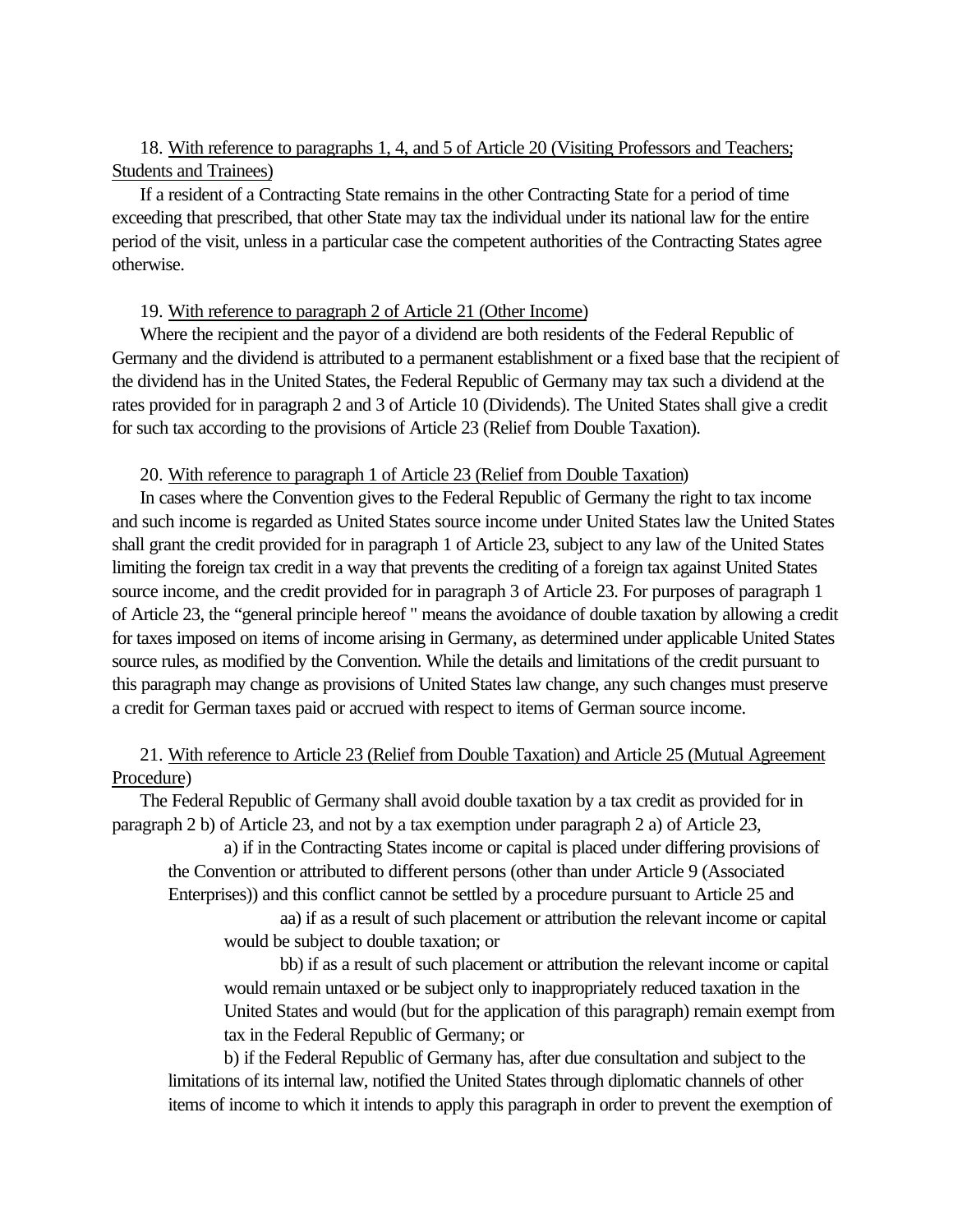income from taxation in both Contracting States or other arrangements for the improper use of the Convention.

In the case of a notification under subparagraph b), the United States may, subject to notification through diplomatic channels, characterize such income under the Convention consistently with the characterization of that income by the Federal Republic of Germany. A notification made under this paragraph shall have effect only from the first day of the calendar year following the year in which it was transmitted and any legal prerequisites under the domestic law of the notifying State for giving it effect have been fulfilled.

#### 22. With reference to paragraph 1 of Article 24 (Nondiscrimination)

 Paragraph 1 of Article 24 does not obligate the United States to subject an individual who is a German national not resident in the United States to the same taxing regime as that applied to a citizen of the United States not resident in the United States.

#### 23. With reference to Article 25 (Mutual Agreement Procedure)

 Nothing in this Article shall be construed to obligate a Contracting State to disregard a person's waiver of rights under this Article.

 24. With reference to paragraph 5 of Article 25 (Mutual Agreement Procedure) The decision of the arbitration board in a particular case shall be binding on both Contracting States with respect to that case.

# 25. With reference to paragraph 5 of Article 25 (Mutual Agreement Procedure) and Article 26 (Exchange of Information and Administrative Assistance)

 The Contracting States may release to the arbitration board such information as is necessary for carrying out the arbitration procedure, provided that the members of the arbitration board shall be subject to the limitations on disclosure described in Article 26.

#### 26. With reference to Article 26 (Exchange of Information and Administrative Assistance)

 The Federal Republic of Germany shall under this Article exchange information with or without request to the extent provided for in the law of 19 December, 1985 (EG-Amtshilfegesetz) as amended from time to time without changing the general principles thereof.

#### 27. With reference to Article 27 (Exempt Organizations)

 The competent authorities of the Contracting States shall develop procedures for implementing this Article.

28. With reference to paragraph 1 f) of Article 28 (Limitation on Benefits)

 The not-for-profit organizations described in paragraph 1 f) of Article 28 include, but are not limited to, pension funds, pension trusts, private foundations, trade unions, trade associations, and similar organizations. In all events, a pension fund, pension trust, or similar entity organized for purposes of providing retirement, disability, or other employment benefits that is organized under the laws of a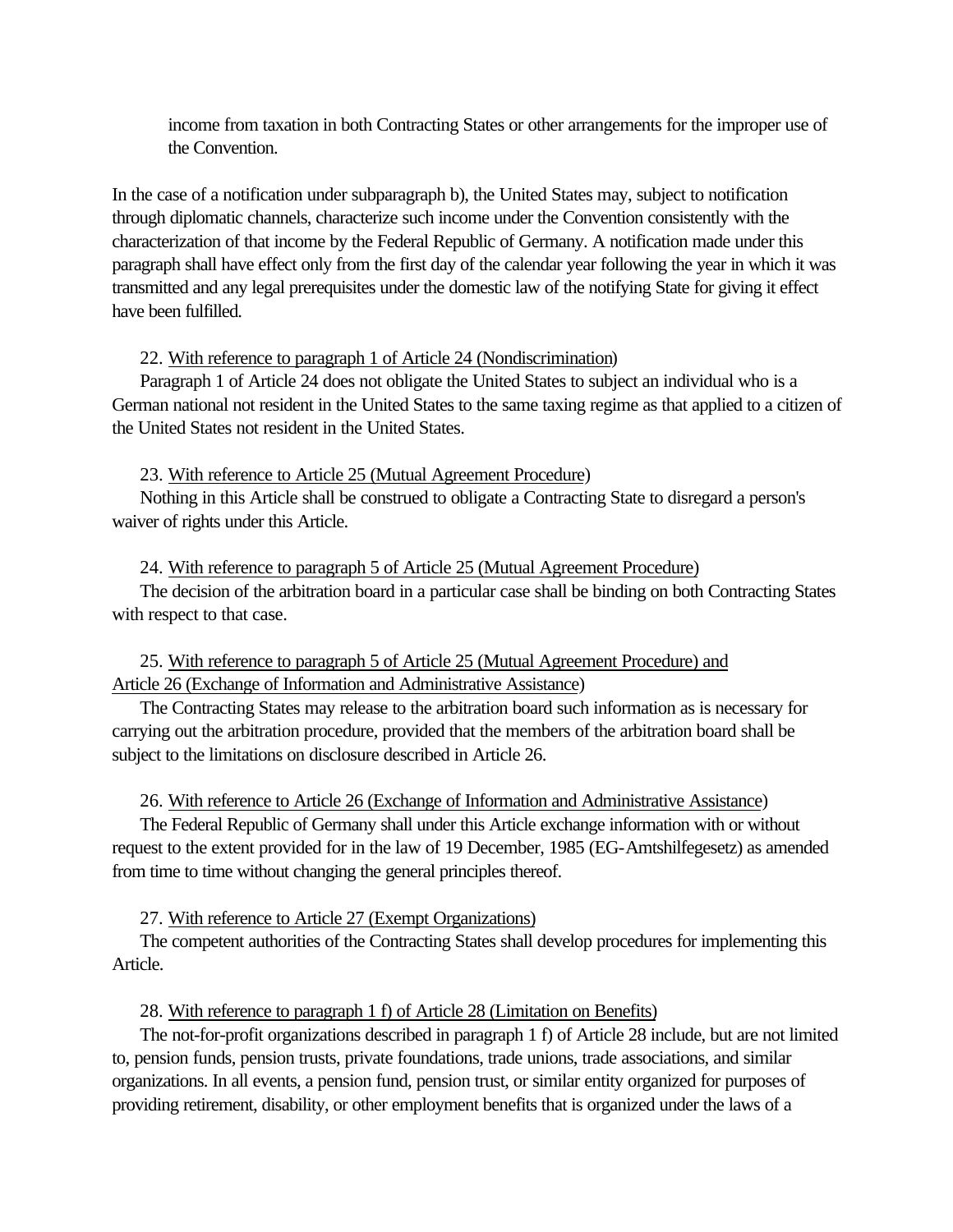Contracting State shall be entitled to the benefits of the Convention if the organization sponsoring such fund, trust, or entity is entitled to the benefits of the Convention under Article 28.

 Done in duplicate at Bonn this *29th day of August, 1989,* in the English and German languages, both texts being equally authentic.

For the United States of America For the Federal Republic of Germany

 (s) Vernon A. Walters (s) Dr. Hans Werner Lautenschlager (s) Theodor Waigel

#### NOTES OF EXCHANGE 2

# <span id="page-43-0"></span>DER STAATSSEKRETAR DES AUSWARTIGEN AMTS

BONN, 29, August 1989

His Excellency Mr. Vernon Walters Ambassador of the United States of America Bonn

Excellency,

 I have the honor to refer to the Convention signed today between the Federal Republic of Germany and the United States of America for the Avoidance of Double Taxation and the Prevention of Fiscal Evasion with respect to Taxes on Income and Capital and to certain other Taxes and to inform you on behalf of the Government of the Federal Republic of Germany of the following:

 If the competent authorities of both Contracting States agree to submit a disagreement regarding the interpretation or application of this Convention to arbitration according to paragraph 5 of Article 25, the following procedures will apply:

 1. The competent authorities may agree to invoke arbitration in a specific case only after fully exhausting the procedures available under paragraphs 1 to 4 of Article 25, and if the taxpayer(s) consent(s) to the arbitration and agree(s) in writing to be bound by the arbitration decision. The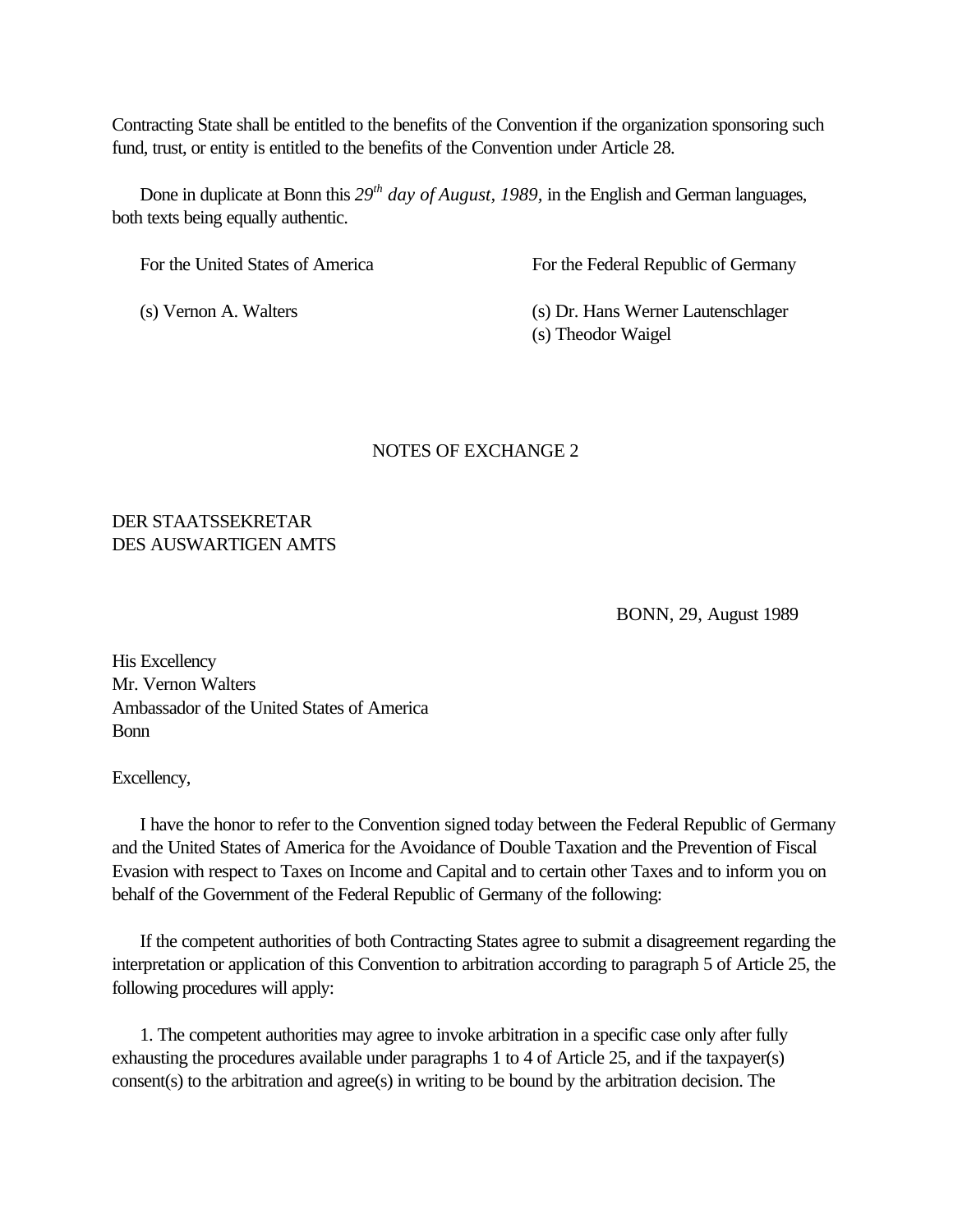competent authorities will not generally accede to arbitration with respect to matters concerning the tax policy or domestic tax law of either Contracting State.

 2. The competent authorities shall establish an arbitration board for each specific case in the following manner:

(a) An arbitration board shall consist of not less than three members. Each competent authority shall appoint the same number of members, and these members shall agree on the appointment of the other member(s).

(b) The other member(s) of the arbitration board shall be from either Contracting State or from another OECD member country. The competent authorities may issue further instructions regarding the criteria for selecting the other member(s) of the arbitration board.

(c) Arbitration board members (and their staffs) upon their appointment must agree in writing to abide by and be subject to the applicable confidentiality and disclosure provisions of both Contracting States and the Convention. In case those provisions conflict, the most restrictive condition will apply.

 3. The competent authorities may agree on and instruct the arbitration board regarding specific rules of procedure, such as appointment of a chairman, procedures for reaching a decision, establishment of time limits, etc. Otherwise, the arbitration board shall establish its own rules of procedure consistent with generally accepted principles of equity.

 4. Taxpayers and/or their representatives shall be afforded the opportunity to present their views to the arbitration board.

 5. The arbitration board shall decide each specific case on the basis of the Convention, giving due consideration to the domestic laws of the Contracting States and the principles of international law. The arbitration board will provide to the competent authorities an explanation of its decision. The decision of the arbitration board in a particular case shall be binding on both Contracting States and the taxpayer(s) with respect to that case. While the decision of the arbitration board shall not have precedential effect, it is expected that such decisions ordinarily will be taken into account in subsequent competent authority cases involving the same taxpayer(s), the same issue(s), and substantially similar facts, and may also be taken into account in other cases where appropriate.

6. Costs for the arbitration procedure will be borne in the following manner:

(a) Each Contracting State shall bear the cost of remuneration for the member(s) appointed by it, as well as for its representation in the proceedings before the arbitration board; (b) the cost of remuneration for the other member(s) and all other costs of the arbitration board shall be shared equally between the Contracting States; and (c) the arbitration board may decide on a different allocation of costs.

However, if it deems appropriate in a specific case, in view of the nature of the case and the roles of the parties, the Competent Authority of a Contracting State may require the taxpayer(s) to agree to bear that Contracting State's share of the costs as a prerequisite for arbitration.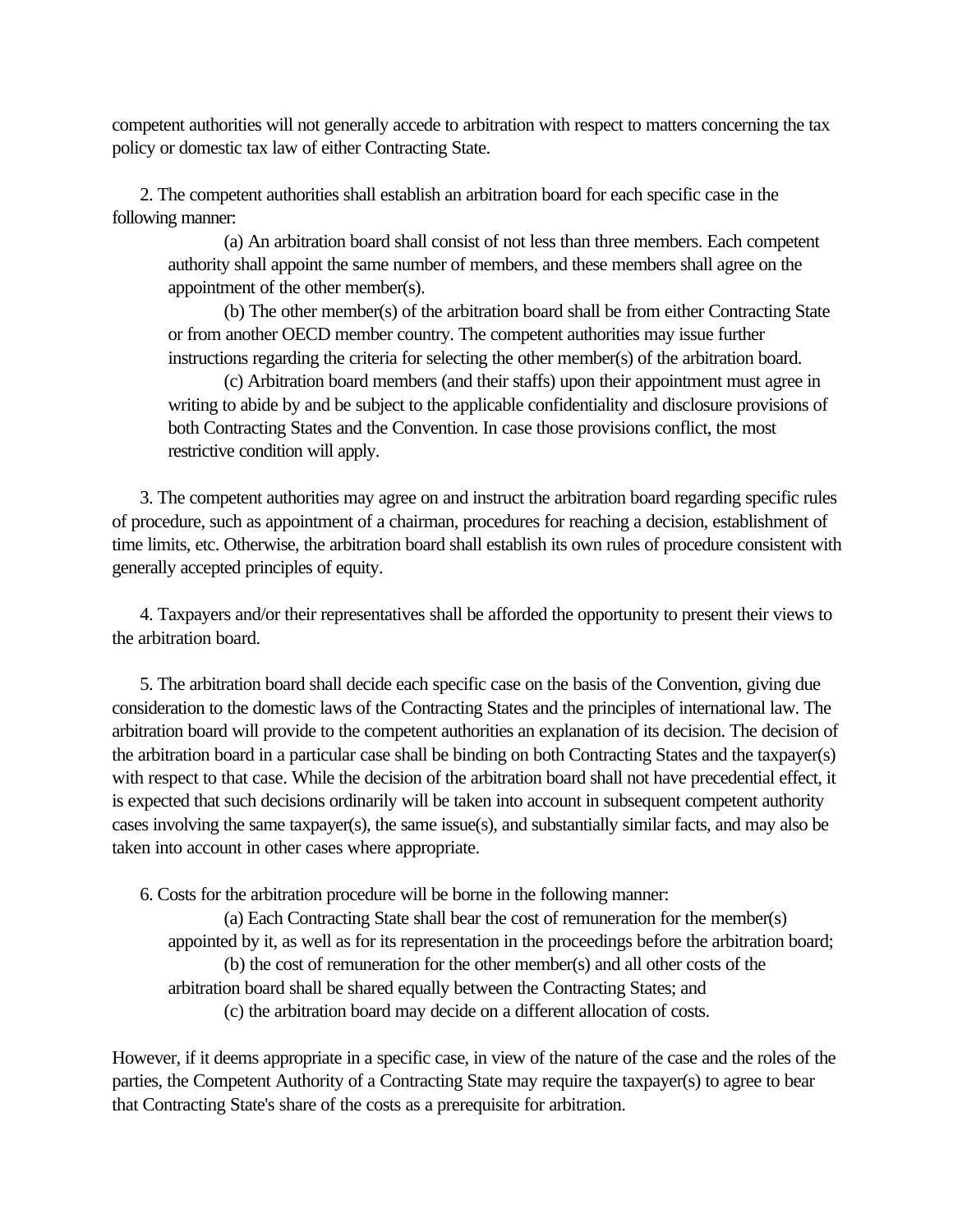7. The competent authorities may agree to modify or supplement these procedures; however, they shall continue to be bound by the general principles established herein.

 If this proposal meets with the approval of the Government of the United States of America, this Note and your reply thereto shall constitute the agreement of our two governments on these matters.

Accept, Excellency, the expression of my highest consideration.

(s) Lautenschlager

# EMBASSY OF THE UNITED STATES OF AMERICA Bonn, August 29, 1989

His Excellency Dr. Hans Werner Lautenschlager State Secretary of the Foreign Office Bonn

Excellency,

I have the honor to confirm receipt of your Note of today's date which roads as follows:

 "I have the honor to refer to the Convention signed today between the Federal Republic of Germany and the United States of America for the Avoidance of Double Taxation and the Prevention of Fiscal Evasion with respect to Taxes on Income and Capital and to certain other Taxes and to inform you on behalf of the Government of the Federal Republic of Germany of the following:

 If the competent authorities of both Contracting States agree to submit a disagreement regarding the interpretation or application of this Convention to arbitration according to paragraph 5 of Article 25, the following procedures will apply:

 1. The competent authorities may agree to invoke arbitration in a specific case only after fully exhausting the procedures available under paragraphs 1 to 4 of Article 25, and if the taxpayer(s)  $constant(s)$  to the arbitration and agree(s) in writing to be bound by the arbitration decision. The competent authorities will not generally accede to arbitration with respect to matters concerning the tax policy or domestic tax law of either Contracting State.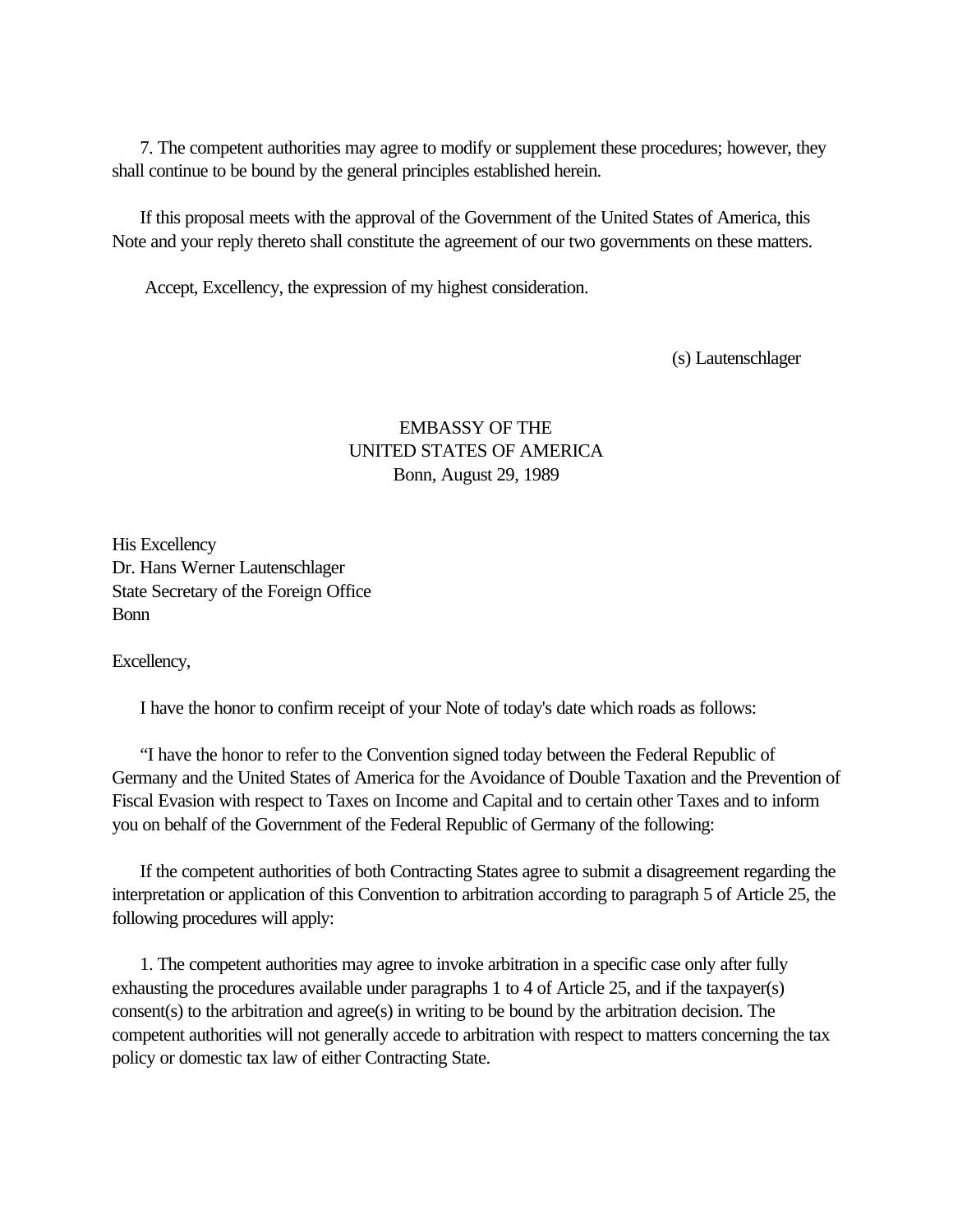2. The competent authorities shall establish an arbitration board for each specific case in the following manner:

(a) An arbitration board shall consist of not less than three members. Each competent authority shall appoint the same number of members, and these members shall agree on the appointment of the other member(s).

(b) The other member(s) of the arbitration board shall be from either Contracting State or from another OECD member country. The competent authorities may issue further instructions regarding the criteria for selecting the other member(s) of the arbitration board.

(c) Arbitration board members (and their staffs) upon their appointment must agree in writing to abide by and be subject to the applicable confidentiality and disclosure provisions of both Contracting States and the Convention. In case those provisions conflict, the most restrictive condition will apply.

 3. The competent authorities may agree on and instruct the arbitration board regarding specific rules of procedure, such as appointment of a chairman, procedures for reaching a decision, establishment of time limits, etc. Otherwise, the arbitration board shall establish its own rules of procedure consistent with generally accepted principles of equity.

 4. Taxpayers and/or their representatives shall be afforded the opportunity to present their views to the arbitration board.

 5. The arbitration board shall decide each specific case on the basis of the Convention, giving due consideration to the domestic laws of the Contracting States and the principles of international law. The arbitration board will provide to the competent authorities an explanation of its decision. The decision of the arbitration board in a particular case shall be binding on both Contracting States and the taxpayer(s) with respect to that case. While the decision of the arbitration board shall not have precedential effect, it is expected that such decisions ordinarily will be taken into account in subsequent competent authority cases involving the same taxpayer(s), the same issue(s), and substantially similar facts, and may also be taken into account in other cases where appropriate.

6. Costs for the arbitration procedure will be borne in the following manner:

(a) Each Contracting State shall bear the cost of remuneration for the member(s) appointed by it, as well as for its representation in the proceedings before the arbitration board; (b) the cost of remuneration for the other member(s) and all other costs of the arbitration board shall be shared equally between the Contracting States; and (c) the arbitration board may decide on a different allocation of costs.

However, if it deems appropriate in a specific case, in view of the nature of the case and the roles of the parties, the Competent Authority of a Contracting State may require the taxpayer(s) to agree to bear that Contracting State's share of the costs as a prerequisite for arbitration.

 7. The competent authorities may agree to modify or supplement these procedures; however, they shall continue to be bound by the general principles established herein.